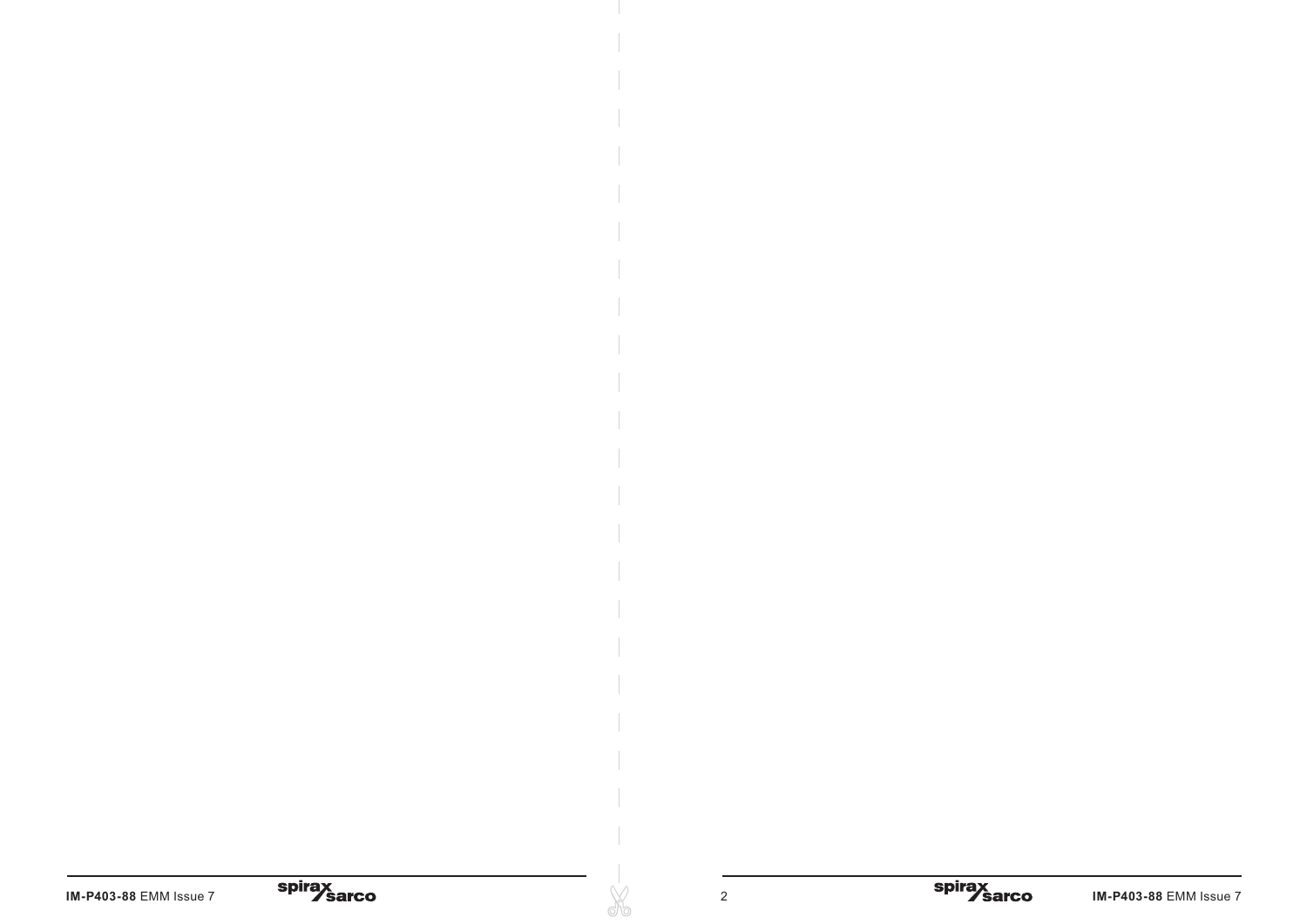# **1. Safety information**

**Safe operation of this product can only be guaranteed if it is properly installed, commissioned, used and maintained by qualified personnel (see Section 1.11) in compliance with the operating instructions. General installation and safety instructions for pipeline and plant construction, as well as the proper use of tools and safety equipment must also be complied with.**

**Your attention is drawn to IEE Regulations (BS 7671, EN 12953, EN 12952 and EN 50156). Elsewhere, other regulations will normally apply.**

**All wiring materials and methods shall comply with relevant EN and IEC standards where applicable.**

## **Warning**

**This product is designed and constructed to withstand the forces encountered during normal use. Use of the product other than as a boiler controller, or failure to install the product in accordance with these Instructions, product modifications or repair could:** 

- **- Cause injury or fatality to personnel.**
- **- Cause damage to the product / property.**
- Invalidate the  $\epsilon$  **F** marking.

**These instructions must be stored in a safe place near the installation of the product at all times.** 

### **Warning**

**This product complies with Electromagnetic Compatibility Directive 2014/30/EU and all its requirements.**

**This product is suitable for Class A Environments (e.g. industrial). A fully detailed EMC assessment has been made and has the reference number UK Supply BH BC3150 2008.**

**The product may be exposed to interference above the limits of Heavy Industrial Immunity if:**

- **- The product or its wiring is located near a radio transmitter.**
- **- Excessive electrical noise occurs on the mains supply. Power line protectors (ac) should be installed if mains supply noise is likely. Protectors can combine filtering, suppression, surge and spike arrestors.**
- **- Cellular telephones and mobile radios may cause interference if used within approximately 1 metre (39") of the product or its wiring. The actual separation distance necessary will vary according to the surroundings of the installation and the power of the transmitter.**

**This product complies with Low Voltage Directive 2014/35/EU by meeting the standards of:**

**- EN 61010-1:2010 Safety requirements for electrical equipment for measurement, control, and laboratory use.**

## **Static precautions (ESD)**

**Static precautions must be observed at all times to avoid damage to the product.**

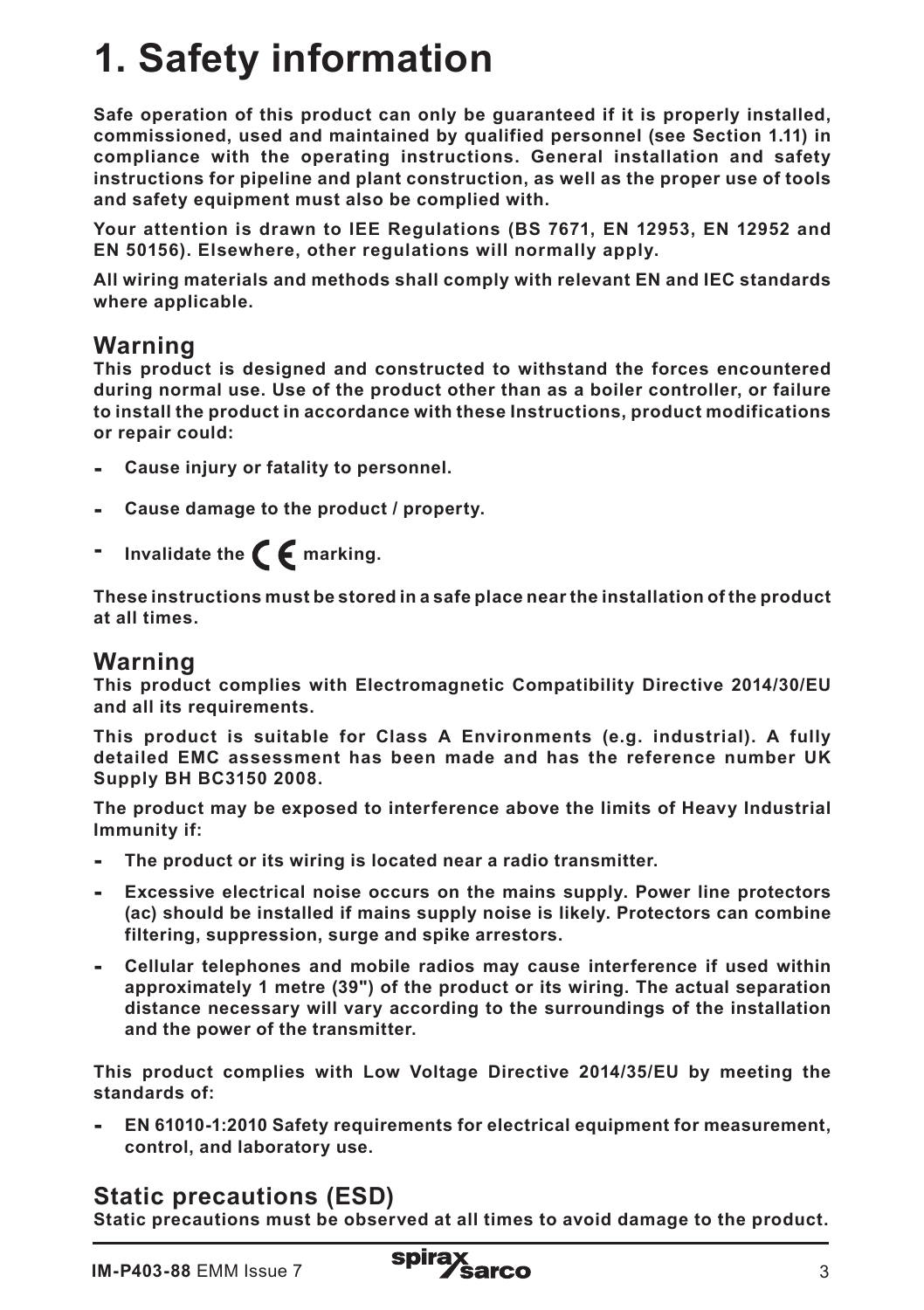# **Symbols**



**Equipment protected throughout by double insulation or reinforced insulation.**



**Functional earth (ground) terminal, to enable the product to function correctly. Not used to provide electrical safety.**



**Clean earth / ground.**



**Safety earth.**



**Caution, risk of electric shock.**



**Caution, risk of danger, refer to accompanying documentation.**



**Optically isolated current source or sink.**



**Caution, Electrostatic Discharge (ESD) sensitive circuit. Do not touch or handle without proper electrostatic discharge precautions.**



**ac, alternating current.**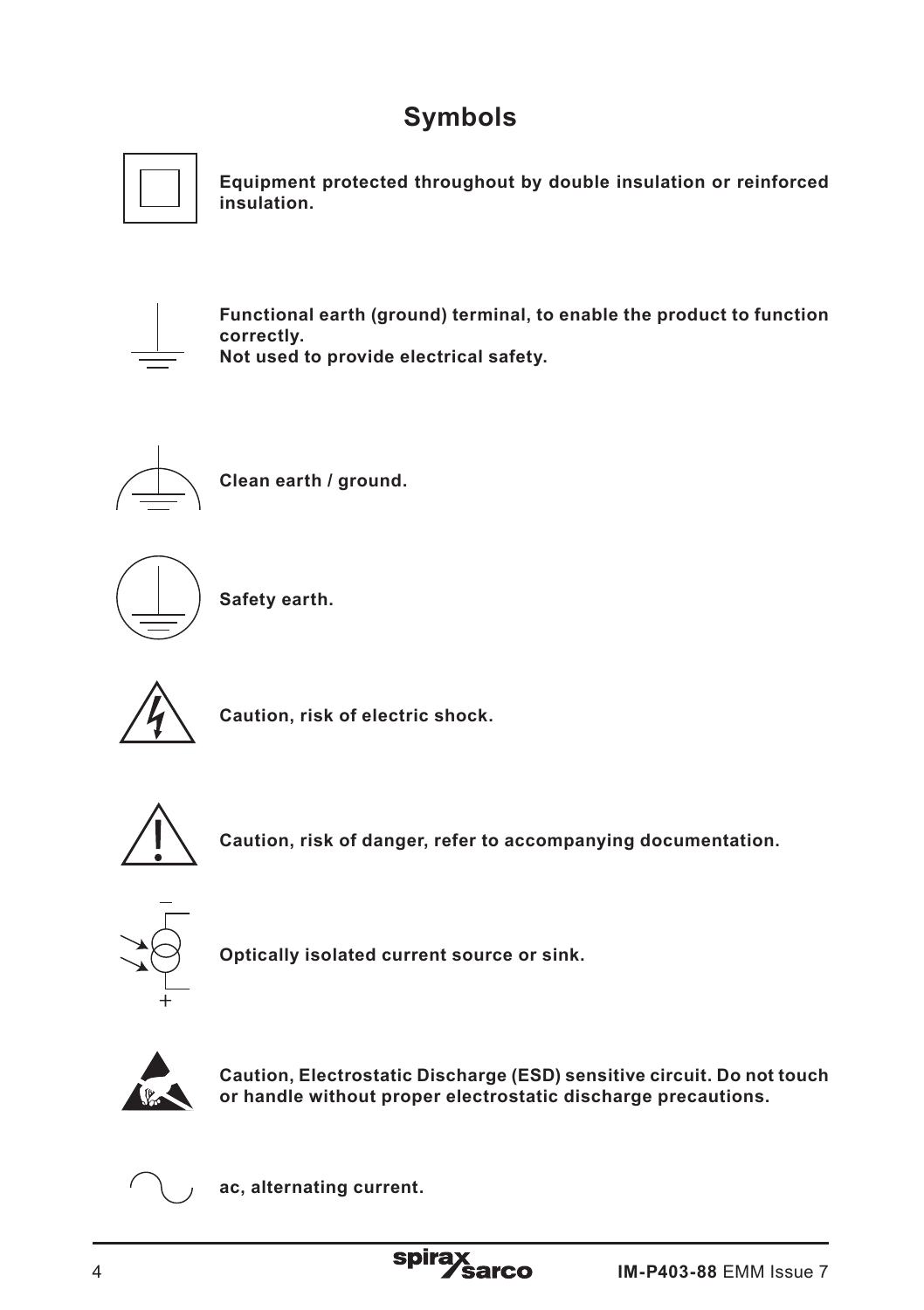# **1.1 Intended use**

- **i) Check that the product is suitable for use with the intended fluid.**
- **ii) Check material suitability, pressure and temperature and their maximum and minimum values. If the maximum operating limits of the product are lower than those of the system in which it is being fitted, or if malfunction of the product could result in a dangerous overpressure or overtemperature occurrence, ensure a safety device is included in the system to prevent such over-limit situations.**
- **iii) Determine the correct installation situation and direction of fluid flow.**
- **iv) Spirax Sarco products are not intended to withstand external stresses that may be induced by any system to which they are fitted. It is the responsibility of the installer to consider these stresses and take adequate precautions to minimise them.**
- **v) Remove protection covers from all connections and protective film from all name-plates, where appropriate, before installation on steam or other high temperature applications.**

## **1.2 Access**

**Ensure safe access and if necessary a safe working platform (suitably guarded) before attempting to work on the product. Arrange suitable lifting gear if required.**

## **1.3 Lighting**

**Ensure adequate lighting, particularly where detailed or intricate work is required.**

### **1.4 Hazardous liquids or gases in the pipeline**

**Consider what is in the pipeline or what may have been in the pipeline at some previous time. Consider: flammable materials, substances hazardous to health, extremes of temperature.**

#### **1.5 Hazardous environment around the product**

**Consider: explosion risk areas, lack of oxygen (e.g. tanks, pits), dangerous gases, extremes of temperature, hot surfaces, fire hazard (e.g. during welding), excessive noise, moving machinery.**

### **1.6 The system**

**Consider the effect on the complete system of the work proposed. Will any proposed action (e.g. closing isolation valves, electrical isolation) put any other part of the system or any personnel at risk?** 

**Dangers might include isolation of vents or protective devices or the rendering ineffective of controls or alarms. Ensure isolation valves are turned on and off in a gradual way to avoid system shocks.**

#### **1.7 Pressure systems**

**Ensure that any pressure is isolated and safely vented to atmospheric pressure. Consider double isolation (double block and bleed) and the locking or labeling of closed valves. Do not assume that the system has depressurised even when the pressure gauge indicates zero.**

## **1.8 Temperature**

**Allow time for temperature to normalise after isolation to avoid danger of burns.**

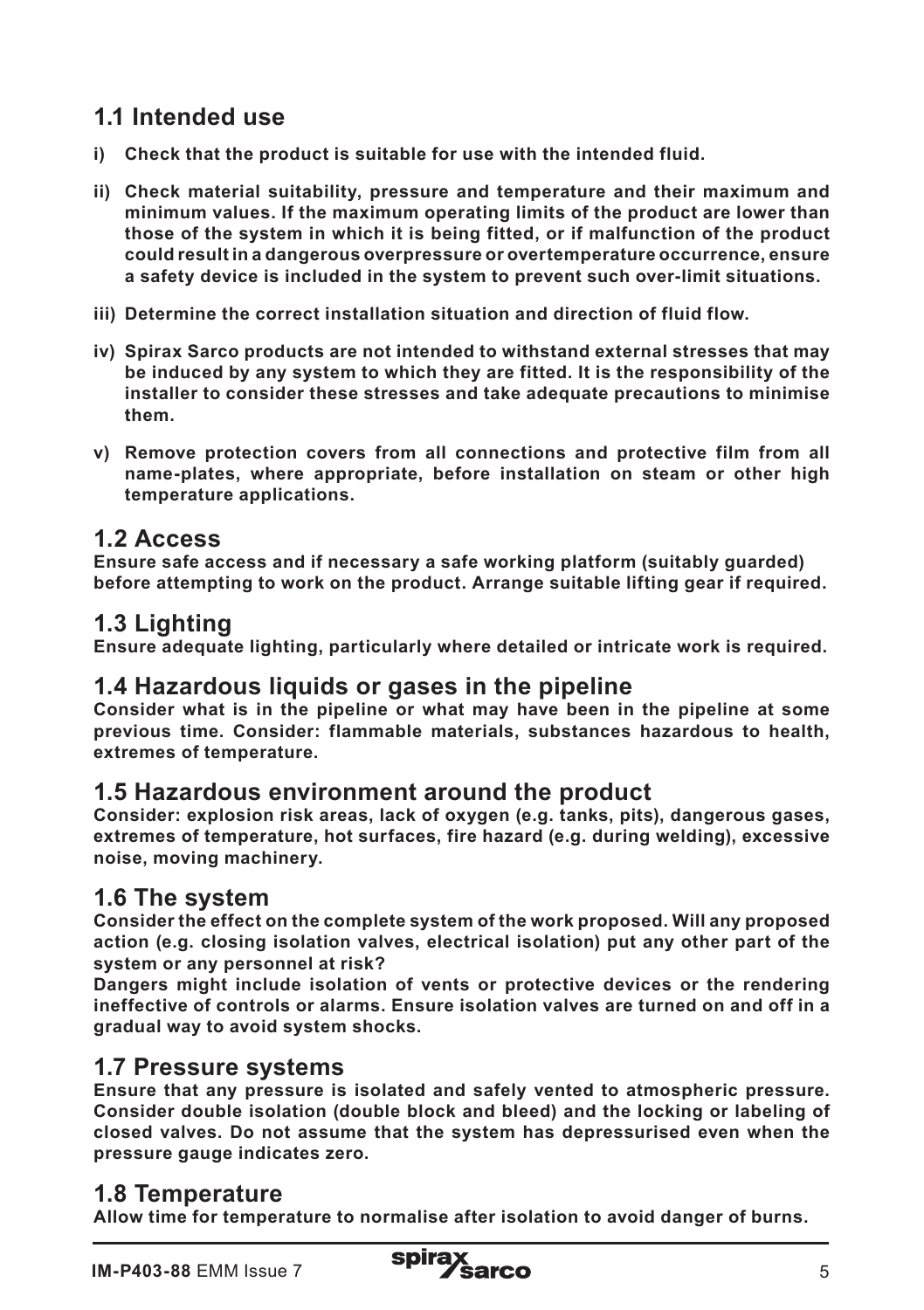## **1.9 Tools and consumables**

**Before starting work ensure that you have suitable tools and/or consumables available. Use only genuine Spirax Sarco replacement parts.**

## **1.10 Protective clothing**

**Consider whether you and / or others in the vicinity require any protective clothing to protect against the hazards of, for example, chemicals, high / low temperature, radiation, noise, falling objects, and dangers to eyes and face.**

## **1.11 Permits to work**

**All work must be carried out or be supervised by a suitably competent person. Installation and operating personnel should be trained in the correct use of the product according to the Installation and Maintenance Instructions.**

**Where a formal 'permit to work' system is in force it must be complied with. Where there is no such system, it is recommended that a responsible person should know what work is going on and, where necessary, arrange to have an assistant whose primary responsibility is safety. Post 'warning notices' if necessary.**

## **1.12 Handling**

**Manual handling of large and/or heavy products may present a risk of injury. Lifting, pushing, pulling, carrying or supporting a load by bodily force can cause injury particularly to the back. You are advised to assess the risks taking into account the task, the individual, the load and the working environment and use the appropriate handling method depending on the circumstances of the work being done.**

## **1.13 Residual hazards**

**In normal use the external surface of the product may be very hot. Many products are not self-draining. Take due care when dismantling or removing the product from an installation.**

## **1.14 Freezing**

**Provision must be made to protect products that are not self-draining against frost damage in environments where they may be exposed to temperatures below freezing point.**

## **1.15 Disposal**

**On disposal of the unit or component, appropriate precautions should be taken in accordance with Local / National regulations.**

**Unless otherwise stated in the Installation and Maintenance Instructions this product is recyclable and no ecological hazard is anticipated with its disposal providing due care is taken.**

## **1.16 Returning products**

**Customers and stockists are reminded that under EC Health, Safety and Environment Law, when returning products to Spirax Sarco they must provide information on any hazards and the precautions to be taken due to contamination residues or mechanical damage which may present a health, safety or environmental risk. This information must be provided in writing including Health and Safety data sheets relating to any substances identified as hazardous or potentially hazardous.**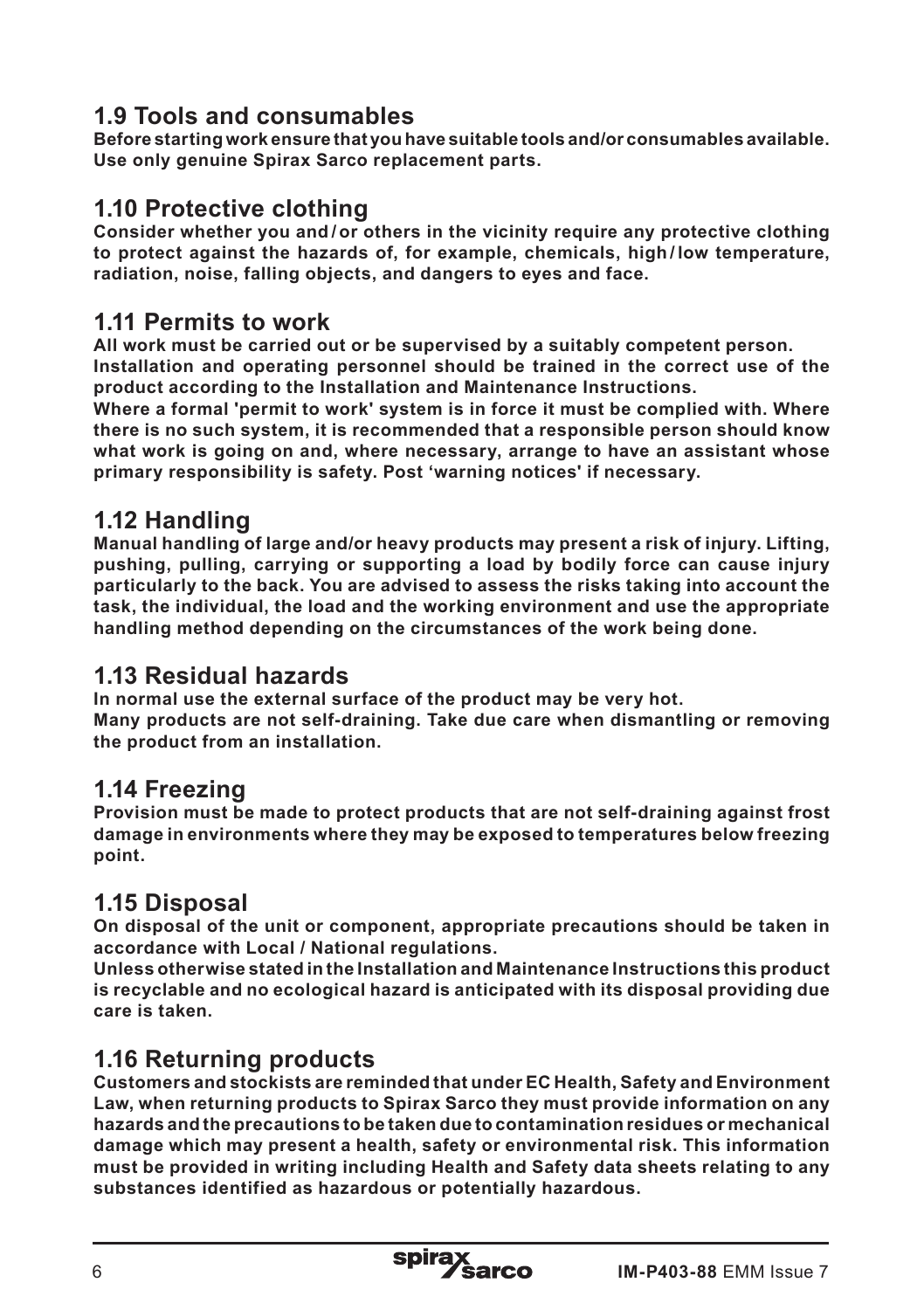# **2. User instructions and delivery information**

**Certain computer programs contained in this product were developed by Spirax-Sarco Limited ("the Work(s)").**

**Copyright © Spirax-Sarco Limited 2017**

## **All rights reserved**

**Spirax-Sarco Limited grants the legal user of this product (or device) the right to use the Work(s) solely within the scope of the legitimate operation of the product (or device). No other right is granted under this licence. In particular and without prejudice to the generality of the foregoing, the Work(s) may not be used, sold, licensed, transferred, copied or reproduced in whole or in part or in any manner or form other than as expressly granted here without the prior written consent of Spirax-Sarco Limited.**

### **2.1 General description**

The BC3150 is a blowdown controller for steam boilers. It controls TDS (total dissolved solids – salts in solution) by opening and closing a blowdown valve.

The product works by controlling the conductivity of liquids, in conjunction with a Spirax Sarco conductivity sensor, a boiler blowdown valve or condensate dump valve.

## **2.2 Front panel**

The front panel has a 3 digit LCD graphic display and a five-button keypad:

Manually open valve

Scroll up the menu

## **OK Button**

If pressed when CAL is selected, the product can be calibrated from the run menu, without having to access the password protected commissioning menu.



Clears errors (Press and hold for 5 seconds)



## **2.3 Using the buttons**

- **-** Press the  $\Omega$  button to scroll through the menus.
- The **OK** button is used to enter the commissioning mode (press and hold for five seconds).
- The **AL** button can be used to test the alarm relay and the external circuits.

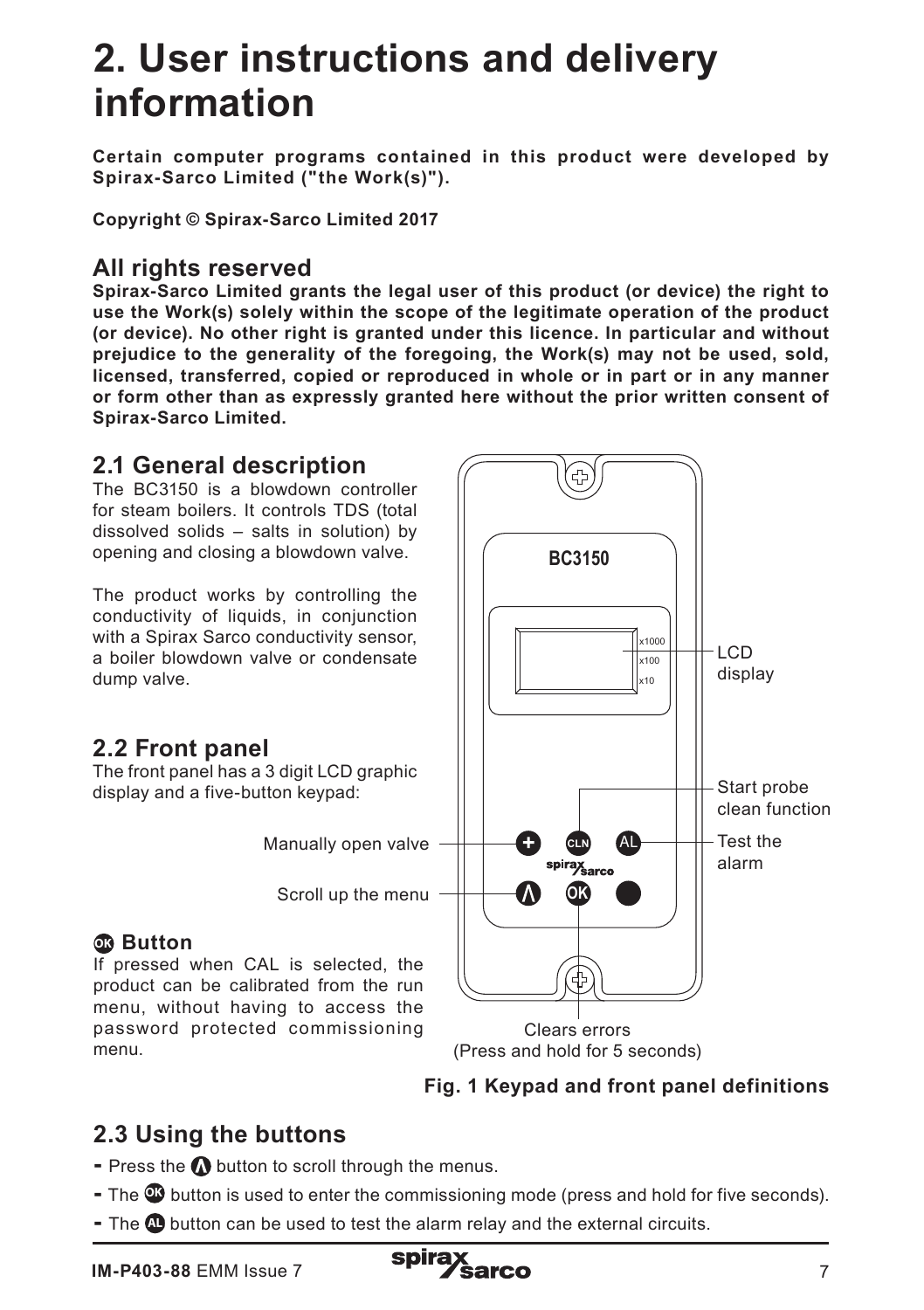## **2.4 Manual test buttons (in priority order)**

**Note:** When these buttons are released, the product will return to 'PV' or 'end' depending if pressed in run or commissioning mode.

### **AL Alarm button**

This button can be used to test the alarm relay and the external circuits. The product will display, 'AL' + 'tSt' (meaning test) + 'PV' (TDS of conductivity) Note: The Alarm only occurs whilst the key is pressed.

## **Valve button**

This button can open the valve. If a purge time is set, the valve will remain open for the preset purge time and will update the TDS reading. The product will display 'PV' + 'Pur' (meaning purge) + 'bLd' (meaning blowdown). The purge interval will be reset. If continuous mode is selected (purge time = 0) the valve will open for a minute. The product will display 'PV' + 'bld'. Note: In commission mode, the valve only opens whilst the key is pressed.

#### **CLN Manual clean button**

This button can electrically clean the probe for 20 seconds. The product will display PV + CLn (meaning clean). On completion of the cleaning time, the controller will revert to normal control after another 20 seconds. This is to allow any bubbles to disperse. Note: In commission mode, the cleaning only occurs whilst the key is pressed.

#### **Additional information on probe cleaning**

If it is found that the calibration has drifted to more than twice its original setting, then the probe may need cleaning.

15 minutes after the probe has been cleaned, it should then be possible to recalibrate the controller near to its original level. If not, the probe may not be sufficiently clean, so repeat the cleaning procedure. In most cases the controller can then be recalibrated. In exceptional circumstances, where abnormal scaling has been allowed to occur in the boiler, it may still not be possible to recalibrate the controller. In this case, it is permissible to repeat the cleaning period in 5-minute steps up to a maximum of 30 minutes, checking the calibration after each step. Wait for 15 minutes after each cycle to allow the system to stabilize.

**Important note:** The use of the probe cleaning function must not be regarded as a substitute for adequate water treatment. If scale is forming on the probe tip it is a certain warning that scale will also be forming on the boiler tubes. Boiler water treatment must be investigated.

Over-use of the probe cleaning function may shorten the life of the probe.

## **2.5 View parameter mode**

Press the  $\Omega$  button in run mode to view and step through the parameters selected. Each parameter will remain on view for a further 2 minutes unless the button is pressed again.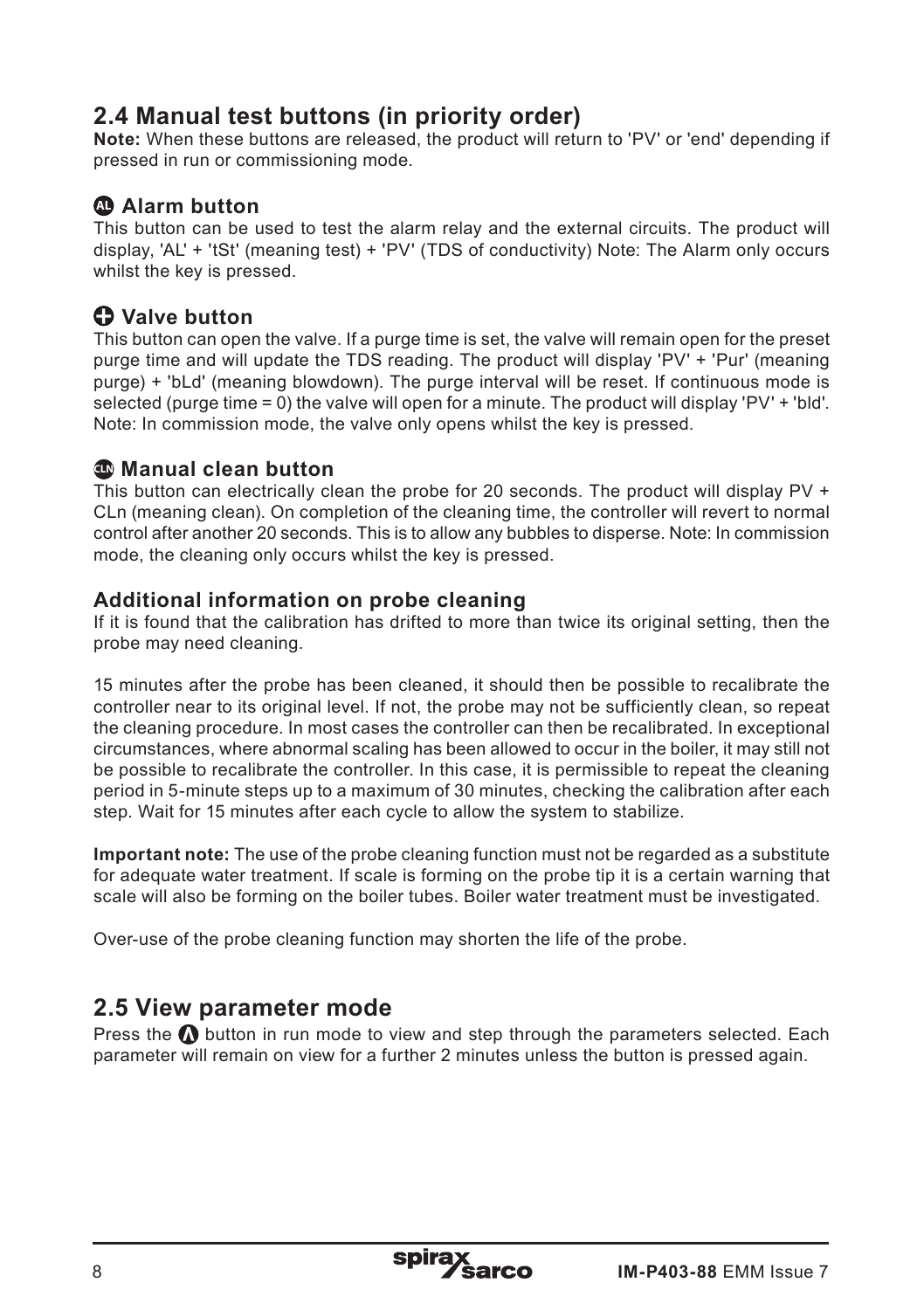## **2.6 LCD display**

After initially applying power to the product, it will automatically enter run mode. The current conductivity or TDS will then be displayed or 000 if a purge time has been set or the product has not been calibrated.

In normal operation (run mode) the display shows the actual Total Dissolved Solids (TDS) value in uS/cm or ppm, depending on the option chosen.

All ranges and operating parameters are selected using the software menu.



Actual TDS value

Once fully commissioned, the TDS value will alternate with information about alarms and the valve status.

#### **Example of alarm status:**



If a blowdown occurs, 'bLd' will be displayed, followed by the type of blowdown.

#### **Example of valve status:**

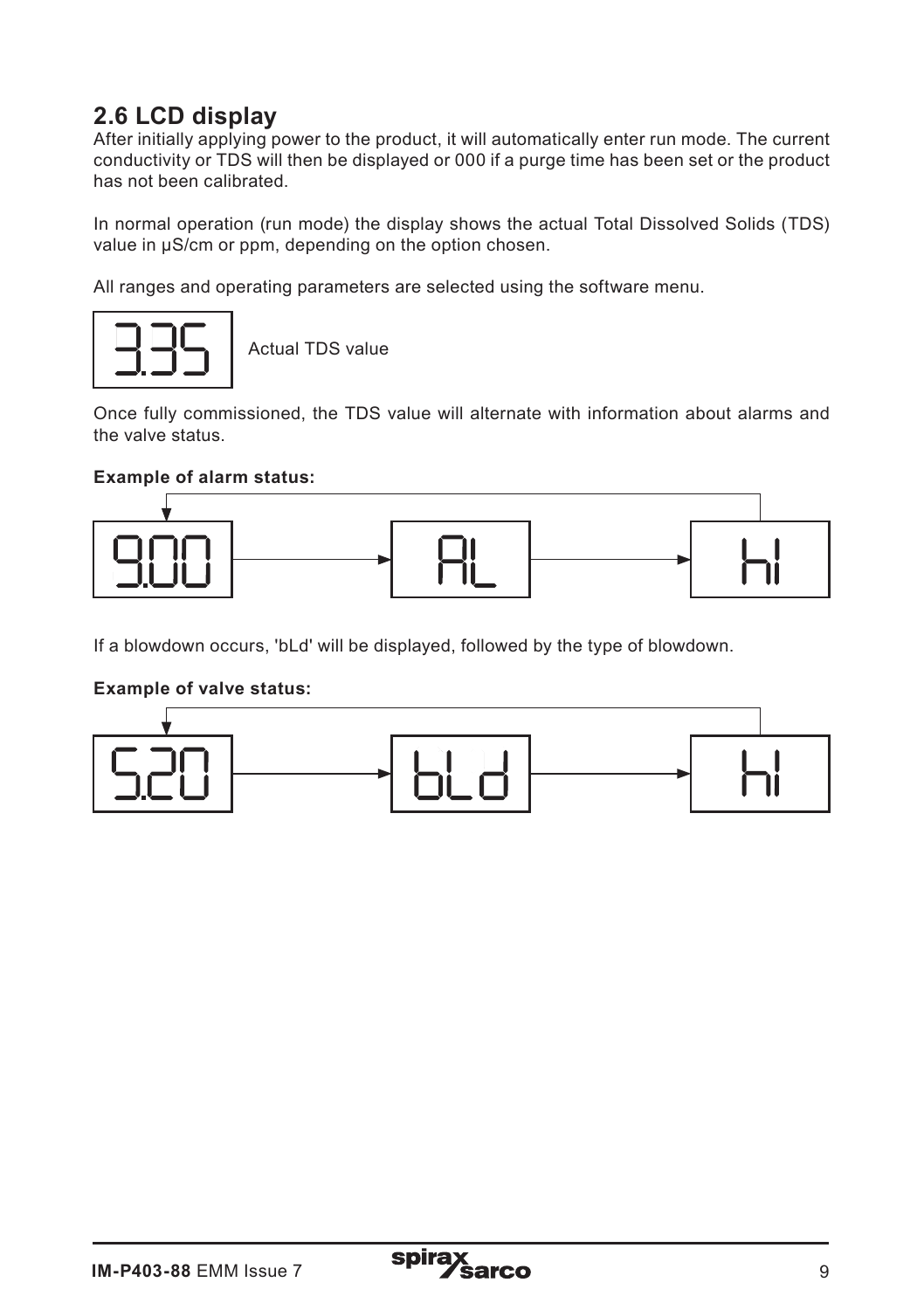# **2.7 Information line details (in priority order):**

# **Alarm:**



Indicates the alarm relay has been de-energised/released.



The operator is testing the alarm relay.



The PV value has exceeded the alarm level.

# **Probe cleaning/ conditioning**



The operator has started a cleaning cycle.

# **TDS blowdown valve (Total Dissolved Solids):**



Indicates the blowdown relay is energised.



The TDS is has increased above the Set Point (SP), and the blowdown valve is being pulsed open for 10 seconds on, and 20 seconds off, until the TDS drops below the hysteresis of the SP.



Is displayed if a during a purge period (valve open). At the end of this time the product will either indicated 'Hi' or restart another purge interval.



The TDS has increased above the Set Point (SP), and the blowdown valve has been opened until the TDS drops below the hysteresis of the SP.



The operator is testing the blowdown valve.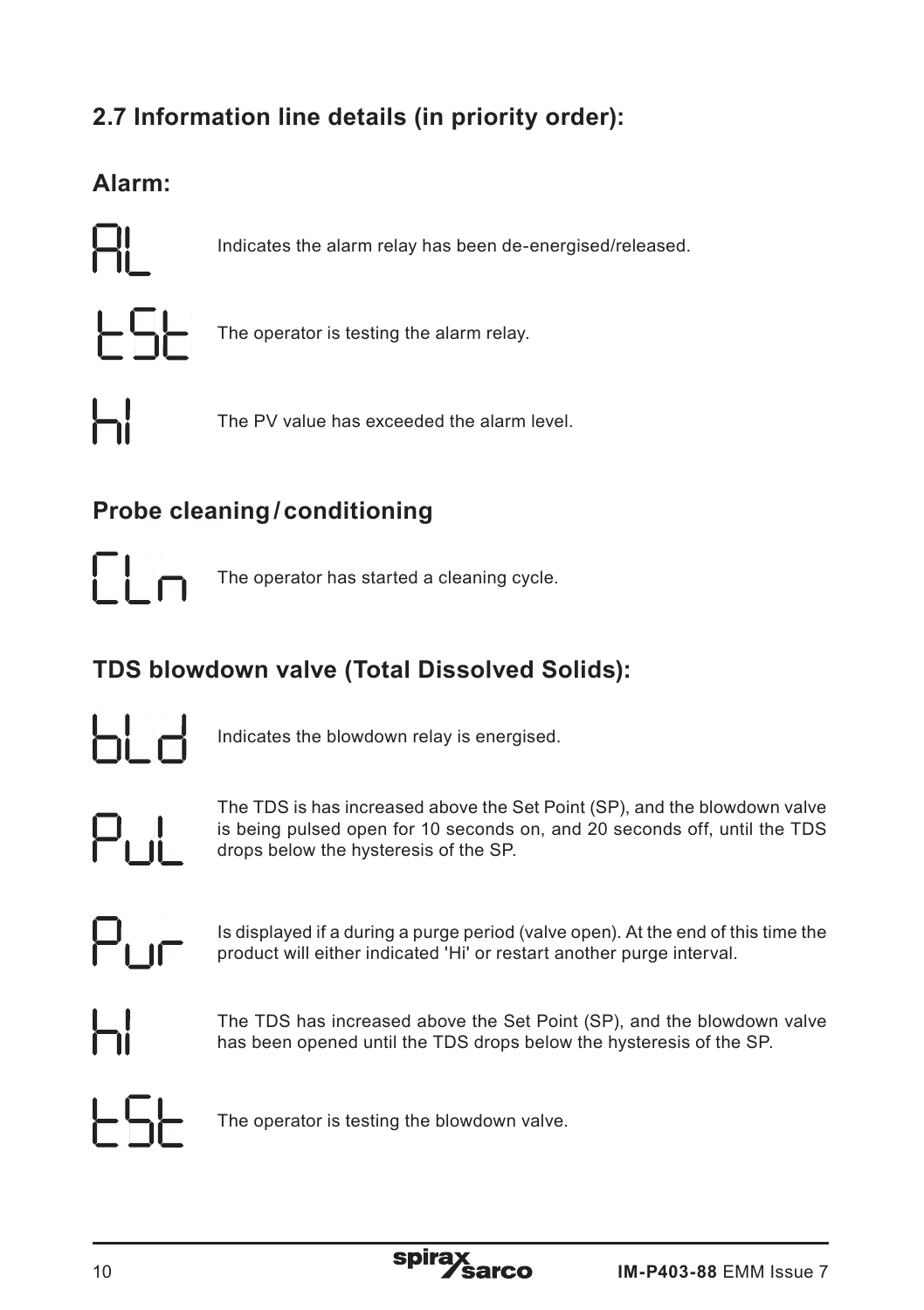## **2.8 Alarm/error display messages**

If an error occurs, an error menu 'ErX' will be displayed at the end of the parameter screens. Pressing and holding the **OK** button for 3 seconds can clear a message and re-energize the alarm relay(s). If the cause has not been corrected, the same error message will reappear. If the error or alarm is of a latching type, only the message will disappear. The alarm relay will remain de-energised until the correct passcode is entered in the commissioning menu. If more than one error or alarm has occurred, the next message will appear (in priority order) after the previous one has been cleared. See Section 9 - Fault finding.

## **2.9 Equipment delivery, handling and storage**

### **Factory shipment**

The product is tested, calibrated and inspected prior to shipment to ensure proper operation.

## **Receipt of shipment**

Each carton should be inspected at the time of delivery for possible external damage. Any visible damage should be recorded immediately on the carrier's copy of the delivery slip.

Each carton should be unpacked carefully and its contents checked for damage. If it is found that some items have been damaged or are missing, notify Spirax Sarco immediately and provide full details. In addition, damage must be reported to the carrier with a request for their on-site inspection of the damaged item and its shipping carton.

#### **Storage**

If the product is to be stored for a period prior to installation, the environmental storage conditions should be at a temperature between 0 °C and 65 °C (32 °F and 149 °F), and between 10% and 90% relative humidity (non-condensing).

Ensure there is no condensation within the unit before installing and connecting the power.

### **Operators instructions**

An alternative operator instruction manual, in place of this manual, for operating the equipment is required. This will avoid the commissioning menu passcode being disclosed to the operator.

The alarm reset passcode may optionally be disclosed if this is deemed necessary.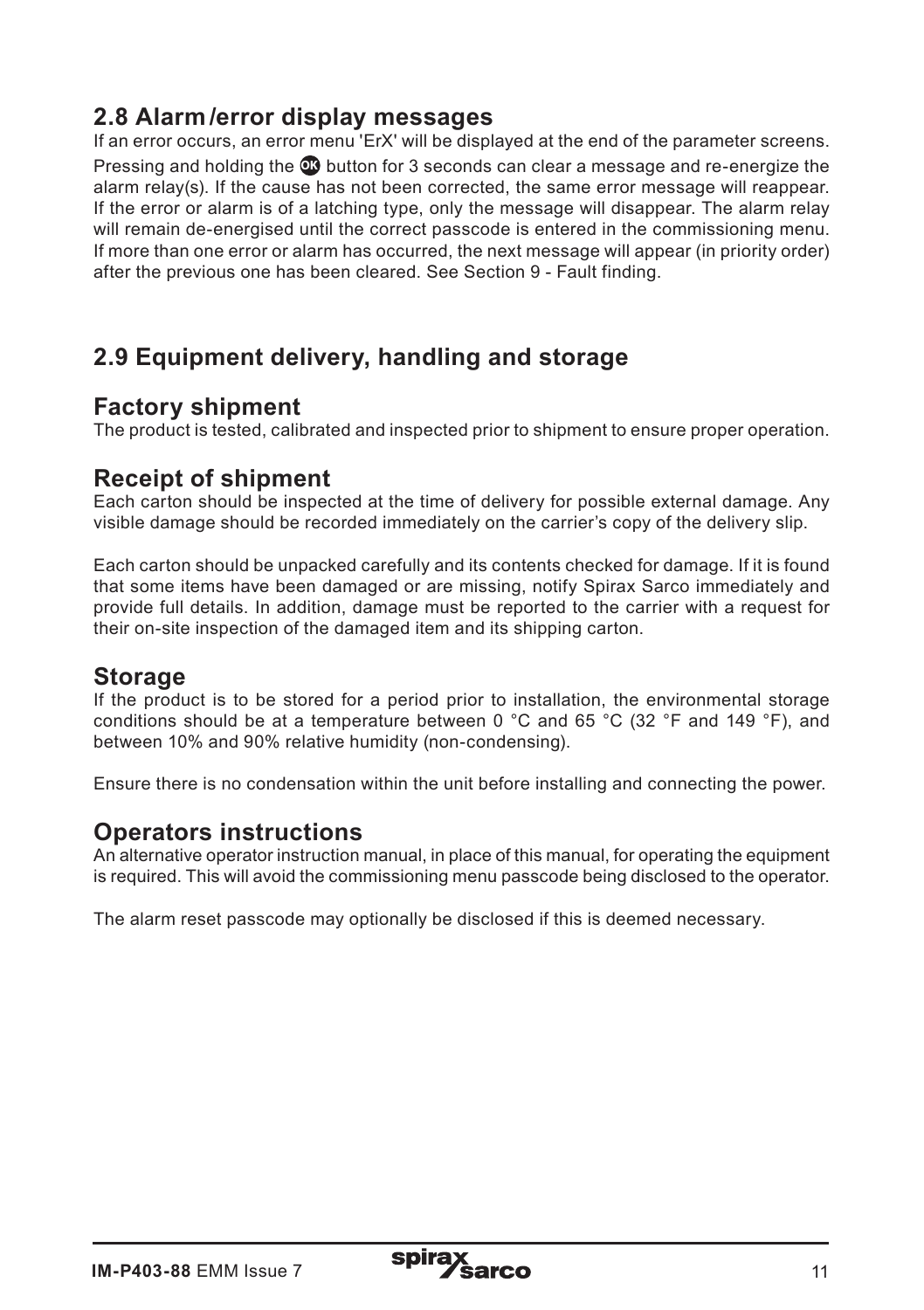# **3. System overview**

## **3.1 Function**

The product can be configured to control TDS/ conductivity of water.

Once fully commissioned, the TDS value is displayed in μS/cm (or ppm if selected).

Note: Conductivity is expressed in parts per million (ppm) or micro Siemens per centimetre (µS/cm). Micro Siemens/centimetre is becoming the more common unit, and is therefore the default setting.

If the water conductivity exceeds the Set Point level, the TDS value shown on the display will alternate with 'bLd', and the valve relay will be energised until the conductivity drops below 5% of full scale (FS) below the set point.

If the system is carrying out a purge, The TDS value will alternate with 'Pur', and the valve relay will be energised until the conductivity drops 5% (FS) below the Set Point.

If the water conductivity exceeds the alarm level, the displayed TDS value will alternate with 'AL', and the valve relay will be energised until the conductivity drops 3% (FS) below the alarm level.

# **3.2 Inputs**

The product can accept a signal from a Spirax Sarco conductivity probe (CP10 or CP30) and a Pt100 temperature sensor. A CP32 probe may also be used with the BC3150, but will not provide the scale monitoring and self-cleaning features.

A Pt100 temperature sensor may be connected to provide temperature compensation (2%/ °C). This is recommended if the boiler is working at varying pressures, or for other applications, such as condensate monitoring or coil boilers, where the temperature may vary. If a Pt100 is not fitted, the product uses a default temperature of 184 °C (10 bar g).

# **3.3 Outputs**

#### **3.3.1 Continuous output**

Used when the probe is mounted in the boiler. The probe is able to constantly monitor the conductivity from the probe tip to the boiler shell.



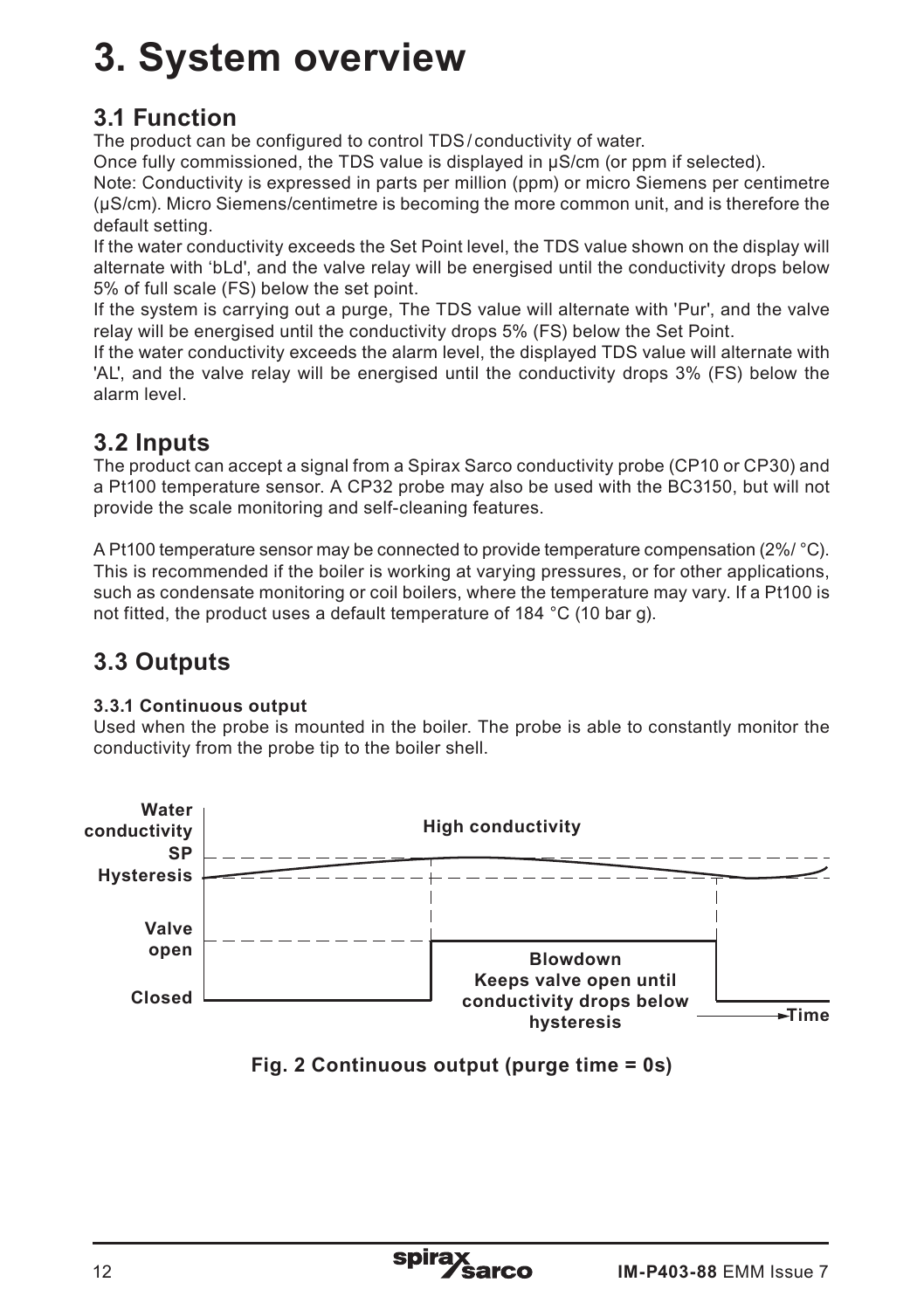#### **3.3.2 Purge output**

Used only when the probe is mounted in the blowdown line, Purge ensures the sensor measures the conductivity at boiler temperature. The purge duration time is the time the valve is open to enable a representative boiler sample to reach the probe. A purge occurs every 30 minutes either independent of burner firing, or dependent on cumulative boiler firing time.



#### **3.3.3 Pulsed output**

For smaller boilers where the capacity of the blowdown valve is relatively high compared to the boiler size, the blowdown may be set to pulsed, rather than continuous output, opening for 10 seconds, and closing for 20 seconds. This slows the rate at which the boiler water is removed so that the level is not unduly affected, avoiding the risk of triggering a low water alarm.





#### **3.3.4 4 - 20mA retransmit**

An isolated 4 - 20 mA output is provided as standard, and may be used for remote display of the TDS level or as an output to a computerised management system.

spira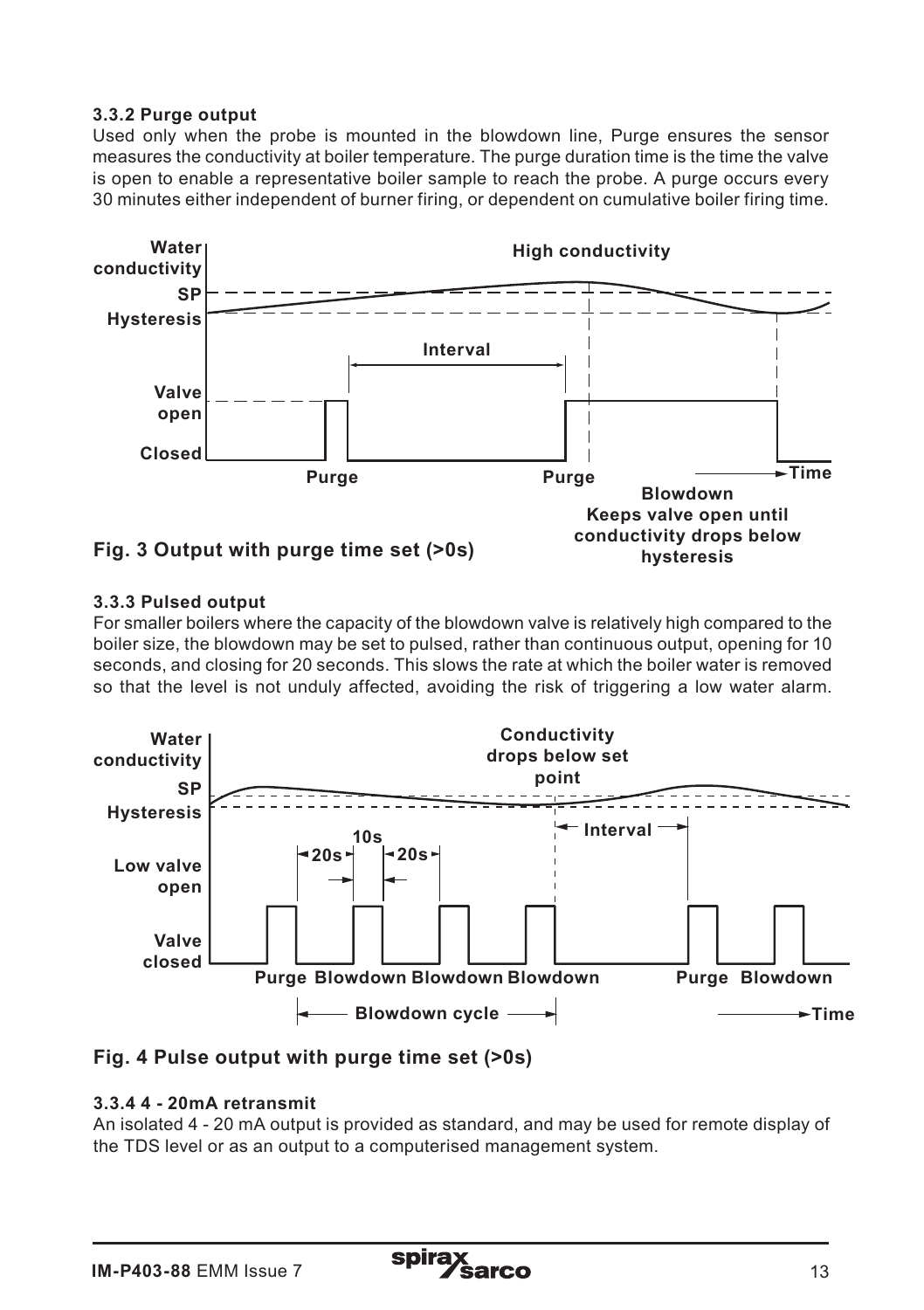## **3.4 Other features**

To prevent unwanted or inadvertent changes being made, most commissioning parameters are protected with a pass code.

The BC3150 can communicate via an infrared link between adjacent controllers – see Section 7, Communications.

## **3.5 Typical applications - Boiler control systems (BCS)**



**Fig. 6 BCS2 system**

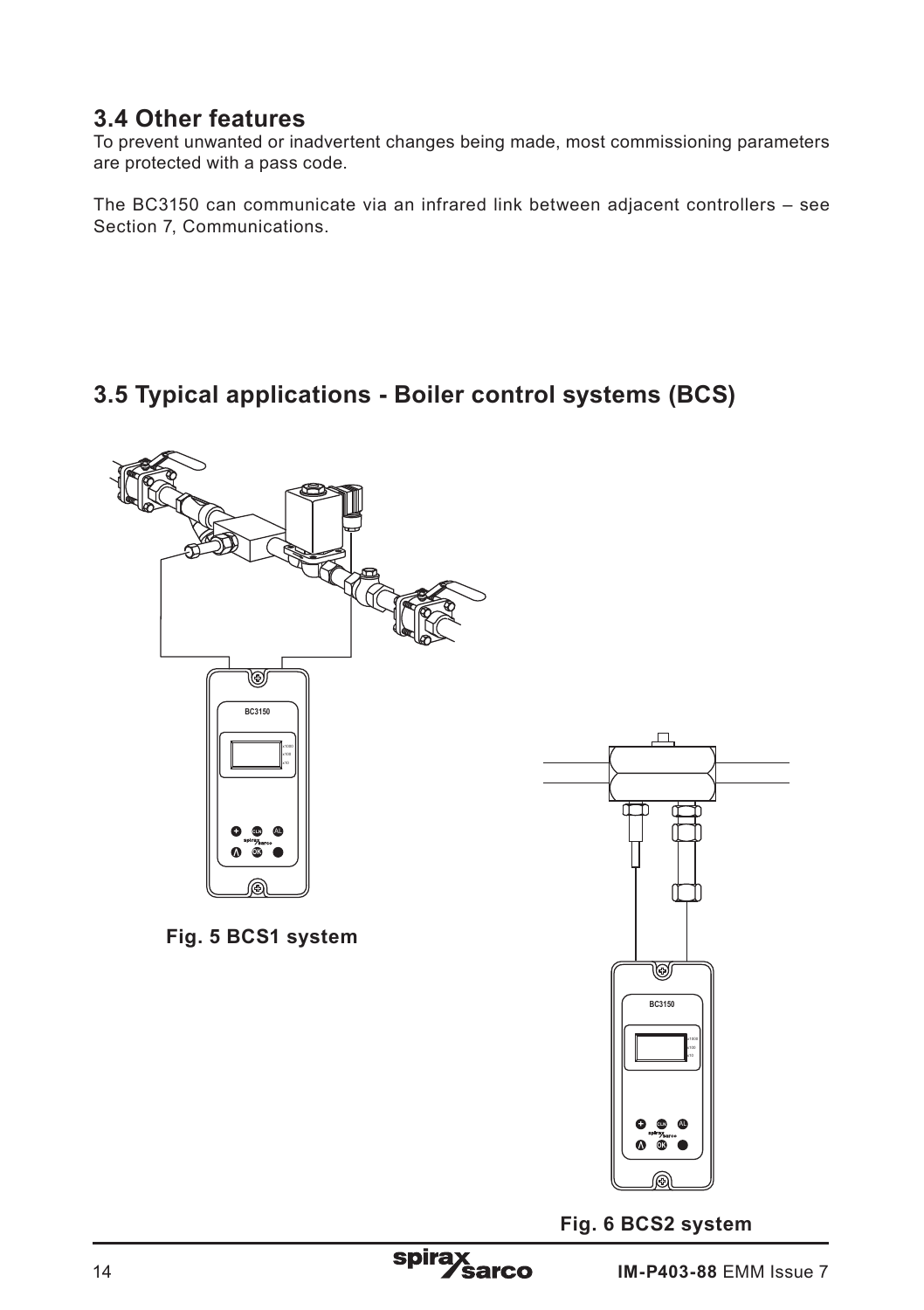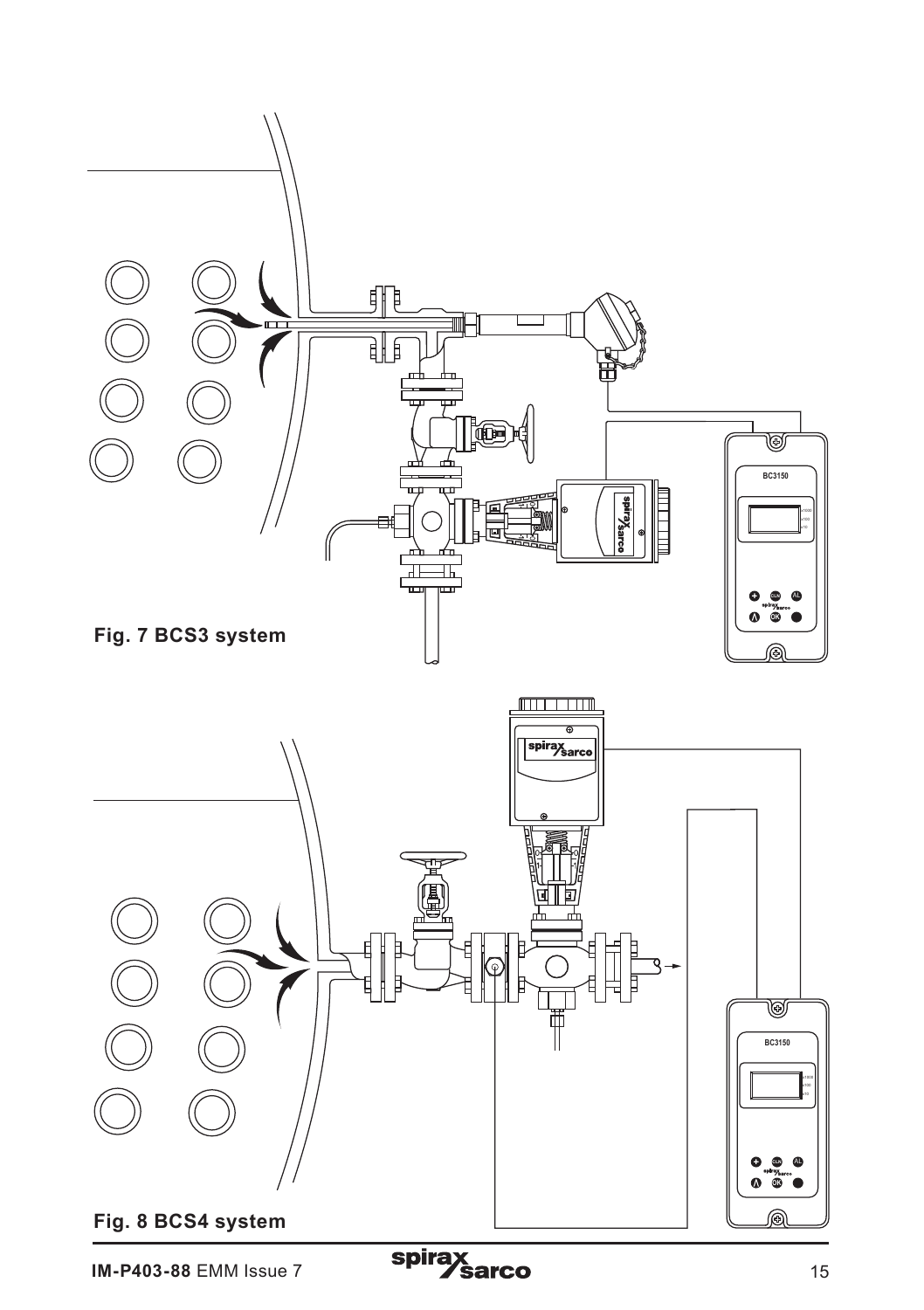## **3.6 Typical applications condensate contamination detection system (CCD)**

#### **System description**

Note: Most countries have regulations that limit temperature and contamination levels for fluids being dumped to drain. It is also essential to follow guidelines issued by bodies such as the UK Health and Safety Executive.

The Spirax Sarco CCD system monitors and displays the conductivity of condensate return, and will redirect the flow to drain if the conductivity increases above a pre-set level to avoid contaminated water being returned to the boiler feedtank. It will not detect contaminants that do not change the conductivity, such as oils, fats, or sugars.

A conductivity sensor and a temperature sensor are mounted in a bypass line as shown in Figure 9. A check valve in the main line ensures a flow past the sensor under low flow conditions. The 500 mm head prevents flash steam flow in the bypass line. We recommend a 3-port diverter valve such as the Spirax Sarco QL. A spring retract pneumatic actuator is normally fitted to cause the valve to divert on failure of the air supply. Alternatively, two 2-port valves (M20, for example) may be used as shown in Figure 10, one as a spring-to-close isolating valve in the condensate return line, and one as a spring-to-open dump valve, in the drain line. On detection of high conductivity, the isolating valve closes and the dump valve opens, both under spring pressure.

Suitable 3-port solenoid valves may be selected from the Spirax Sarco range. and are described in separate literature.

### **Fig. 9 Typical application - CCD system**



**Alternative arrangement of a CCD system using separate valves**

spira

flow to drain.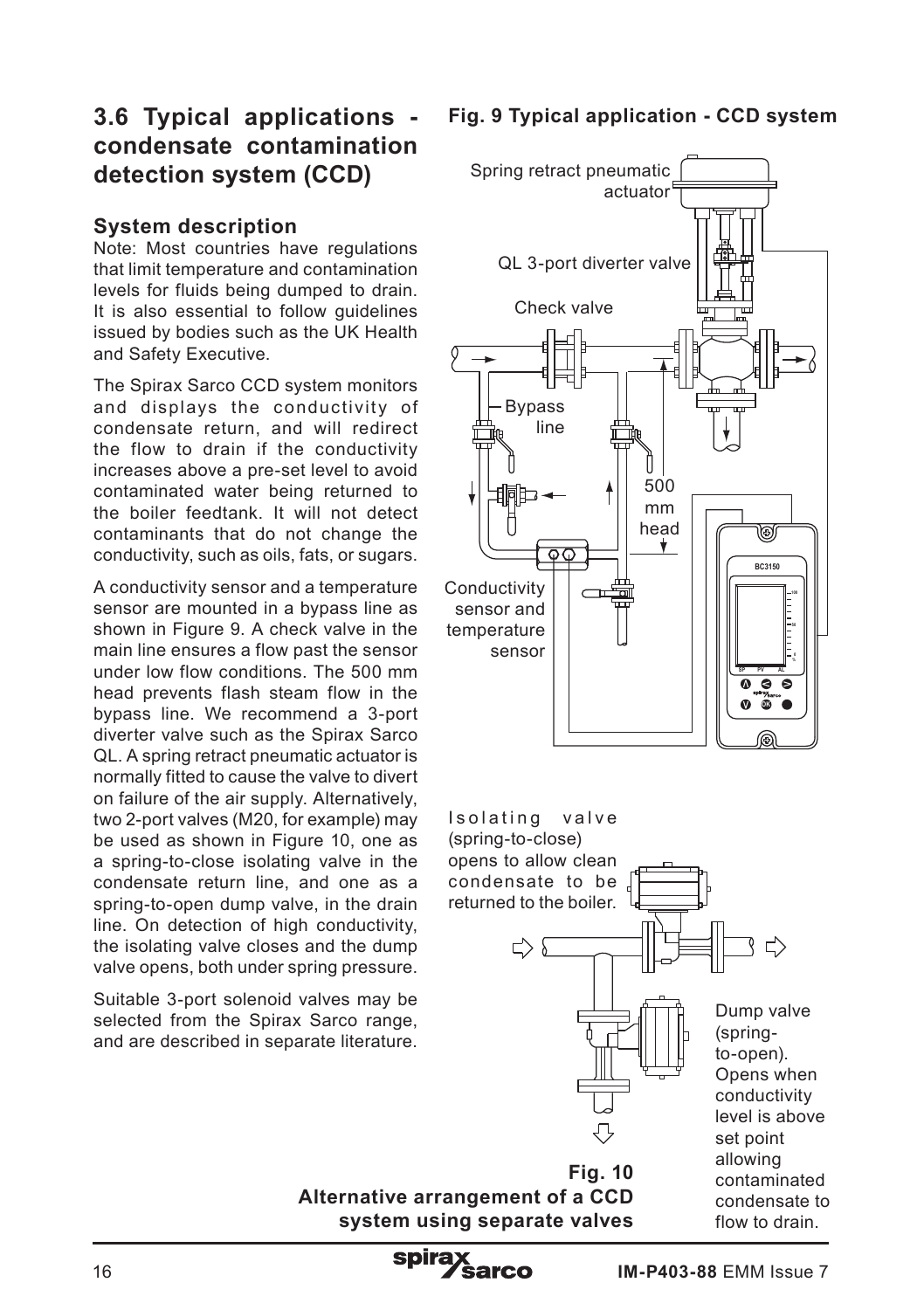# **4. Mechanical installation**

#### **Note: Read the 'Safety information' in Section 1 before installing the product.**

The product must be installed in a suitable industrial control panel or fireproof enclosure to provide impact and environmental protection. A minimum of IP54 (EN 60529) or Type 3, 3S, 4, 4X, 6, 6P and 13 (UL50/NEMA250) is required. If installed in a harsh environment (conductive dust and/or wet conditions), extra protection is required.

During installation or maintenance, the rear of the product **must** be protected from environmental pollutants entering the product. Alternatively, the tasks can be performed in a dry clean environment.

**Caution 1: The product must only be installed in the vertical orientation.**

**Caution 2: Do not cover or obstruct the infrared beam between products.**

**Ensure that the display can be easily read by the operator.**

**Warning: The boiler control panel or enclosure doors must be kept closed at all times unless installation or maintenance work is being carried out.**

#### **4.1 Environmental conditions**

Install the product in an environment that minimises the effects of heat, vibration, shock and electrical interference (see Section 1 **-** Safety information).

**Do not install the product outdoors without additional weather protection.**

**Do not attempt to open the product- it is sealed and has no replaceable parts or internal switches.**

## **4.2 Installation on a DIN rail**

The product is provided with a clip and a set of self-tapping screws to secure it to a 35 mm DIN rail. On the rear of the enclosure, two sets of holes are provided to give two height positions. The clip can be adjusted to give further positions. Locate the clip onto one set of holes and secure it using the two screws provided. Ensure the spring clip is fully engaged with the rail.

#### **Warning: Only use the screws provided with the product.**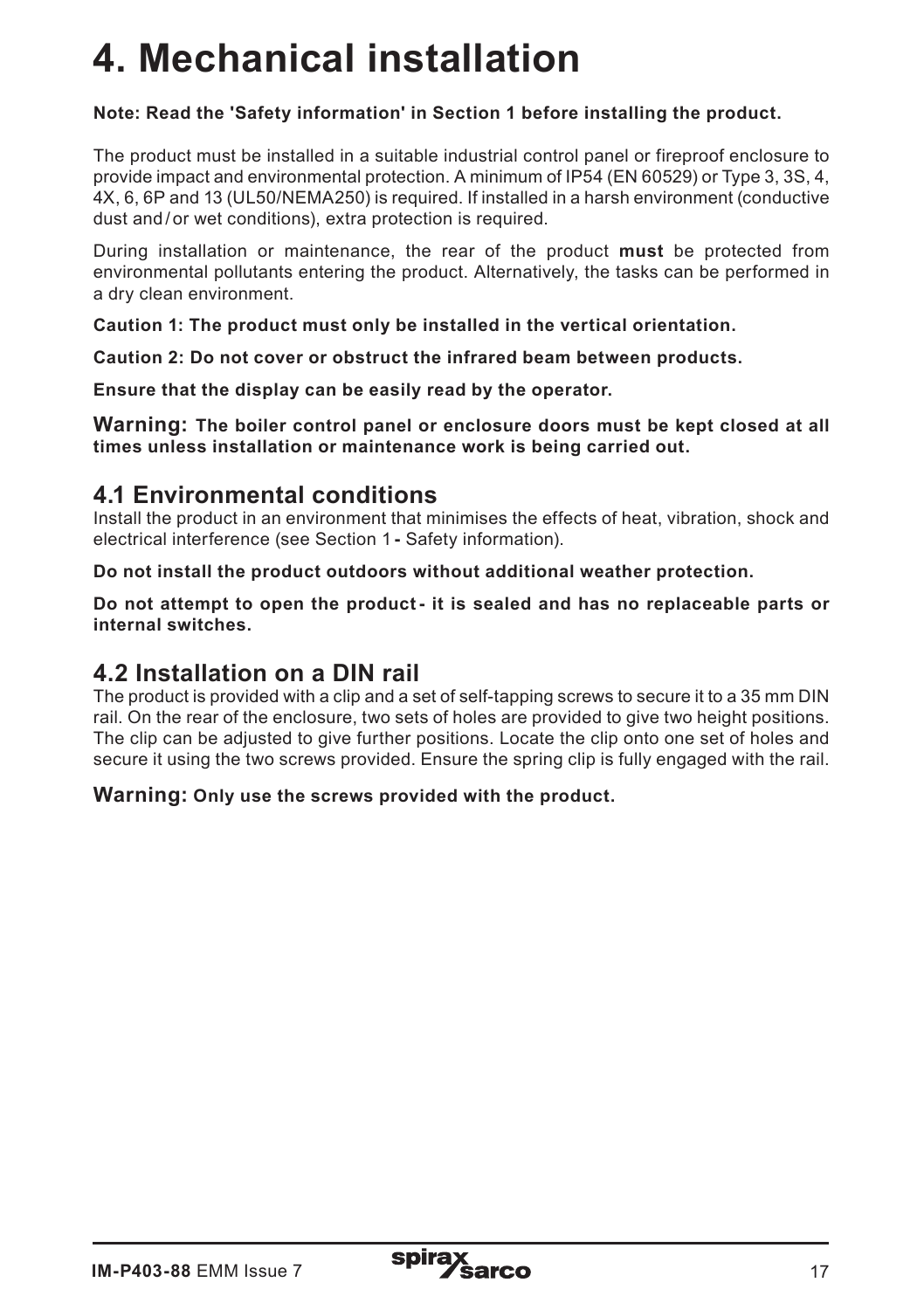## **4.3 Installation on a chassis plate:**

- Drill holes in chassis plate as shown in Figure 11.
- Fit unit to chassis plate and secure with 2 screws, nuts and washers, using the slots provided at the top and bottom of the case.

#### **Warning: Do not drill the product case or use self-tapping screws.**

## **4.4 Installation in a panel cutout:**

(Minimum panel thickness 1 mm if the bezel is used).

- The product has integral threaded inserts (M4 x 0.7) at the top and bottom of the front panel.
- Two M4 x 25 mm screws are provided, together with fibre washers and a bezel.



# **Warning:**

**Do not use screws over 25 mm in length - danger of electric shock.**

- Cut the panel to the dimensions given in Figure 11. Drill the screw holes in the panel in the positions indicated.
- Remove the backing from the gasket supplied and apply to front face of the product.
- The bezel can be used to enhance the appearance of the panel cutout. If required, fit this to the outside of the panel.
- Fit the unit from the rear of the panel, and secure using the screws, washers (and bezel) provided.
- Tighten the M4 screws to 1.0 1.2 Nm.

#### **Warning:**

**Do not drill the product case or use self-tapping screws.** 

#### **Fixing template cutout notes:**

- Solid line indicates cutout required for panel mounting.
- Broken line indicates product outline.
- A minimum gap of 15 mm between units must be provided for product cooling.
- Mounting hole dimensions are the same for both panel and wall mounting.

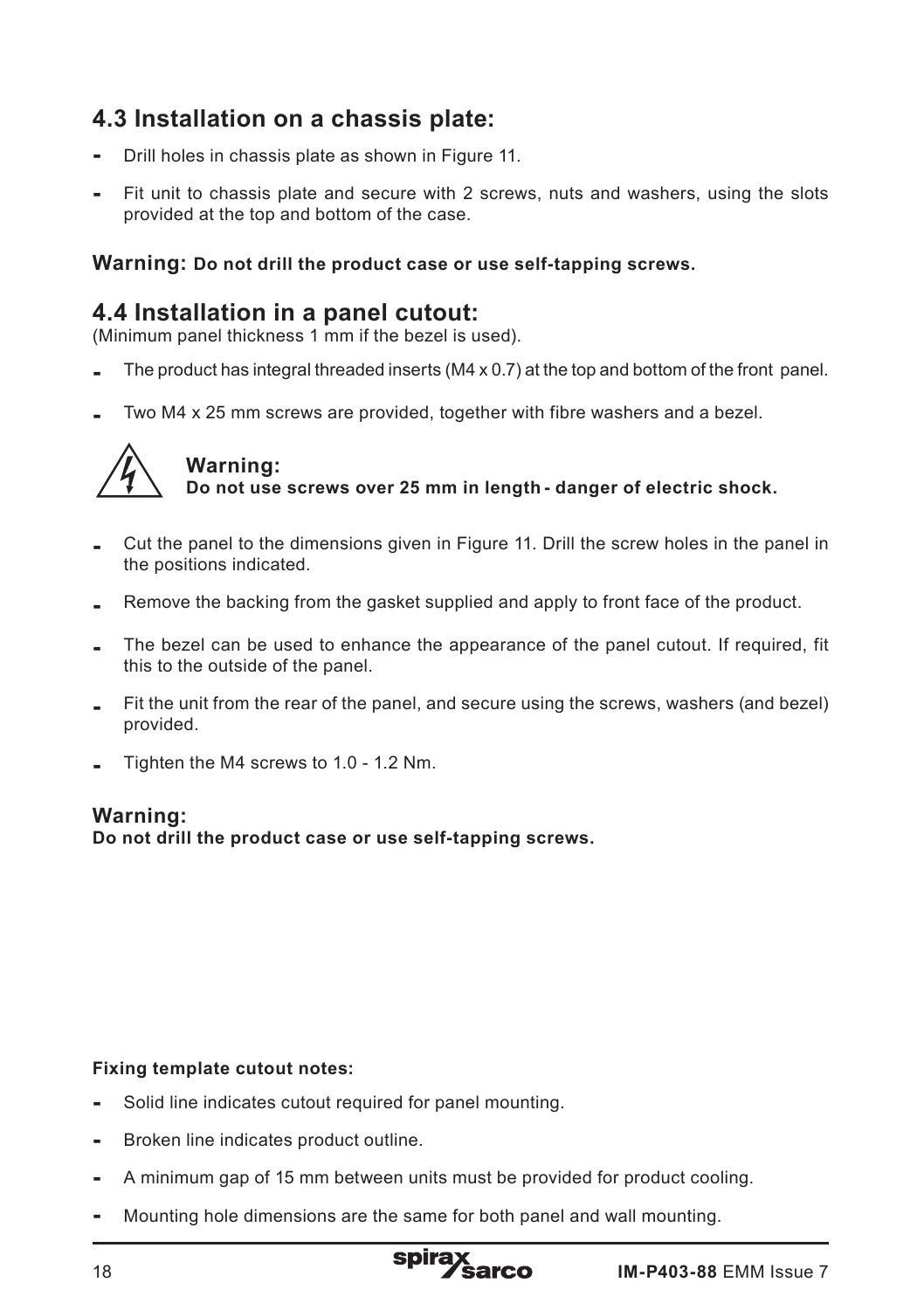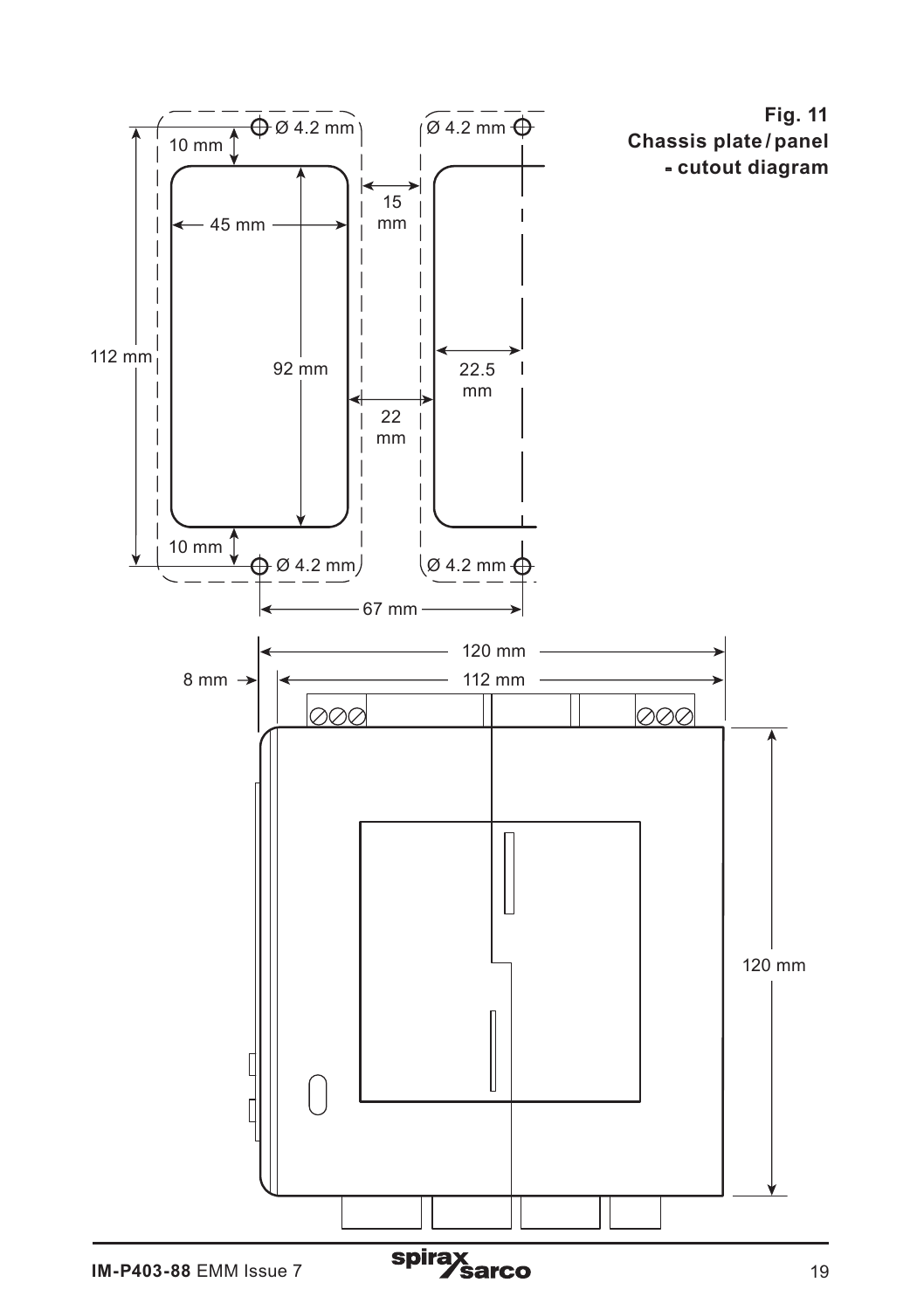# **5. Electrical installation**

**Note: Before installing observe the 'Safety Information' in Section 1.**



#### **Warning:**

**Isolate the mains supply before touching any of the wiring terminals as these may be wired to hazardous voltages.**

**Use only the connectors supplied with the product, or spares obtained from Spirax Sarco Ltd. Use of different connectors may compromise product safety and approvals.**

**Connecting the mains supply incorrectly can cause damage and may compromise safety.**

### **5.1 General wiring notes:**

Every effort has been made during the design of the product to ensure the safety of the user but the following precautions must be observed:

- **1.** Maintenance personnel must be suitably qualified to work with equipment having hazardous live voltages.
- **2.** Ensure correct installation. Safety may be compromised if the installation of the product is not carried out as specified in this manual.
- **3.** The design of the product relies on the building installation for overcurrent protection and primary isolation.
- **4.** Overcurrent protection devices rated at 3 amps must be included in all phase conductors of the installation wiring. If overcurrent protection is included in both supply wires then the operation of one must also cause the operation of the other. Refer to IEC 60364 (Electrical Installations of Buildings) or National or local standards for full details of requirements for overcurrent protection.
- **5.** A 1 A quick-blow overcurrent protection device must be fitted to the burner input if used.
- **6.** A 3 A quick-blow overcurrent protection device must be fitted to the relay circuit(s).
- **7.** Relay contacts must be supplied on the same phase as the mains supply.
- **8.** The product is designed as an installation category III product.
- **9.** Install wiring in accordance with:
	- **-** IEC 60364 Low-voltage electrical installations.
	- **-** EN 50156 Electrical Equipment for furnaces and ancillary equipment.
	- **-** BS 6739 Instrumentation in Process Control Systems: Installation design and practice or local equivalent.
	- **-** National and Local Electrical Code (NEC) or Canadian code (CEC) for the US and Canadian markets. **Note:** use NEC Class 1 wire with a temperature rating greater than 75 °C. If the cable is to be exposed to a higher temperature, then a higher temperature rating needs to be selected.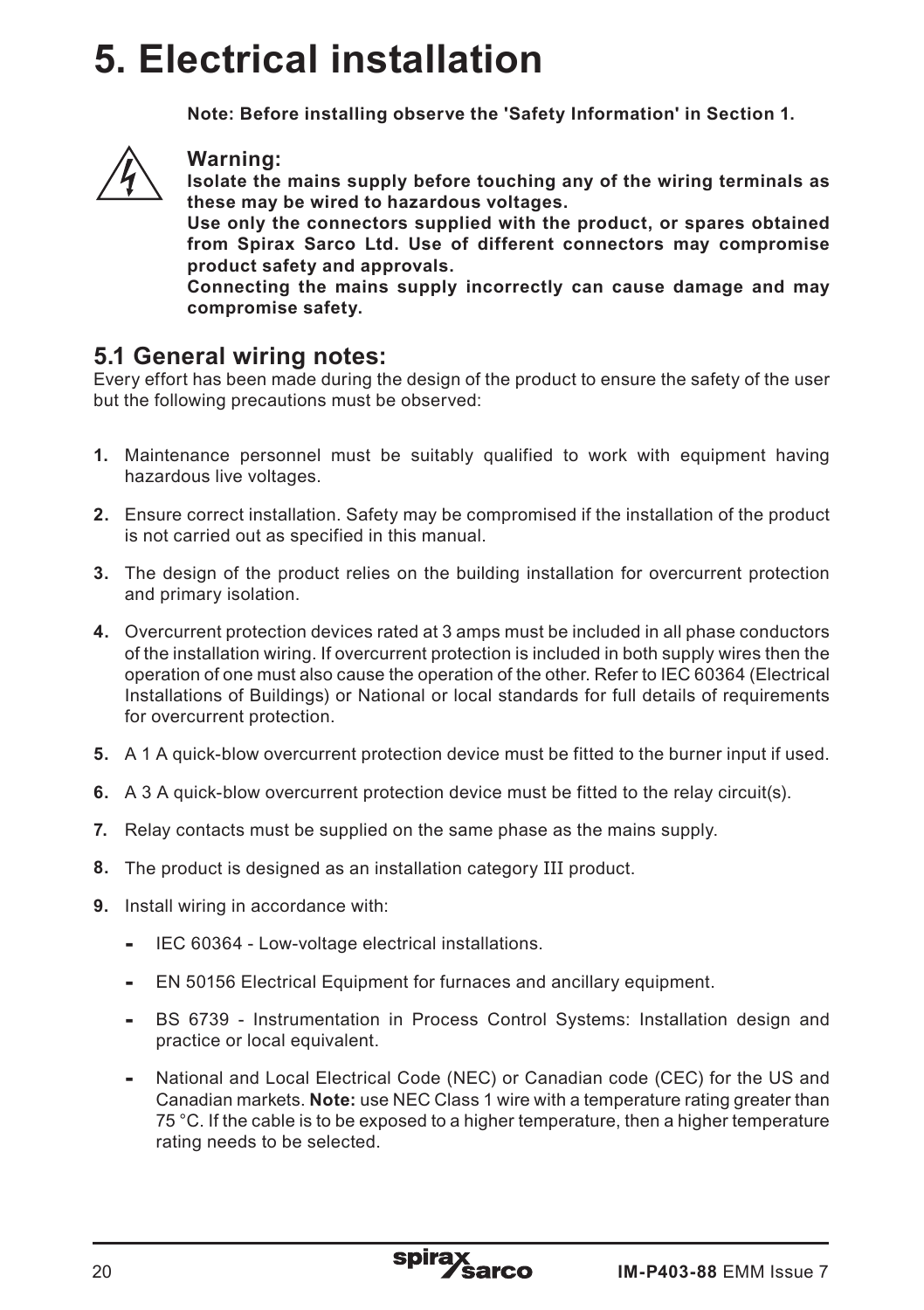- **10.** It is important that the cable screens are connected as shown in order to comply with the electromagnetic compatibility requirements.
- **11.** All external circuits must meet and maintain the requirements of double / reinforced installation as stated in IEC 60364 or equivalent.
- **12.** Additional protection must be provided to prevent accessible parts (e.g. signal circuits) from becoming Hazardous Live if a wire or screw is accidentally loosened or freed. Ensure all wires are secured to at least one other wire from the same circuit. The attachment must be as close to the terminal block as possible but must not apply undue stress on the connection. Example: Use a cable tie to secure the live and neutral wire together. If one wire becomes loose the other wire will prevent it from touching accessible parts.
- **13.** A disconnecting device (switch or circuit breaker) must be included in the building installation. It must:
	- **-** Have a rating with sufficient breaking capacity.
	- **-** Be in close proximity to the equipment, within easy reach of the operator.
	- **-** Not be fitted in a position that makes it difficult to operate.
	- **-** Disconnect all phase conductors.
	- **-** Be marked as the disconnecting device for the product.
	- **-** Not interrupt a protective earth conductor.
	- **-** Not be incorporated into a mains supply cord.
	- **-** Comply with the requirements for a disconnecting device specified in IEC 60947-1 (Specification for low-voltage switchgear and control gear - General rules) and IEC 60947-3 (Switches, disconnectors, switch-disconnectors and fuse-combination units).
- **14.** See Section 10 'Technical Information' for terminal and cable specification.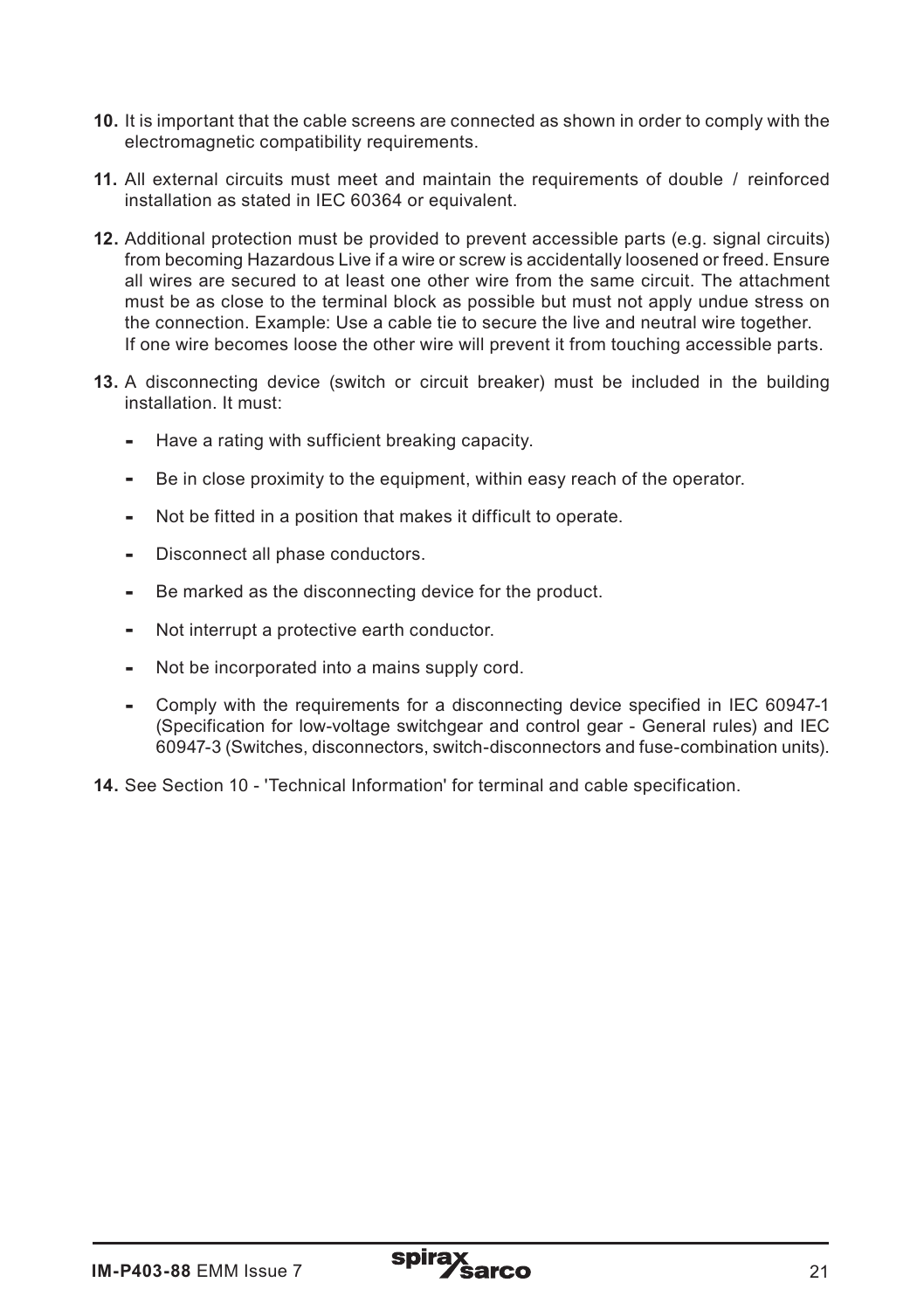## **5.2 Mains wiring notes:**

- **1.** Read Section 5.1 before attempting to wire the supply to the product.
- **2.** The wiring connections are identified on the terminal plugs.
- **3.** Fuses should be fitted in all live conductors.
- **4.** Double or reinforced insulation must be maintained between:
	- **-** Hazardous live conductors (mains and relays circuits) and
	- **-** Safety extra low voltages (All other components / connectors / conductors).
- **5.** The wiring diagrams show relays and switches in the **Power Off** position.
- **6.** Where the probe is fitted in the blowdown line and a purge is required 10 60 minutes of boiler firing (cumulative), connect a live supply from the burner control to the burner input. This supply should be live whenever the burner is firing – see Wiring Diagram.

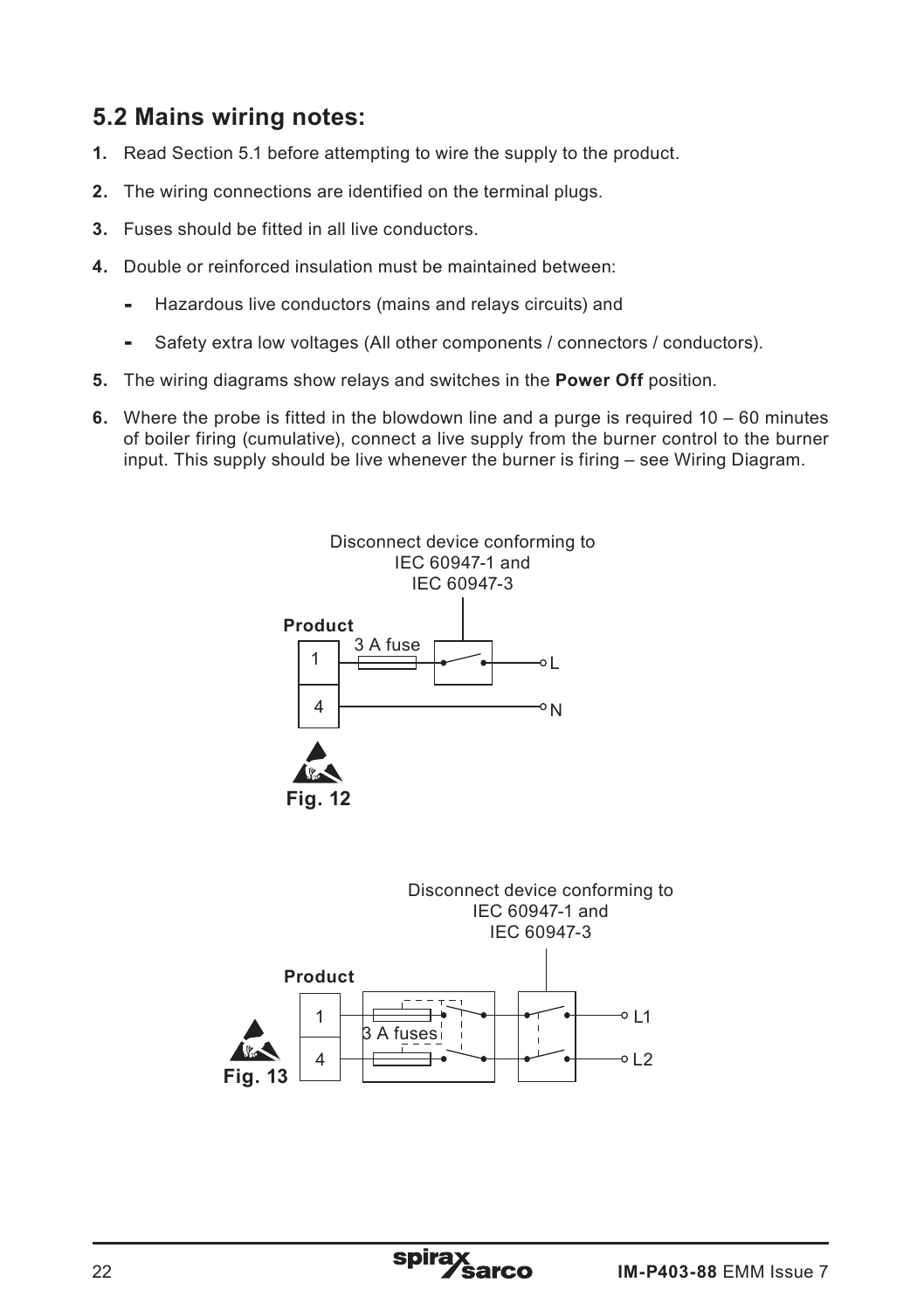## **5.3 Blowdown valve wiring notes:**



**Note:** The protective earth must be connected in accordance with National or **Local regulations** 

Viewed from the underside, relays are shown in the power off position



**Fig. 14 BCV30 230 / 115 Vac blowdown valve** 



**Fig. 15 BCV1, BCV20 or BCV31 solenoid valves**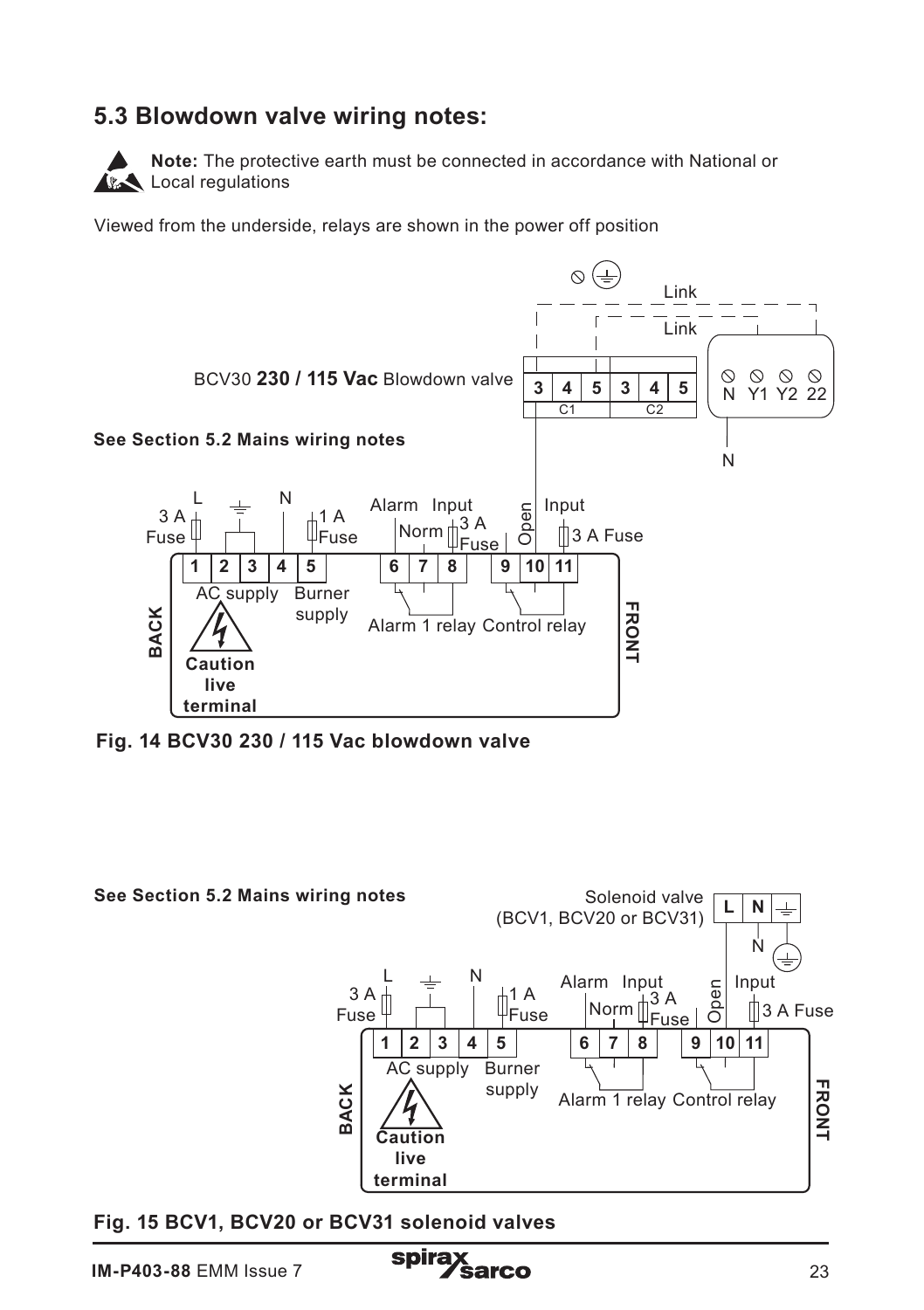

**\*** Must be common to both connection ends

**\*\*** Must not be mixed between Vac and Vdc

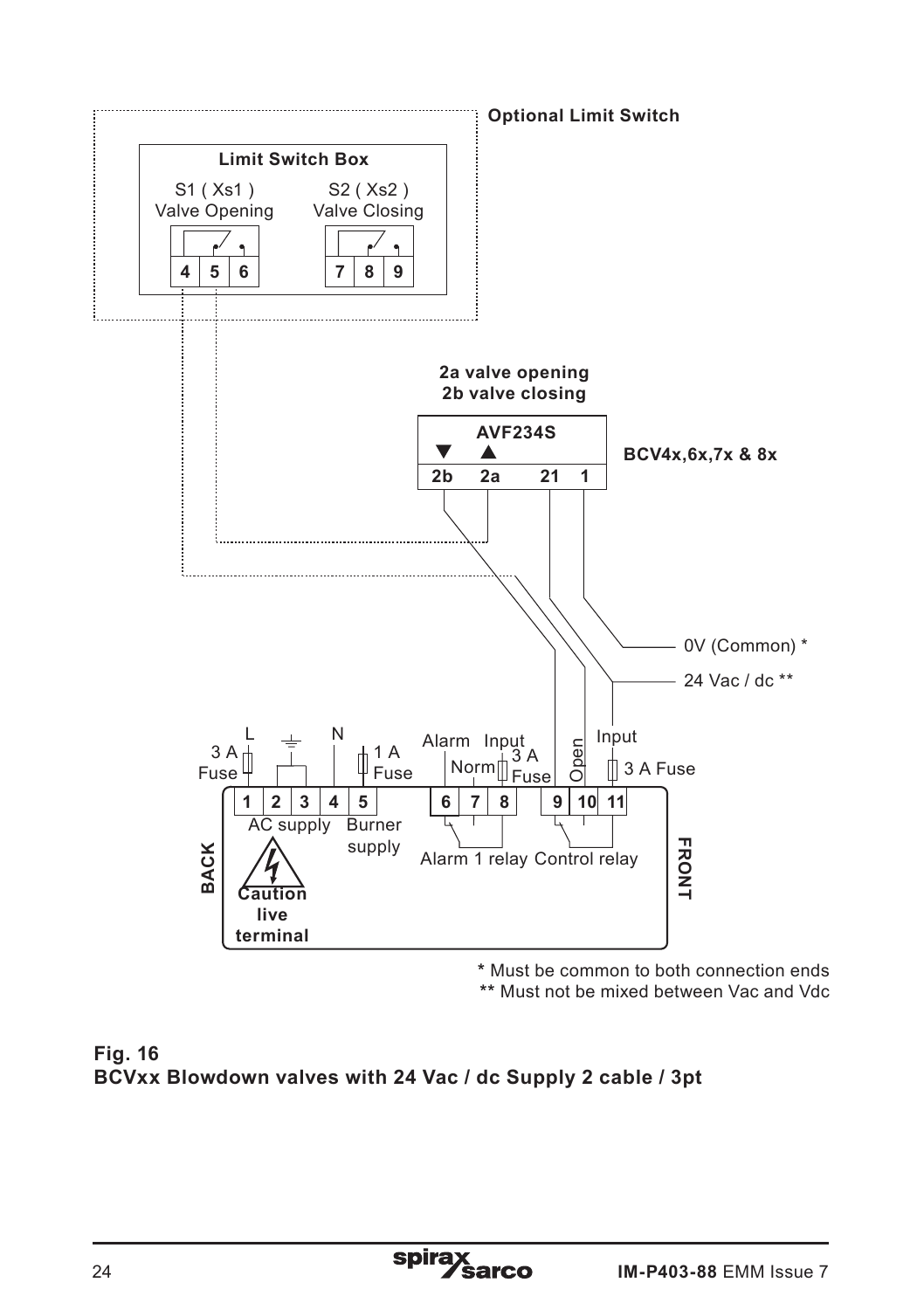

**\*** Must be common to both connection ends

**Fig. 17 BCVxx Blowdown valves with 100-110 Vac / 230 Vac supply 2 cable / 3pt**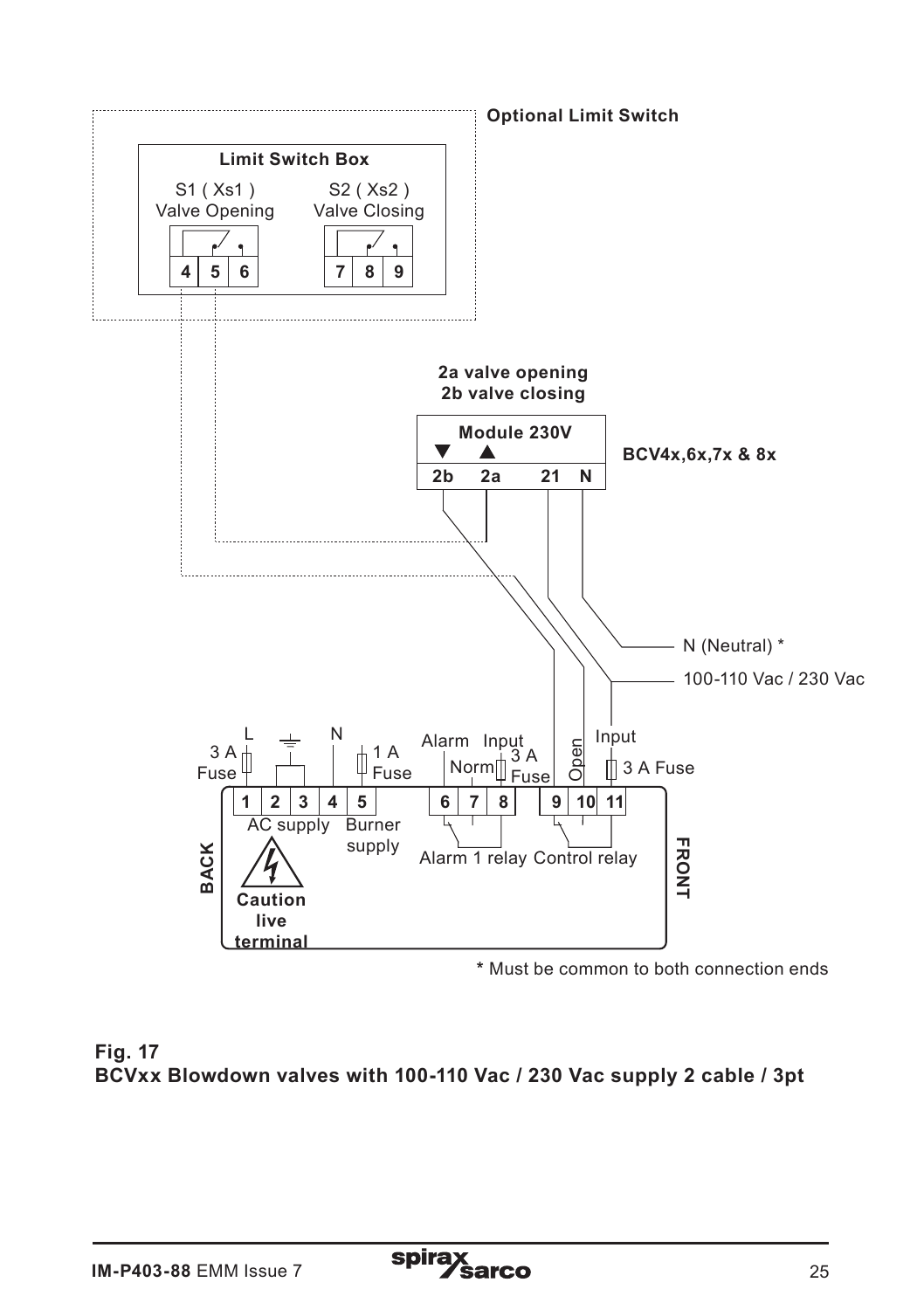

**\*** Must be common to both connection ends

**\*\*** Must not be mixed between Vac and Vdc

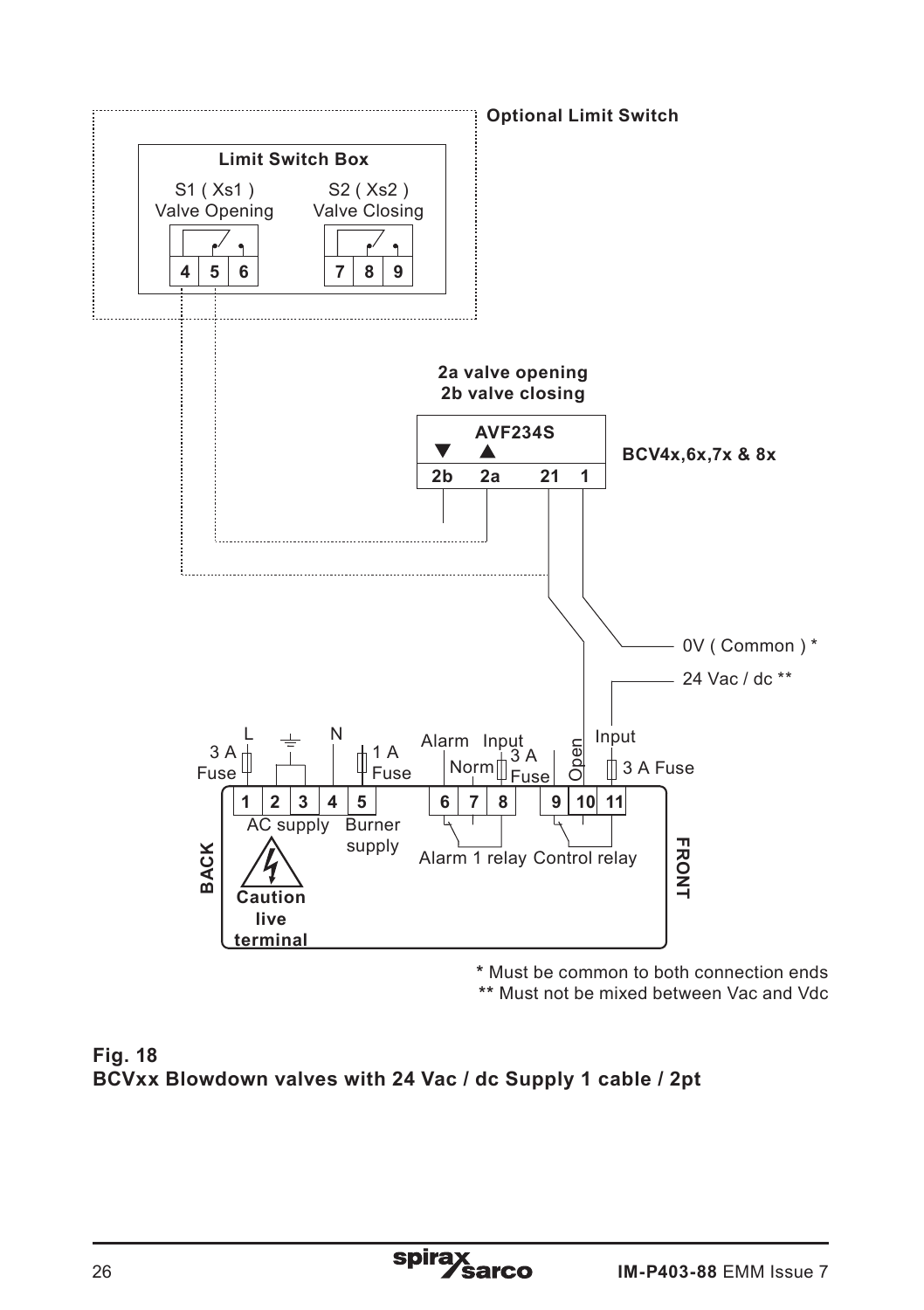

**\*** Must be common to both connection ends

**Fig. 19 BCVxx Blowdown valves with 100-110 Vac / 230 Vac Supply 1 cable / 2pt**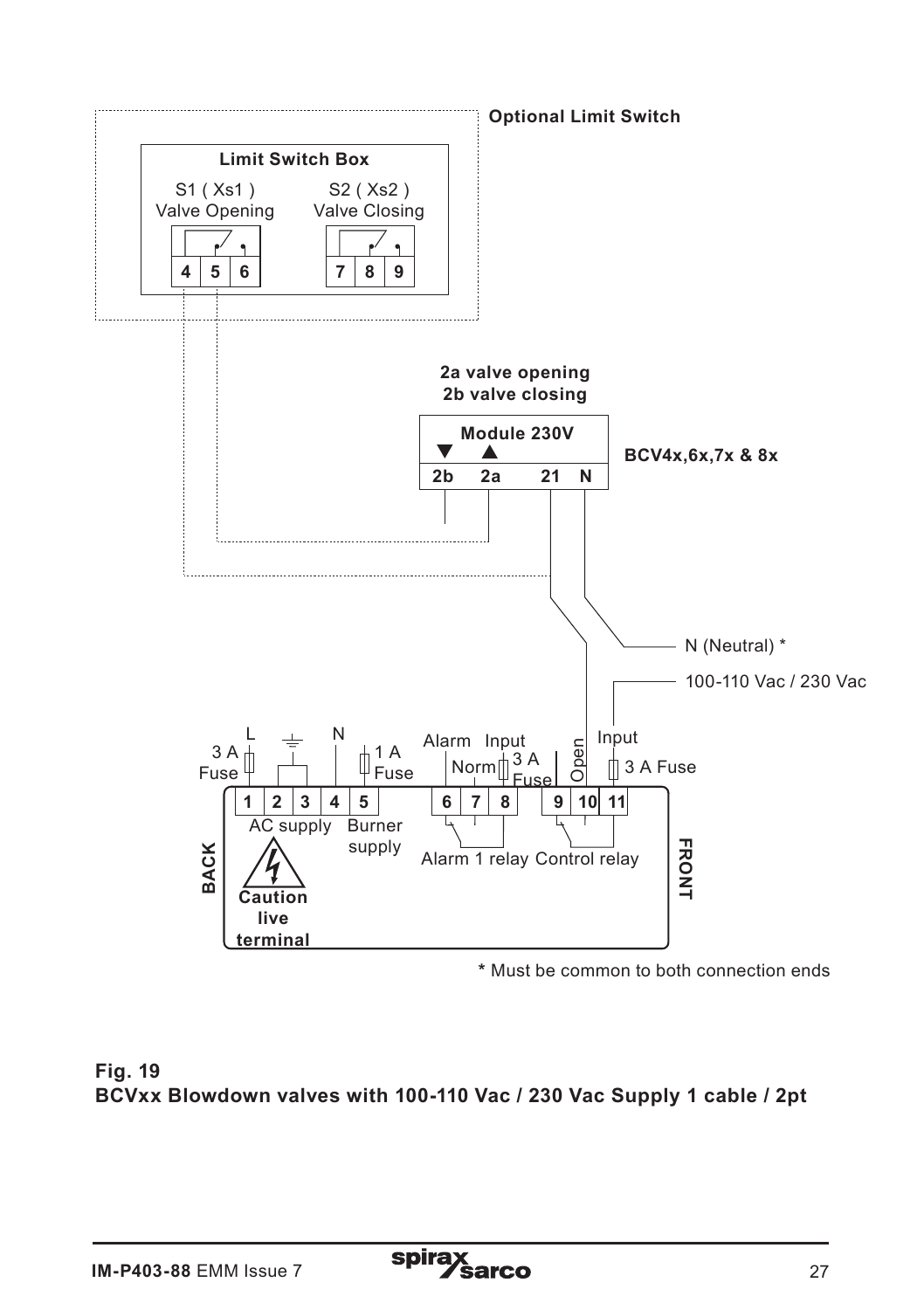# **5.4 Signal wiring notes**

An earth current loop is created if a wire or screen is connected between two earth points that are at different potential (voltage). If the wiring diagram is followed correctly, the screen will only be connected to the earth at one end.

#### **The earth terminal is a functional earth rather than a protective earth.**

A protective earth provides protection from electric shock under a single fault condition. This product has double insulation and therefore does not require a protective earth. A functional earth is used in order for the product to operate. In this application, the earth is used as a sink or drain for any electrical interference. The earth terminal must be connected to a local earth in order to conform to the EMC directive.

## **5.5 Probe wiring**

The maximum cable length for all probes is 100 m (9990 and 999.0 ranges), 10 m (9.990 range) or 30 m (99.90 range). All cables must be of the same gauge.



**Note:** 

Do not connect terminals 53, 54, 59, 60 or 78 to any other earth.

Ensure that resistance from the probe body to the pipework / boiler shell is less than 1 ohm. E = Functional earth. Connect these pins to earth local to the panel.

### **Fig. 20 Signal circuit (view from the top)**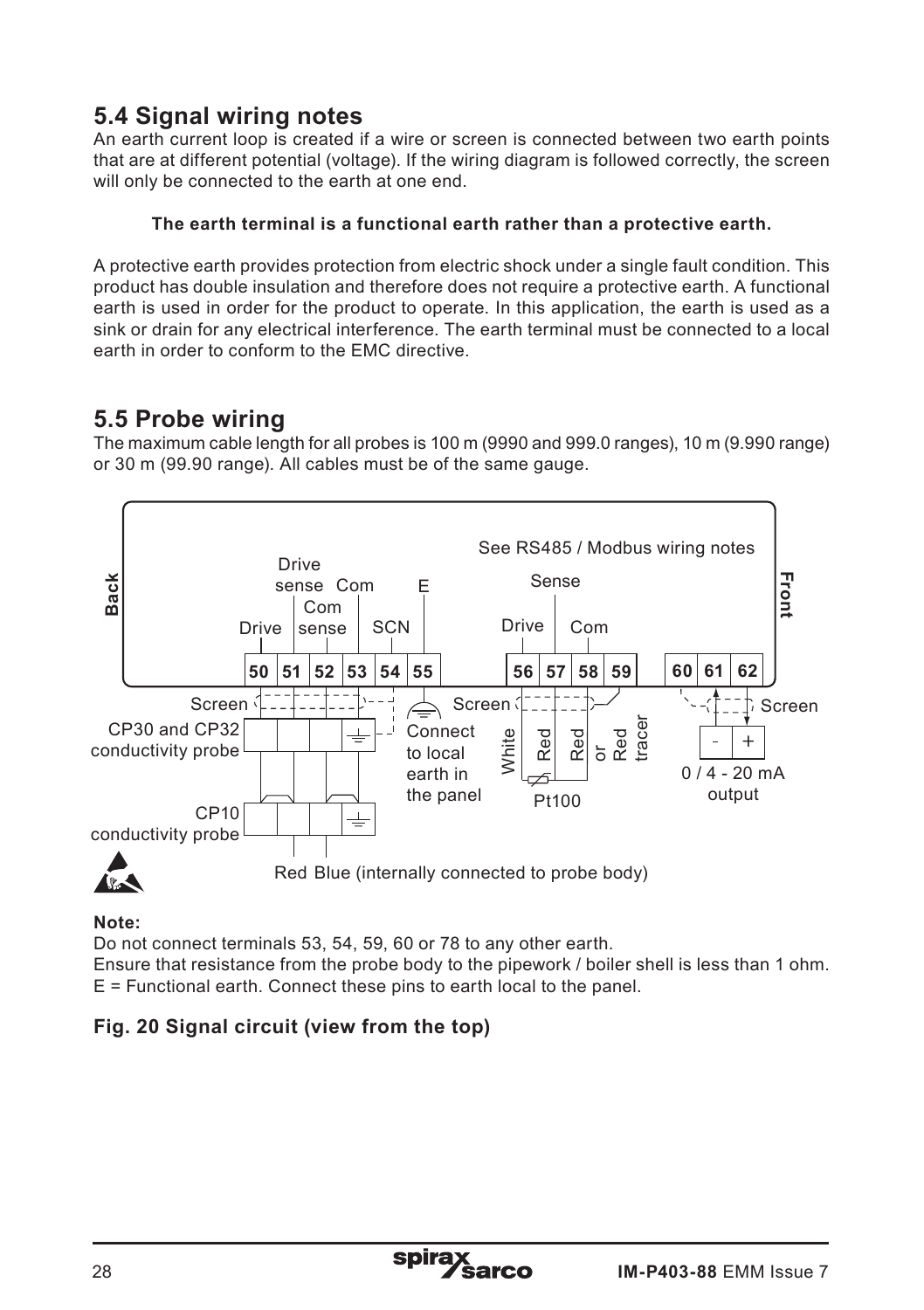## **5.6 Probe in blowdown (or condensate) line - CP10**

For most applications the 1.25 m  $(4 \text{ ft})$  heat resisting probe cable will need to be extended using a junction box. If not, link terminals 50 to 51, and 52 to 53.

**Note:** Whilst pairs of conductors are linked at the junction box, the four wire connection is required to compensate for voltage drop.

## **5.7 Probe in boiler - CP30**

The probe requires a 4 core screened cable connection.

Whilst pairs of conductors are linked at the probe, the four-wire connection compensates for voltage drop along the cable. The CP30 UL recognized probe is supplied with four 18 AWG, 12" long colour coded flying leads. These are to be cut to length and wired to a suitable terminal block housed in a suitable metal box. A length of flexible metal conduit is required between the probe and the terminal box to provide environmental and impact protection, and easy electrical connection. The cable socket is provided with a  $\frac{1}{2}$ " NPT conduit adaptor for this purpose. See the CP30 IMI for further details.

## **5.8 Four wire Pt100**

Will have two wires one colour, and two wires of another colour.

Link one of the pairs at the junction box, and connect to terminal 56.

Connect one of the remaining two wires to terminal 57, and the other to terminal 58.



#### **Fig. 21 Alternative wiring for the UL version**

#### **5.9 Temperature probe wiring**

For the TP20, when the cable is to be longer than the 1.25 m (4 ft) supplied, a junction box and 3 core-screened cable will be needed. Colour codes for sensor wires vary, but a three-wire sensor will normally have 2 wires of one colour, and 1 wire of a different colour.

spira: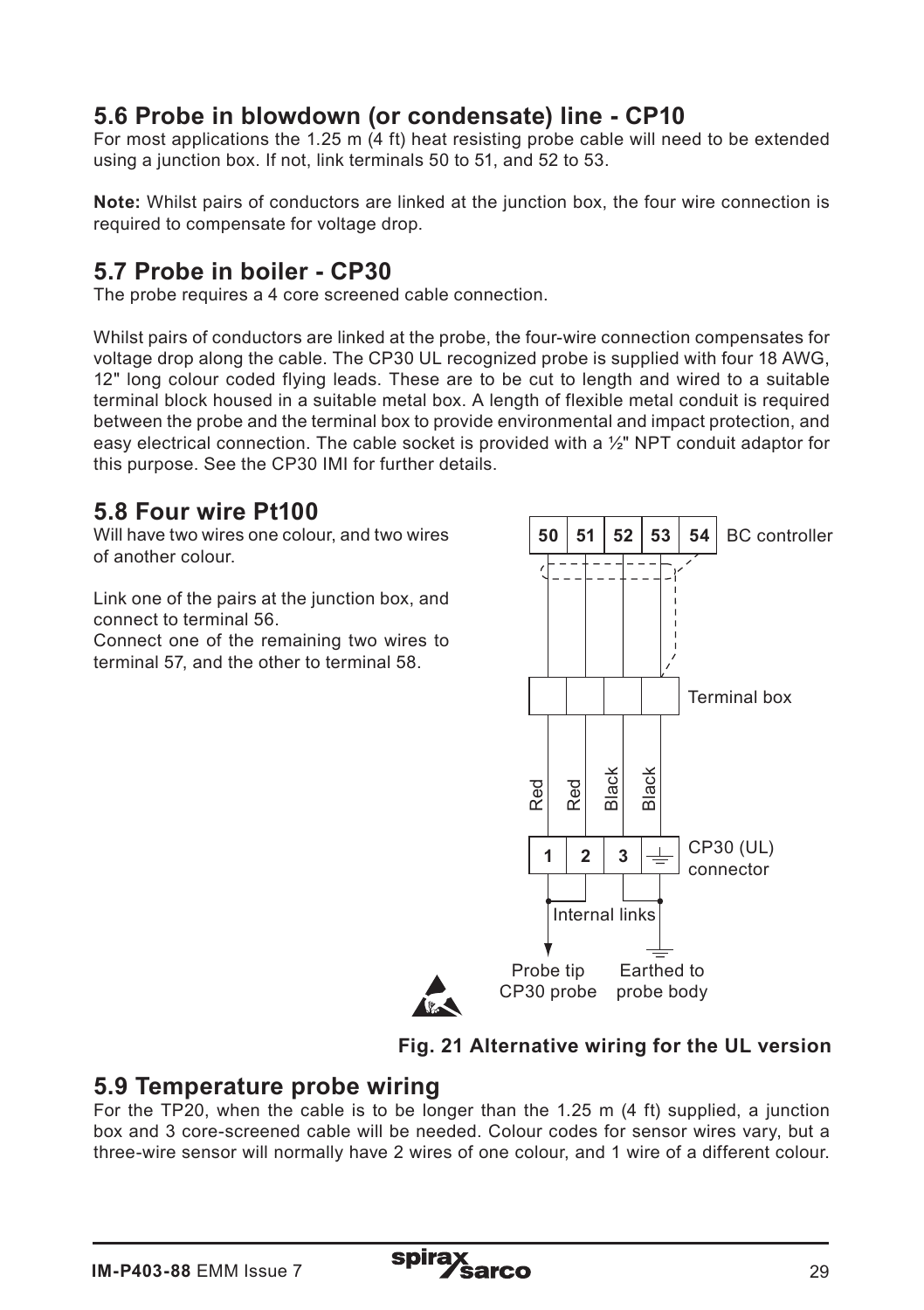# **6. Commissioning**

## **6.1 General information**

All commissioning for the product is carried out via the front panel.

#### **WARNING:**

**On entering the commissioning mode the product will cease normal control. The control relay will shut the valve. For safety, the alarm relay will continue to operate as normal. To regain normal control, return to the run menu by selecting 'end'.**

**Note: If the purge time has been reset, a new purge interval will begin.**

**If during commissioning, the buttons are not pressed for over 5 minutes, the controller will revert to run mode and an error will be displayed. If the commissioning was incomplete the controller may not provide the correct control.**



#### **Fig. 22**

The product has no battery. The programmed settings are held in non-volatile memory (Flash) and are written to after changing a parameter and pressing the **OK** button.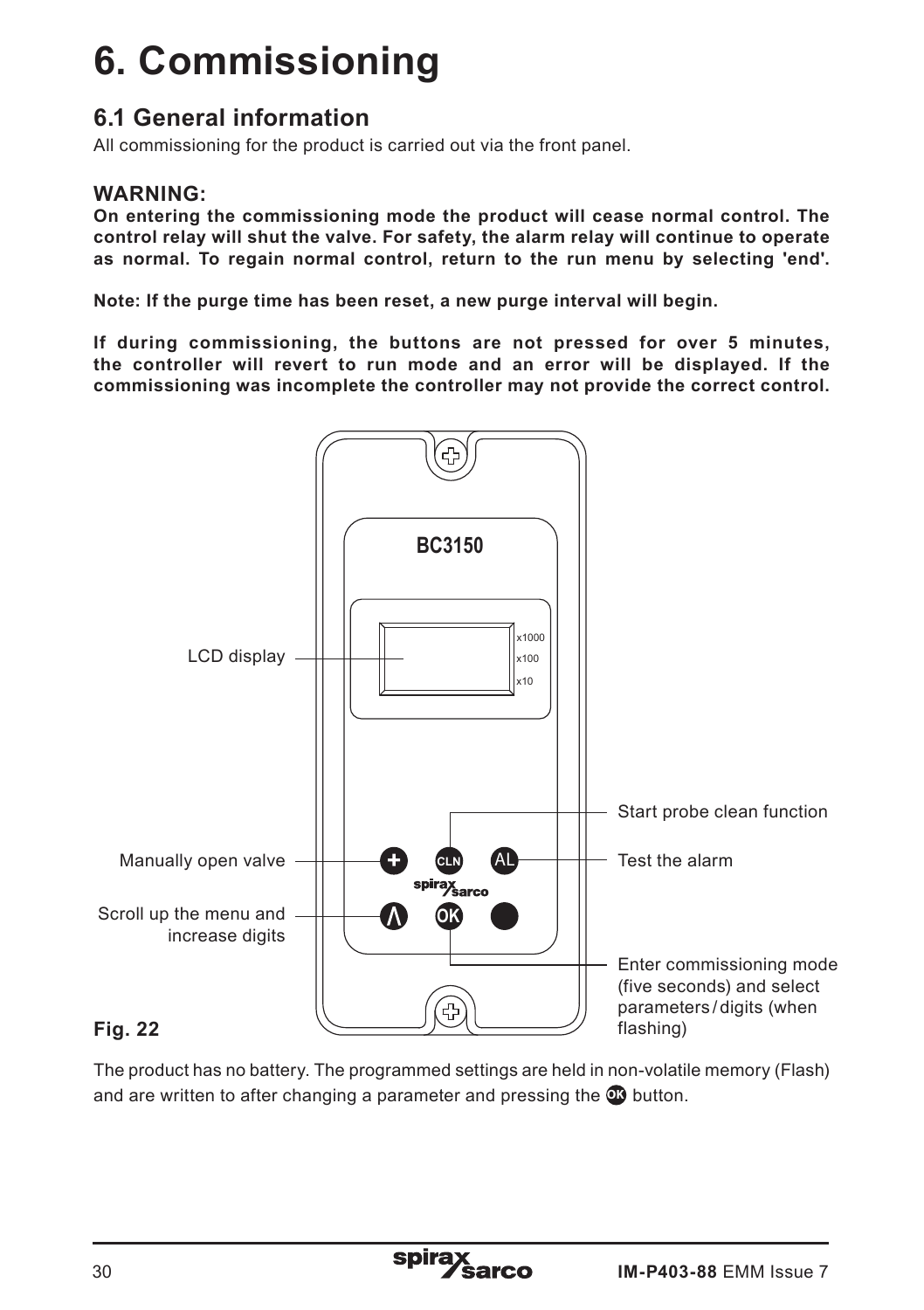## **6.2 Commissioning - Quick set-up**

This section allows the user to carry out the minimum commissioning necessary to operate the system.

It accepts the defaults set in the factory, so will only work if the original default settings have not been altered. See default settings in Section 10, Technical information, to confirm.

Settings can then be tailored to suit the individual requirements of the customer/ application if required.

#### **WARNING:**

**It is essential that you comply with National / local regulations and Guidance notes, and the boiler manufacturer's recommendations. It is imperative that the settings you have accepted will allow the boiler to operate in a safe manner.**

This procedure assumes a Pt100 is fitted to the controller.

| <b>Parameter</b> | <b>Action</b>                                                                                                                |
|------------------|------------------------------------------------------------------------------------------------------------------------------|
| <b>Set Point</b> | Set to the TDS to the level at which the blowdown valve is to open and<br>press the on button.                               |
| Alarm            | Set to the TDS to the level at which the alarm is to operate and press the $\circled{3}$<br>button (must be higher than SP). |
| Cal              | Set to the actual measured value of the TDS and press the <b>OG</b> button.                                                  |

**Test the system to ensure that it is working correctly**

## **6.3 Commissioning - Full**

#### **6.3.1 Main structure**

On entering the correct pass code, the display will show the following menu structure:-



 $ON = \mu S/cm$  (default)  $OFF = ppm$ 



#### **S**et **P**oint.

TDS level at which the valve will open.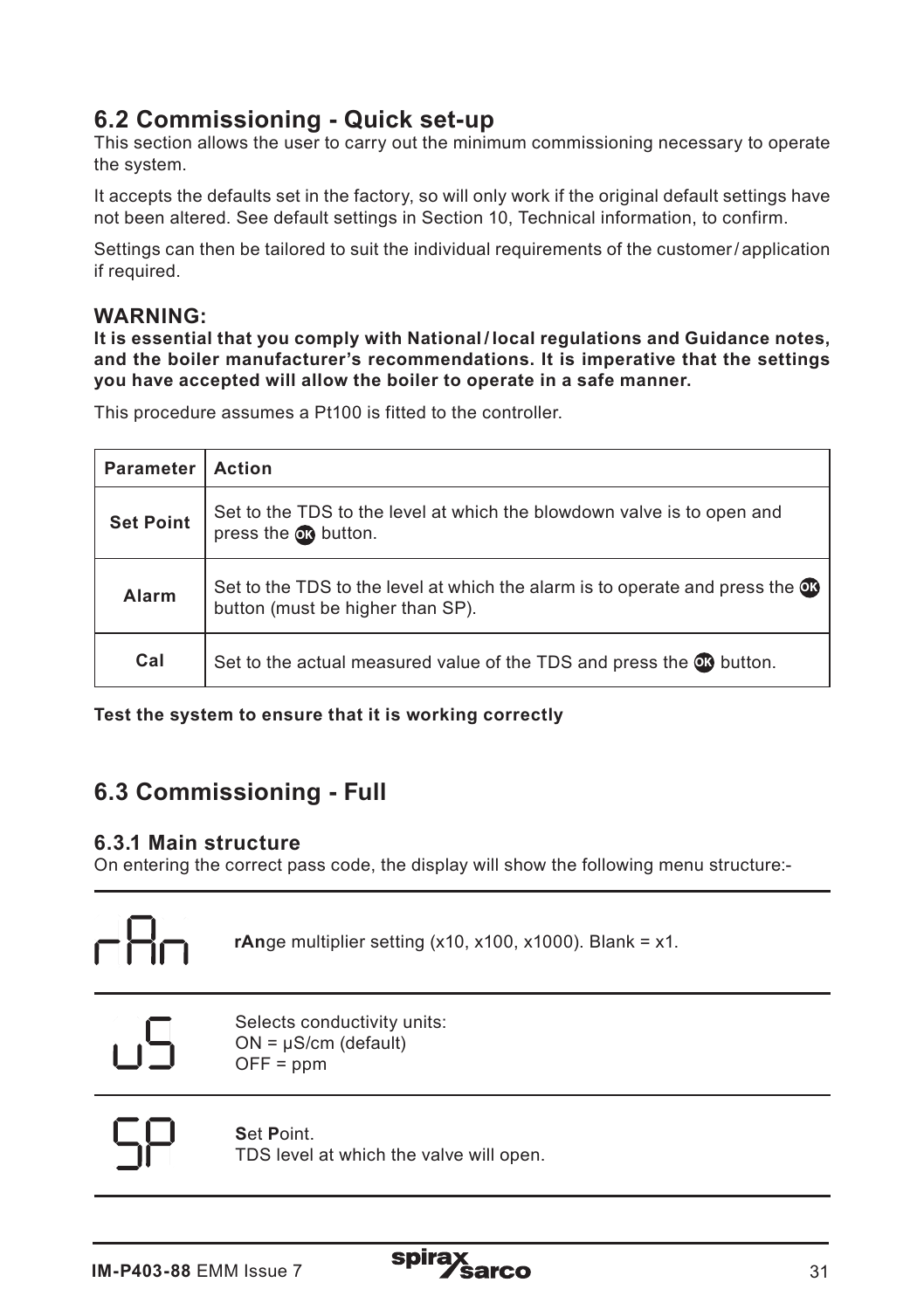|                                      | Alarm relay released at this TDS level.                                                                                                                   |
|--------------------------------------|-----------------------------------------------------------------------------------------------------------------------------------------------------------|
| <b>HLI</b>                           | <b>Alarm Latch - Display the state of the alarm lockout. ON or OFF.</b>                                                                                   |
| $\mathsf{P}_{\mathsf{L},\mathsf{f}}$ | <b>Purge time - seconds.</b><br>Sets duration of purge (probe in blowdown line installations).                                                            |
| זו ור                                | <b>Burner input - Only visible if the purge time &gt;0.</b><br>ON = Purge occurs every half hour of boiler firing.<br>OFF = Purge occurs every half-hour. |
| FI F                                 | <b>FiLTer</b> - Increases the damping effect on the probe output. Visible only<br>when purge time $= 0$ .                                                 |
| <b>TAL</b>                           | <b>CAlibration.</b><br>Set to the actual TDS or conductivity value of the water.                                                                          |
| Pul                                  | <b>Pulsed output – on or off.</b>                                                                                                                         |
| cFF                                  | $0$ or $4$ mA.<br>Sets output to 0 - 20 mA or 4 - 20 mA.                                                                                                  |
| EC                                   | Internal temperature compensation.<br>Sets a default water temperature if a Pt100 is not fitted.                                                          |
| Цļ                                   | Probe Factor.<br>Displays a figure that indicates the probe condition.                                                                                    |
|                                      | $\text{End}$ – press the $\textcircled{w}$ button to end commissioning menu and return to run<br>mode.                                                    |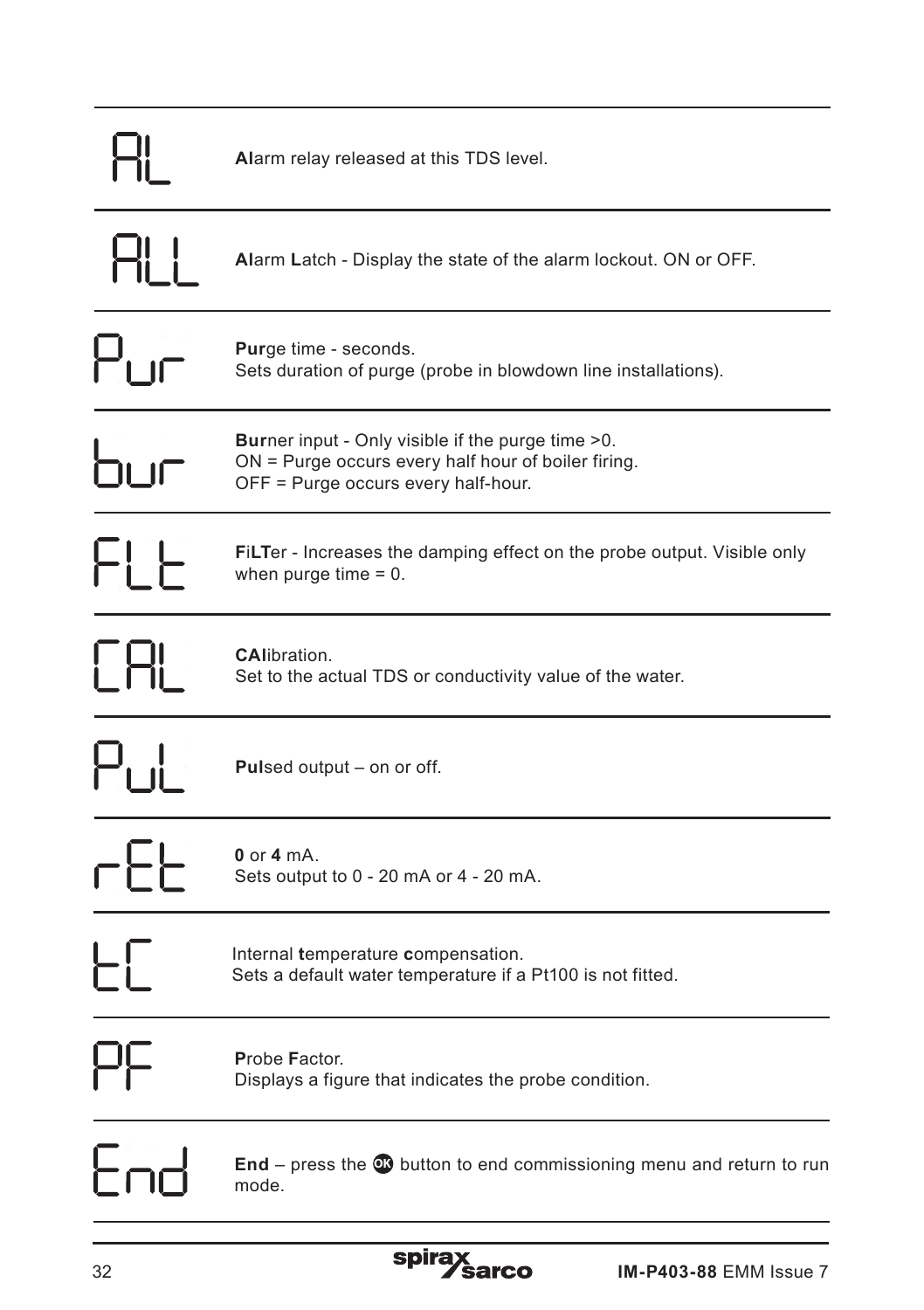### **6.3.2 Main menu commissioning notes**

#### **rAn - Range multiplier setting**

The range decimal point is used to select the most suitable range. Follow the boiler manufacturer's recommendations.

Use the  $\Omega$  button to move the indicator segment into view and to select the multiplier required for the range that you prefer too use (see Figure 23 for example):

- If the 0 to 9.99 range is required, then do not select a multiplier.
- If the 0 to 99.9 range is required, select x10
- If the 0 to 999 range is required, select x100
- If the 0 to 9990 range is required, select x1000

Press the  $\omega$  button to accept the selection and move to the next menu option.

| <b>Multiplier</b> |                      | *Range                           | <b>Example</b> |                         |
|-------------------|----------------------|----------------------------------|----------------|-------------------------|
|                   | x1000<br>x100<br>x10 | 0-9.99 ppm or $\mu$ S/cm         |                | $4.530 \mu S/cm$ or ppm |
|                   | x1000<br>x100<br>x10 | $0-99.9$ ppm or $\mu$ S/cm       |                | 99.90 $\mu$ S/cm or ppm |
|                   | x1000<br>x100<br>x10 | 0-999 ppm or $\mu$ S/cm          |                | 350 µS/cm or ppm        |
|                   | x1000<br>x100<br>x10 | 0-9990 ppm or $\mu$ S/cm         |                | 5000 µS/cm or ppm       |
|                   |                      | *Not accurate below 10% of range |                |                         |

**Fig. 23**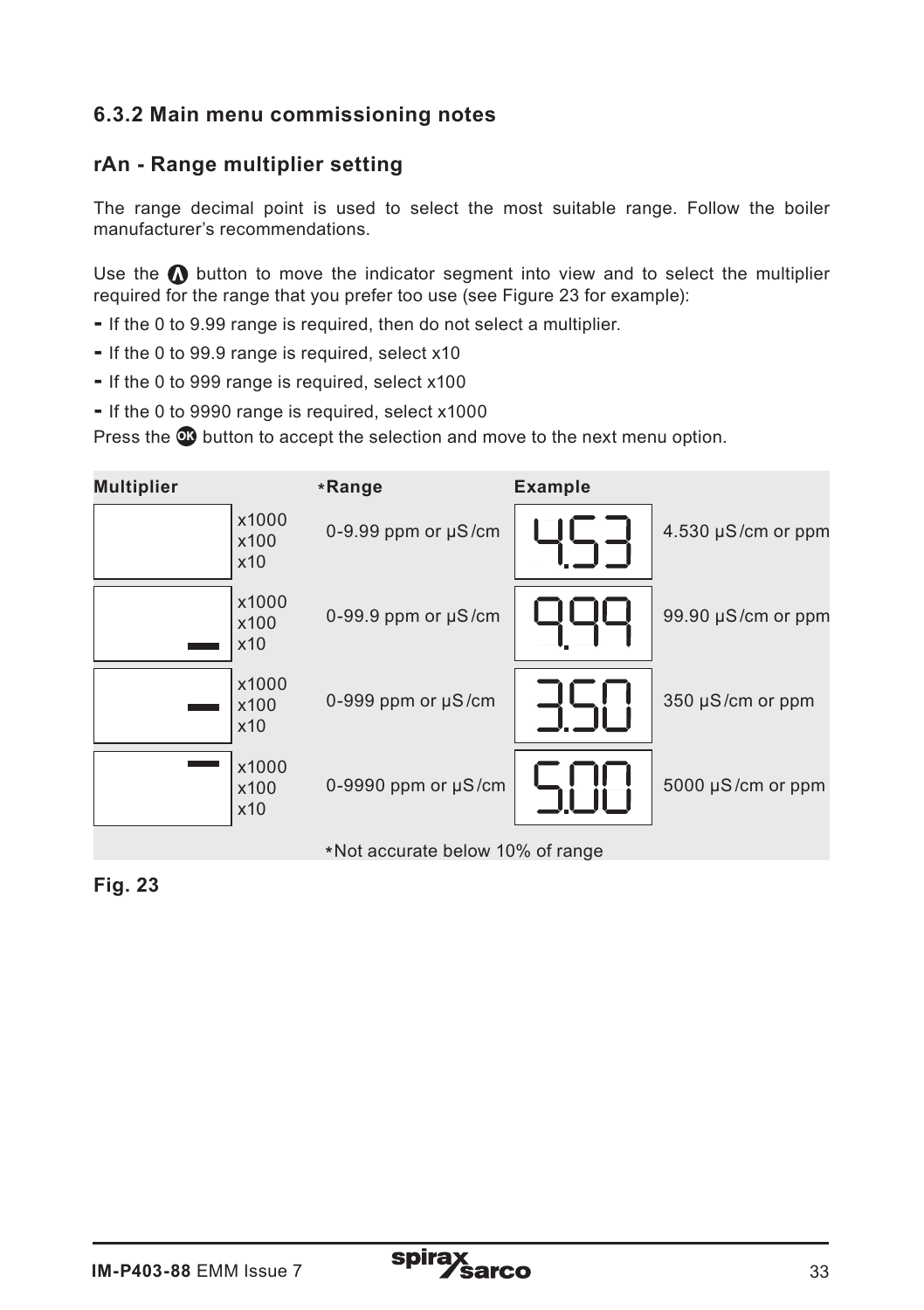#### **6.3.3 µS/cm – Units**

Micro Siemens/cm is the preferred option.

Press the **OB** button to select **On** for  $\mu$ S/cm. Press the **O** button to select OFF, for ppm.

Press the **OK** button to confirm your selection and move to the next menu option.

#### **6.3.4 SP - Set Point**

The set point is the TDS value at which the blowdown or dump valve will open. The boiler manufacturer should be consulted wherever possible to specify the most suitable value. It has a fixed hysteresis of 5%. If the controller is only being used to provide an alarm, set the 'SP' reading to 99.9% FS.

To select a Set Point:

Press the  $\mathbf{w}$  button to show the current Set Point, then press the  $\mathbf{w}$  button to increase each digit.

Press the **<sup>O</sup>** button to confirm your selection and move to the next menu option.

#### **6.3.5 AL – Alarm**

The TDS level at which the alarm is released. The alarm is used to warn of an unacceptably high TDS level. The level is set in accordance with the boiler manufacturers recommendations. The alarm setting must be above the Set Point level. The alarm has a fixed hysteresis of 3%. If the alarm is not used, set the 'AL' reading to 99.9% FS.

To select the alarm setting:

Press the  $\mathbf{\Omega}$  button to show the current value, then  $\boldsymbol{\Omega}$  button to increase each digit.

Press the **OK** button to confirm your selection and move to the next menu option.

#### **6.3.6 ALL - Alarm latch**

Select the state of the alarm lockout. ON or OFF.

To select an alarm latch:

Press the **CC** button to show the current value, then press the **O** button to choose ON or OFF.

Press the **OK** button to confirm your selection and move to the next menu option.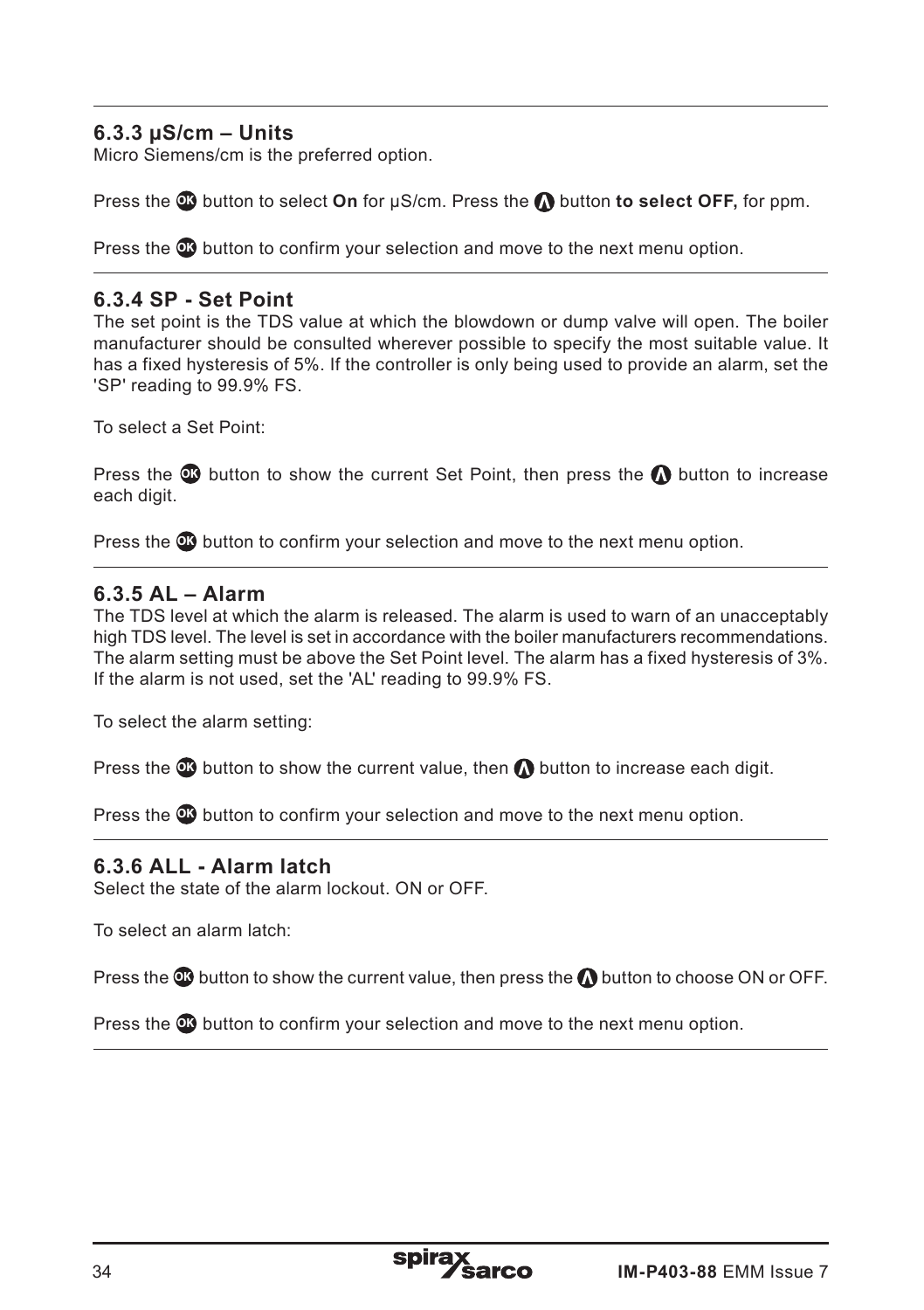#### **6.3.7 Pur - Purge**

It is used only when the probe is mounted in the blowdown line, and ensures the sensor measures the TDS at boiler temperature. The time varies for different installations and is adjustable from 0 - 99 seconds. The purge time is set to zero if the probe is installed in the boiler.

To select a Purge time:

Press the  $\omega$  button to show the current value, then press the  $\Omega$  button to increase each digit.

Press the **OK** button to confirm your selection and move to the next menu option.

#### **6.3.8 – Burner input**

This feature is not visible if the Purge is set to zero (i.e. sensor in boiler). The interval time between purges is fixed to  $\frac{1}{2}$  hour. This can be set to be independent of burner firing **(off)**, or dependant on cumulative boiler firing time **(on)**.

Press the **OB** button to select **On** for dependant. Press the **O** button to select **OFF**, for independent.

Press the **OK** button to confirm your selection and move to the next menu option.

#### **6.3.9 FLt – FiLTer**

This feature is only shown if no purge time is selected, i.e. probe in boiler. Increases the damping effect on the probe output. If the probe is installed directly in the boiler, select **ON**. Filter **ON** - 64 seconds (default) or **OFF**, which gives an 8 second delay.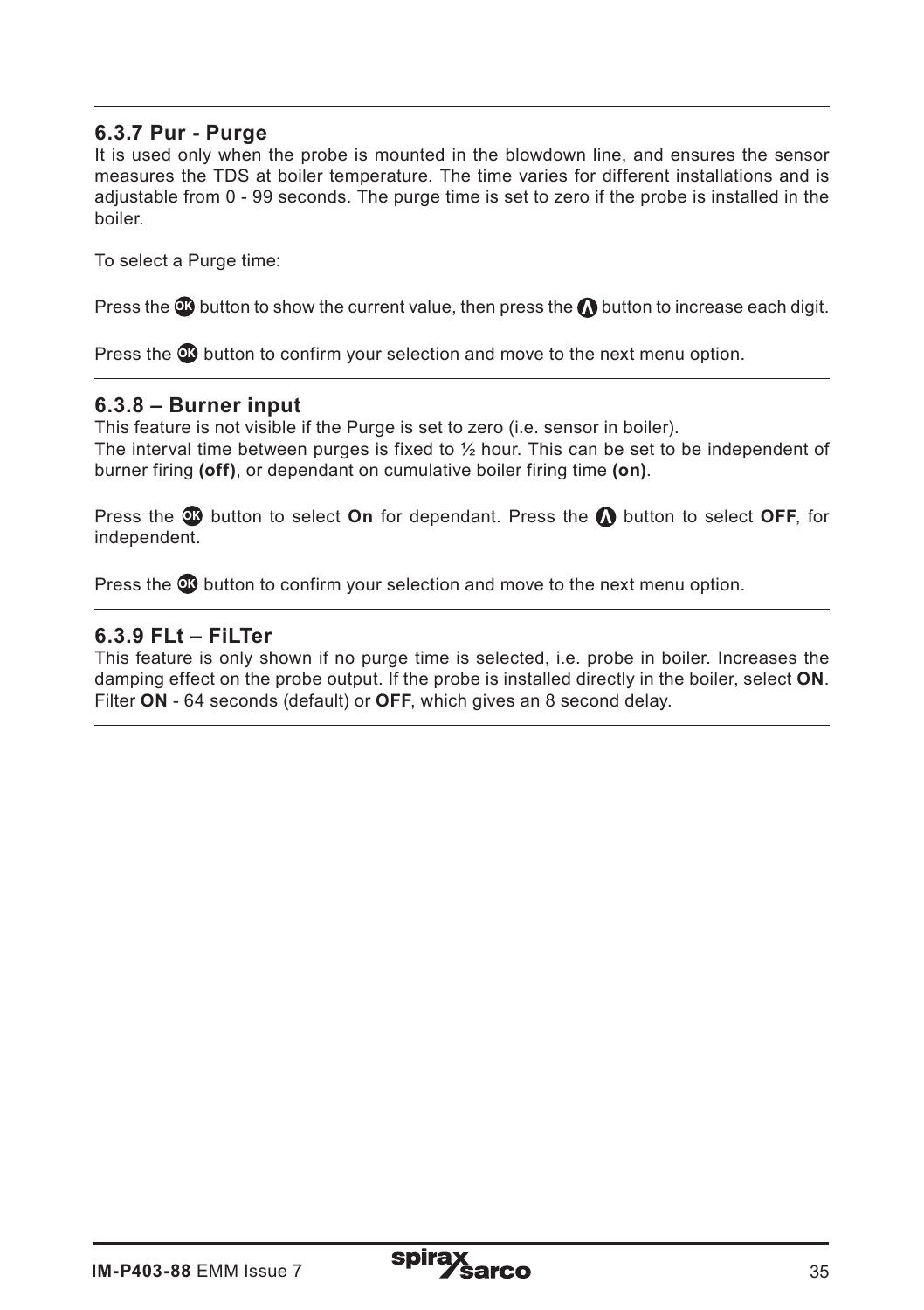#### **6.3.10 CAL – Calibration**

The boiler must be at working temperature when calibrating a system. This is particularly important if a temperature sensor is not fitted.

To ensure accuracy, the figures entered for both Set Point and Calibration must be greater than 10% of the chosen range. For the best accuracy, calibrate the controller with the TDS as close as possible to the Set Point. In some cases the boiler may need to be run for a period of time to allow the TDS to build up before calibration. Recalibrate the boiler at the Set Point once the boiler has settled down (after a few days in most cases). Check the calibration (as close to the Set Point as is practical) weekly to ensure optimum performance. Allow the previous reading to stabilise before recalibrating the controller.

To calibrate the product:

Press the **OC** button to show the last calibration, then press the **OC** button to increase each digit.

Press the **OK** button to confirm your selection and move to the next menu option.

**Note:** The unit will take approximately 60 seconds to calibrate, during which time the full stops between the 'CAL' message will flash.

#### **Calibration - Probe in blowdown line**

The correct purge time needs to be selected first to ensure the sensor measures conductivity at boiler temperature. Once the water conductivity /TDS has been entered, the controller will open the valve and record the conductivity of the boiler water at the end of the selected purge time.

#### **Calibration - Probe in a CCD system**

We recommend that a competent water treatment company be consulted to establish the most suitable conductivity level for individual plant. Conditions vary widely, as do the chemical properties and conductivity of contaminants.

In many cases, the normal measured value of 'clean' condensate will be very low, perhaps only 1 or 2  $\mu$ S/cm in some cases, whereas the set point may be much higher, perhaps 30 or  $40 \text{ uS/cm}$ .

To calibrate a CCD system, a liquid at approximately the maximum allowable conductivity is introduced into the system. Use a mixture of tap water and condensate, to simulate condensate at approximately the maximum allowable conductivity level (the set point).

5 litres (1.3 US gallons) will be plenty for most systems. Use the Spirax Sarco MS1 conductivity meter to check the conductivity. Close both stop valves (Figure 9, page 16) and open the drain valve and 'water for flushing and calibration' valve. Pour in the prepared water, and let it run through the system until bubble free. Close the drain valve. Allow the display to settle for two minutes. Calibrate the controller as described in the main text. It is advisable to check. calibration after the system has been running for a few days, then periodically depending on the individual plant conditions. Consult your water treatment specialist if in any doubt.

**Note:** Ensure purge time is set to zero and a Pt100 is installed.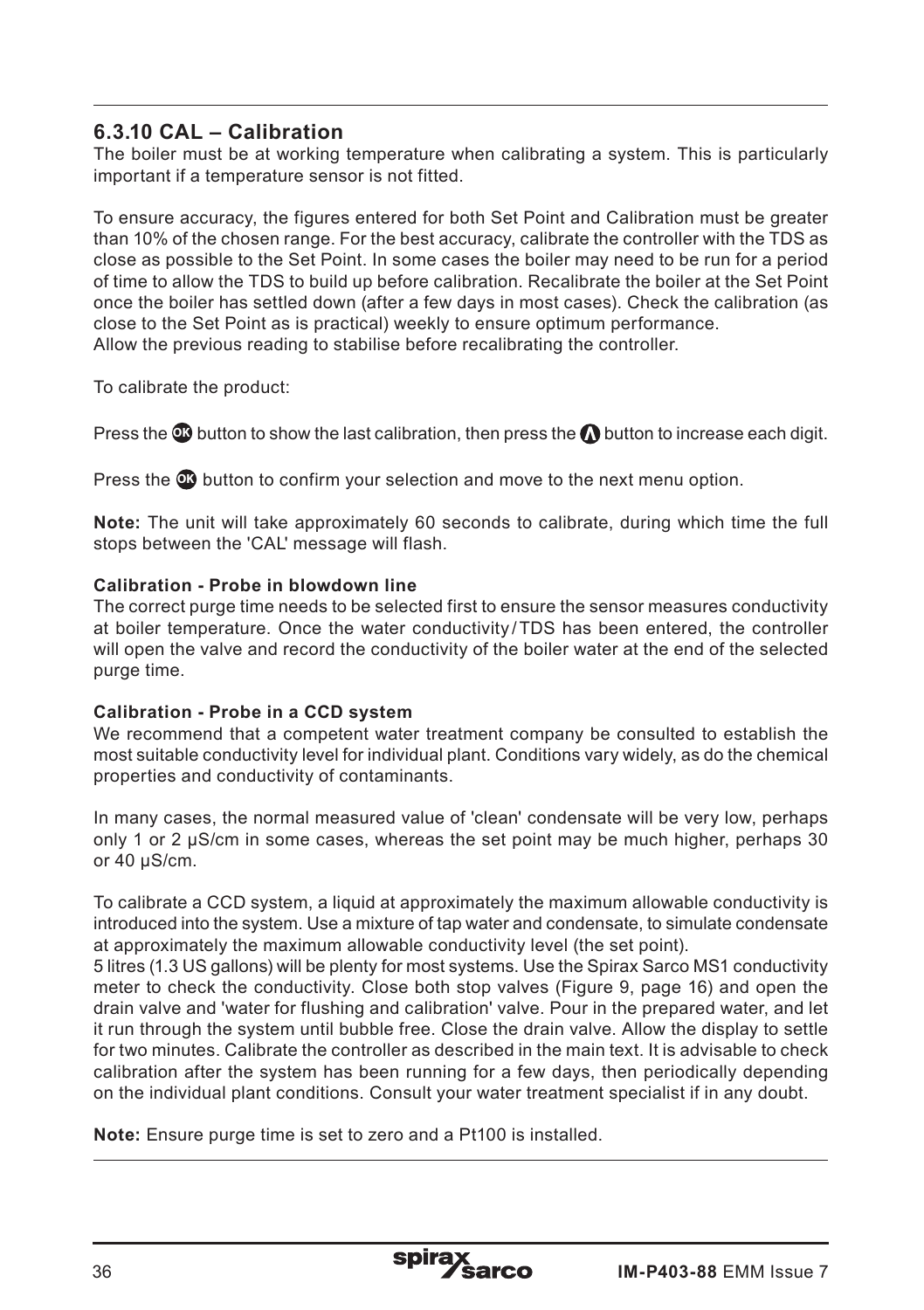#### **6.3.11 PUL – Pulsed blowdown valve operation**

This feature is suitable for use with solenoid or pneumatic valves only. It must not be used with motorised valves. If **'on'** is selected the valve will open for 10 seconds and close for 20 seconds until the conductivity drops below the Set Point (plus the corresponding hysteresis). If **'oFF'** is selected, the valve will remain open continuously until the conductivity drops below the Set Point (plus the corresponding hysteresis).

Press the **<sup>O</sup>** button to show the current setting, and press **O** to toggle between pulse OFF or **On**.

Press the **OK** button to confirm your selection and move to the next menu option.

#### **6.3.12 4 - 20 mA output retransmission**

The controller outputs the current loop standards in common use. It retransmits the actual conductivity or TDS with respect to the full-scale range, for example;  $0 \mu S = 4$  mA and  $100 \mu S = 20$  mA.

Press the  $\Omega$  button to show the current selection, and press the  $\Omega$  button to toggle between **4.20** and **0.20**.

Press the **OK** button to confirm your selection and move to the next menu option. **Note:** If a purge time has been selected, the 4 - 20 mA (0 - 20 mA) is held at the value recorded at the end of the last purge cycle.

#### **6.3.13 tc – Internal temperature compensation**

If a Pt100 temperature sensor is not fitted, enter an estimated average water temperature. If a Pt100 is fitted and measures a temperature between 100 - 250 °C, the water temperature will be shown (not flashing). With a Pt100 fitted, this menu cannot be edited.

To enter a temperature if a Pt100 is fitted:

Press the  $\omega$  button to show the value, then press the  $\Omega$  button to increase each digit.

Press the **OC** button to confirm your selection and move to the next menu option.

#### **6.3.14 PF – Probe factor**

Shows the calculated probe factor, which indicates the condition of the probe. This function cannot be edited.

See Section 9, fault finding, for acceptable limits.

#### **6.3.15 End**

Press the **OK** button to enter run mode.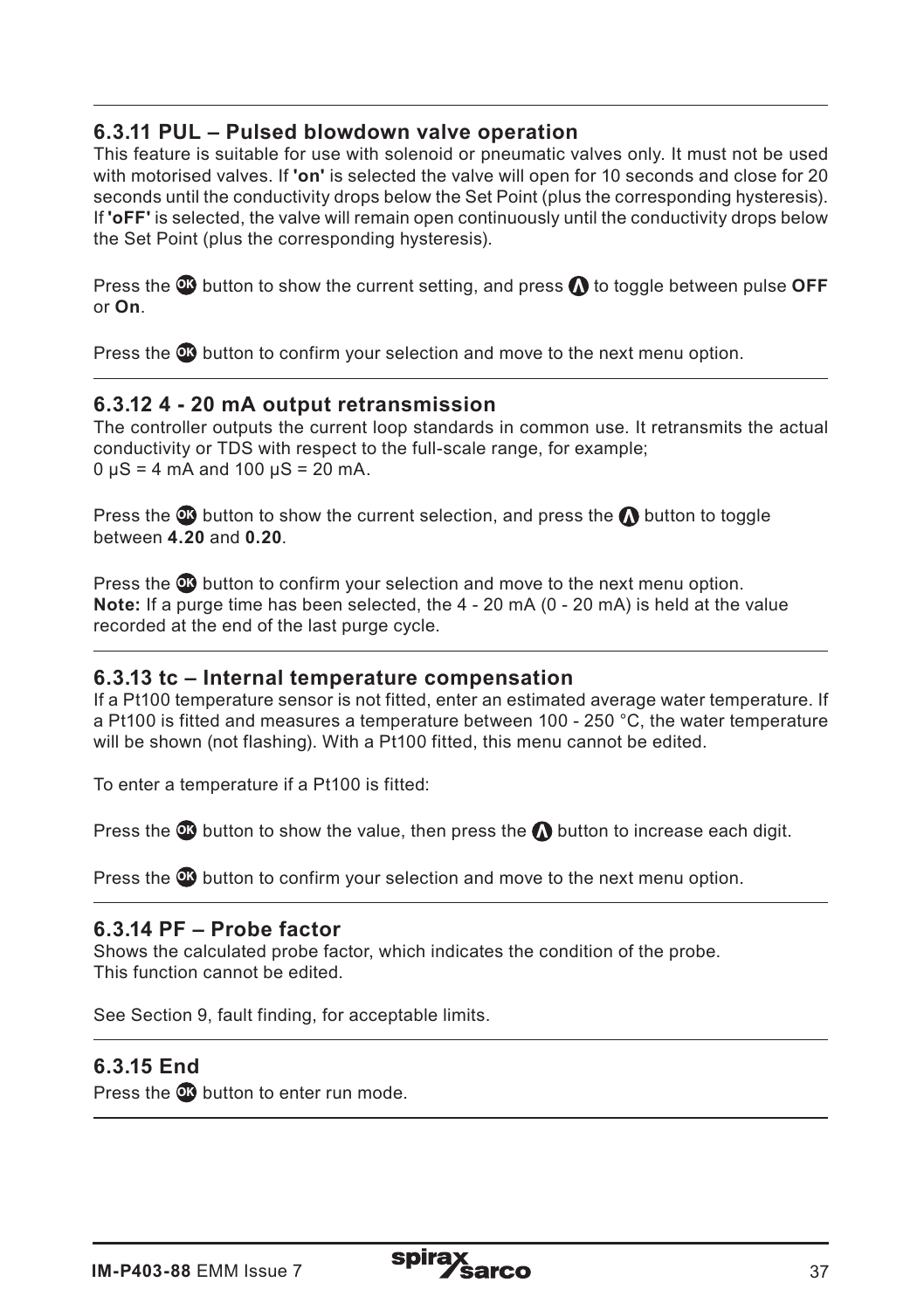# **7. Communications**

# **7.1 Infrared (IR)**

All products in the range can communicate via an infrared link between adjacent controllers. It enables the parameters of this product (OEM) to be passed to a product fitted with RS485 (USER).

USER products are fitted with a graphics display and OEM products either have LED's, or three digit displays.

This unit is always an IR slave – No set-up or adjustment is needed.

For further information on Infrared and RS485 communication, see User Installation and Maintenance Instructions.

**IMPORTANT:** Do not cover or obstruct the infrared beam between products.

See appendix for further details.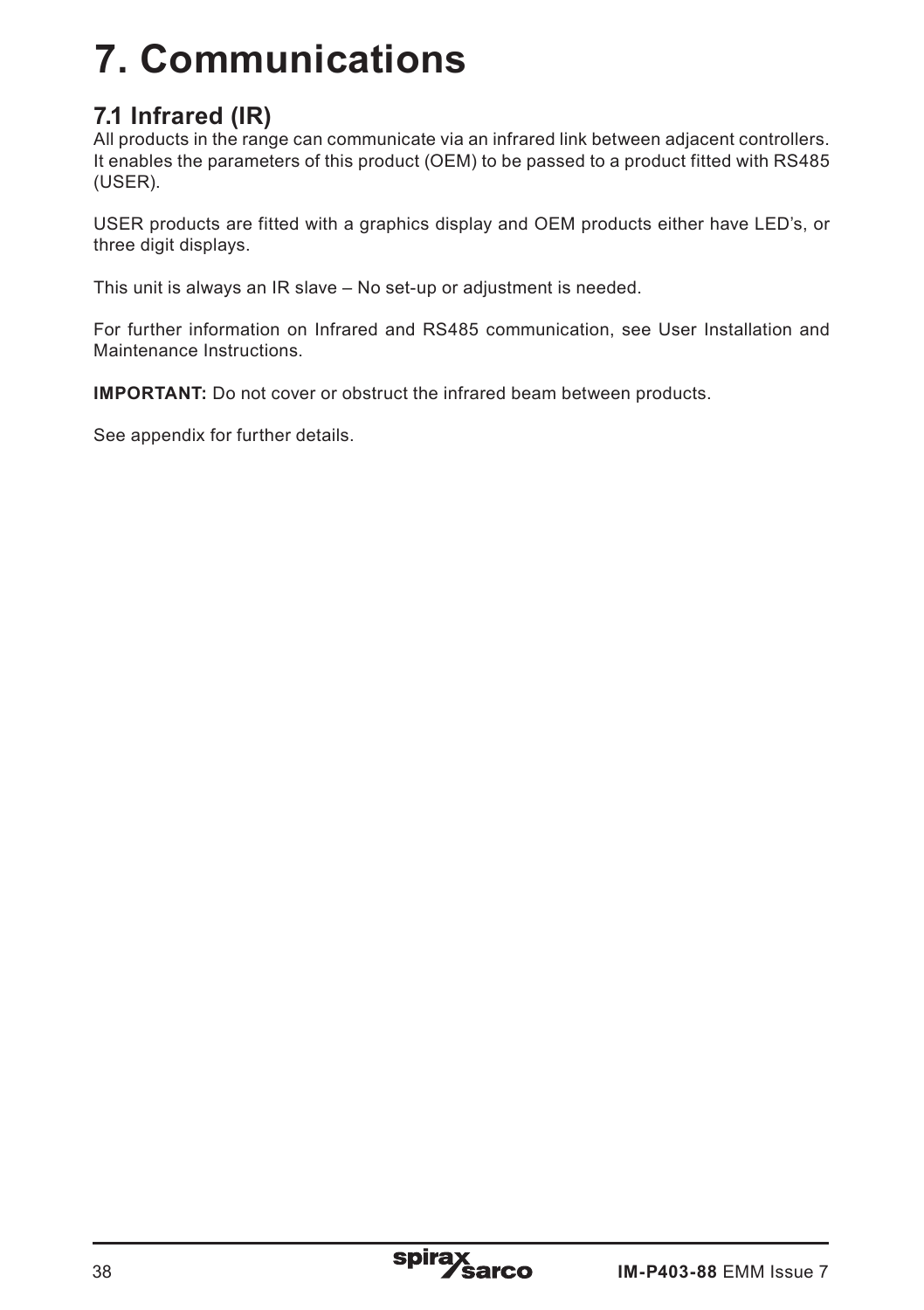# **8. Maintenance**

#### **Note: Read the 'Safety information' in Section 1 before carrying out any maintenance.**

No special servicing, preventative maintenance or inspection of the product is required.

During installation or maintenance, the rear of the product must be protected from environmental pollutants entering the product. Alternatively, the tasks can be performed in a dry clean environment.

## **8.1 Cleaning instructions:**

- Use a cloth dampened with water or isopropyl alcohol.
- Use of other cleaning materials could damage the product and invalidate the warranty.

## **8.2 TDS controls**

Boiler blowdown controls and alarms do, however, require testing and inspection. General guidance is given in Health and Safety Executive Guidance Notes BG01 and INDG436.

## **8.3 General weekly maintenance:**

- Take a sample of the boiler water through a sample cooler, measure its conductivity (calculate the TDS).
- Check the conductivity controller calibration with the boiler at normal operating pressure.
- Check that the blowdown valve shuts when the power is removed.
- Operate any stop valves to ensure that they shut off, and move freely.

## **8.4 General six months maintenance:**

- Isolate the system (or with the boiler empty), remove the conductivity probe.
- Clean the tip with fine abrasive paper/pad and wipe the insulation with a cloth.
- Examine the control / solenoid / stop valves and other fittings.
- Clean and refit or replace any parts necessary.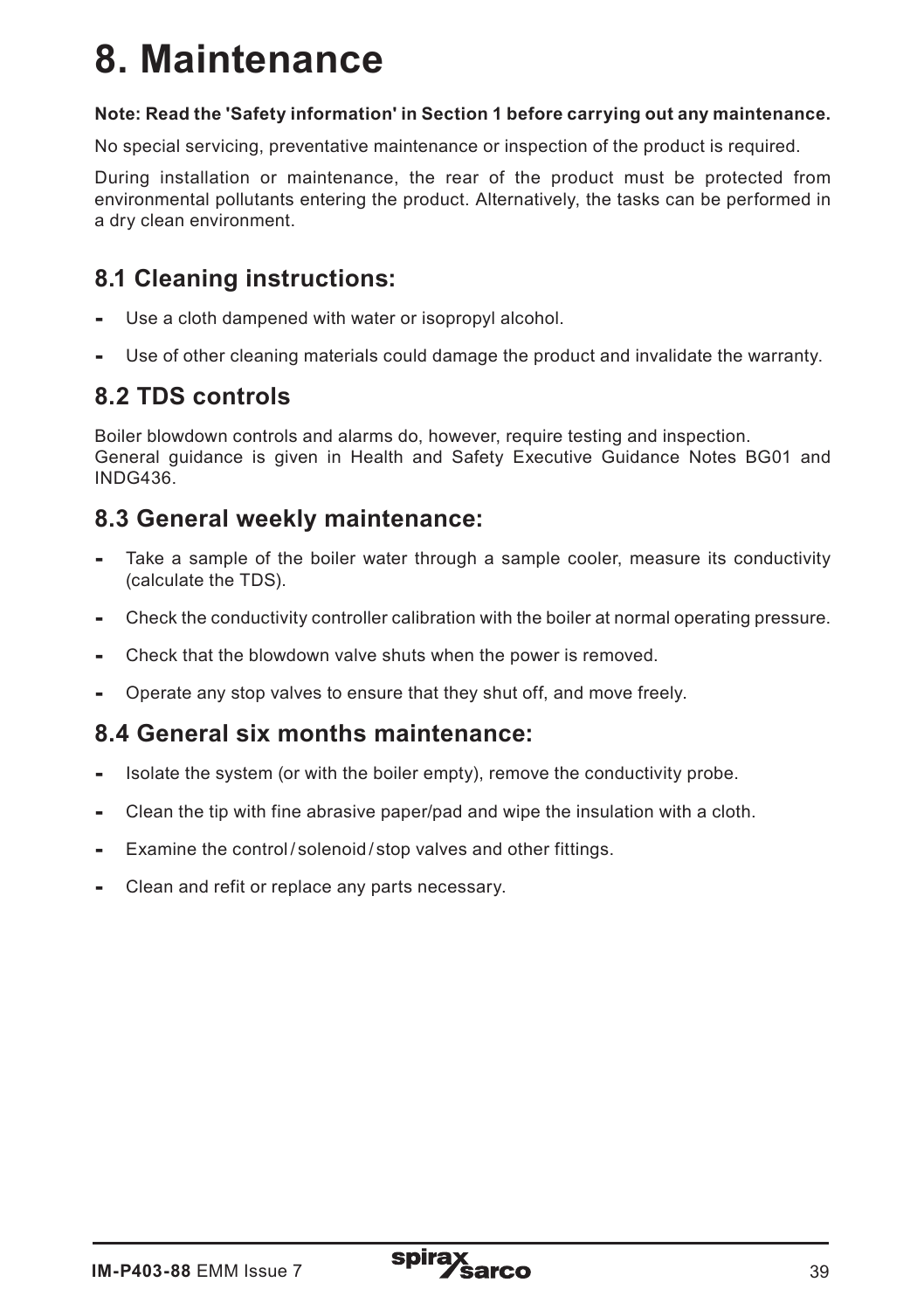# **9. Fault finding**

## **WARNING:**

**Before fault finding read the Safety information in Section 1 and the General wiring notes in Section 5.1.**

**Please note that there are hazardous voltages present and only suitably qualified personnel should carry out fault finding.**

**The product must be isolated from the mains supply before touching any of the wiring terminals.**

**Safety may be compromised if the fault finding procedures are not carried out in line with this manual.**

**Relay fuses to be replaced by manufacturer or accredited service department.**

**During installation or maintenance, the rear of the product MUST be protected from environmental pollutants entering the product. Alternatively, the tasks can be performed in a dry clean environment.**

## **9.1 Introduction**

If for any reason a fault occurs on the product, the instructions in this section will allow the fault to be isolated and corrected. The most likely time for faults to occur is during installation and commissioning. The most common type of fault is wiring.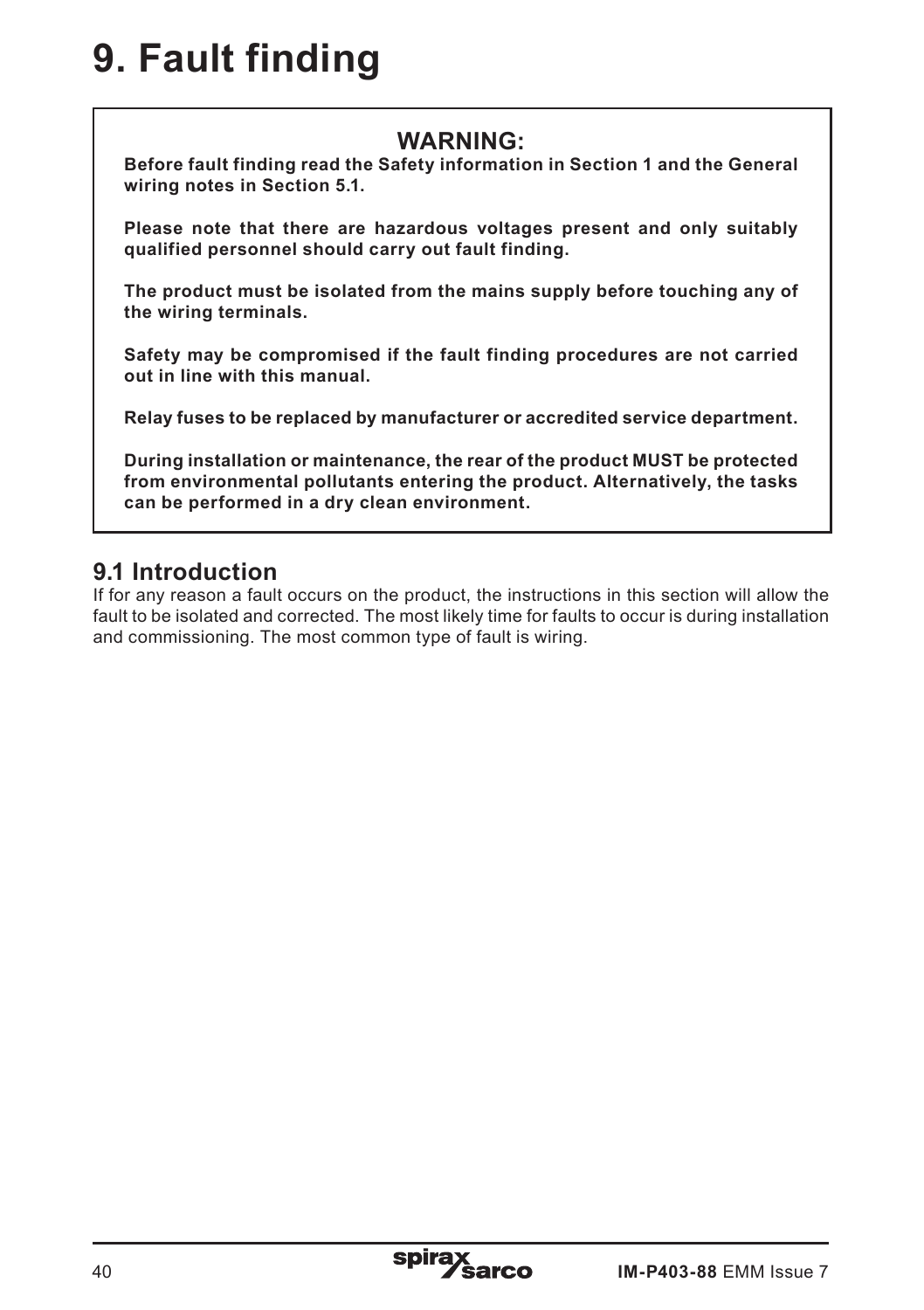# **9.2 System faults**

| Symptom                                                          | <b>Action</b>                                                                                                                                                                                                                                                                                                                                                                                                                                                                                                                                                                                                                                                                                       |
|------------------------------------------------------------------|-----------------------------------------------------------------------------------------------------------------------------------------------------------------------------------------------------------------------------------------------------------------------------------------------------------------------------------------------------------------------------------------------------------------------------------------------------------------------------------------------------------------------------------------------------------------------------------------------------------------------------------------------------------------------------------------------------|
| <b>Display not</b><br>illuminating                               | 1. Switch off the mains supply to the product.<br>2. Check all wiring is correct.<br>3. Check external fuse(s) are intact. Replace if necessary.<br>4. Check the mains voltage is within specification.<br>5. Switch on mains supply.<br>If symptoms are still present return the product for examination.<br>Consider the likelihood that the product has been damaged from<br>mains borne surges/spikes. Consider installing an additional ac<br>power line protector between the product and the mains supply.<br>The protector needs to be positioned close to the product to gain<br>full protection.                                                                                          |
| <b>Display</b><br>flashes<br>on and off<br>(1 second<br>approx.) | 1. Switch off the mains supply to the product.<br>2. Disconnect all signal wires.<br>3. Switch the mains supply on: If symptoms are still present, return<br>the product for examination.<br>4. Replace each signal wire in turn until the fault occurs.<br>5. Investigate and rectify any faults in the wiring, external sensors/<br>transducers and modules associated with that connection.<br><b>Explanation</b><br>The internal power supply is unable to power up. If the voltages<br>cannot be generated, the power supply switches off for approx.fault<br>is still present, the cycle is repeated until the fault is removed. This<br>is a safety feature and does not damage the product. |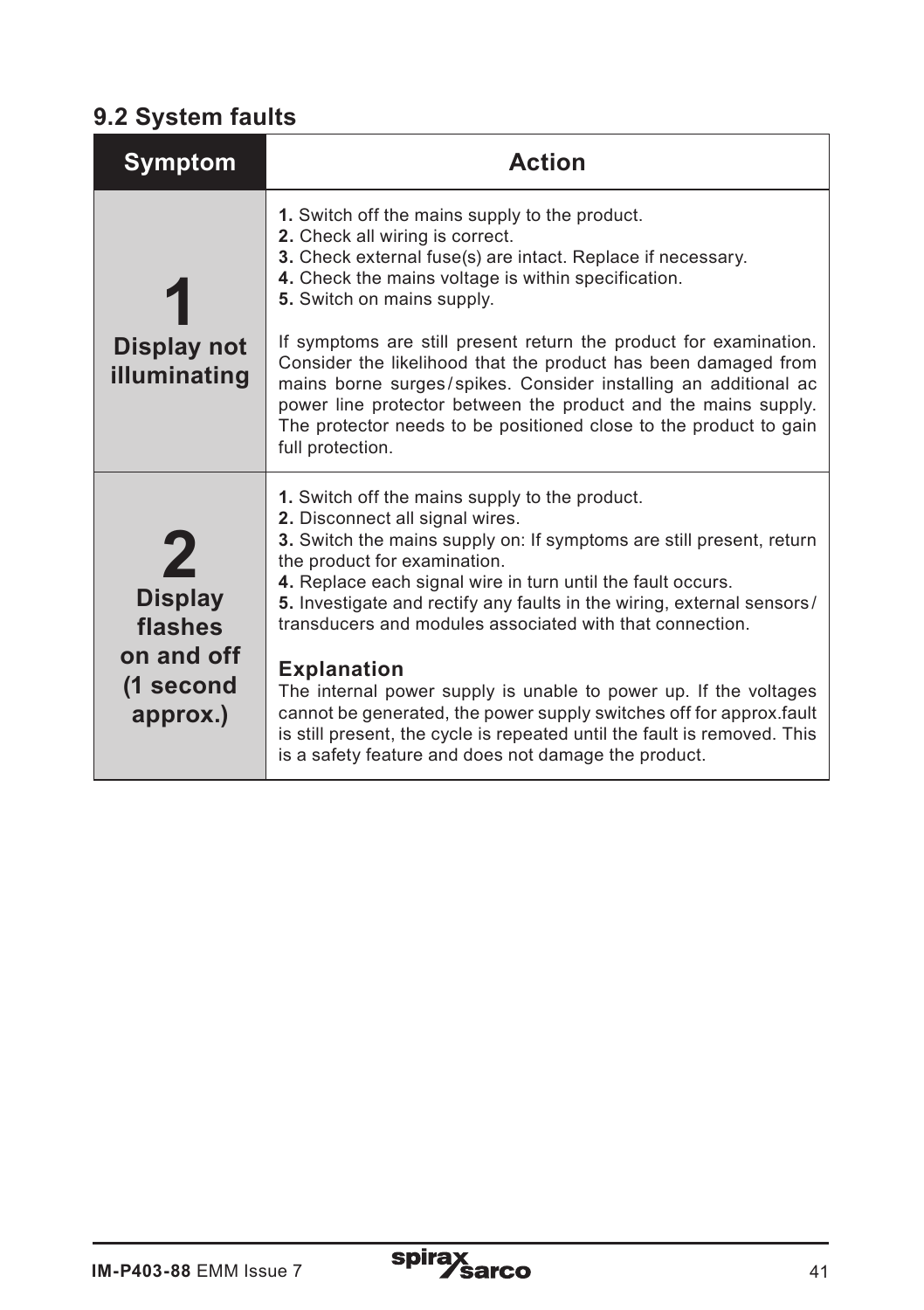| Symptom                                                                                                           | <b>Action</b>                                                                                                                                                                                                                                                                                                                                                                                                                                                                                                                                                                                                                                                  |
|-------------------------------------------------------------------------------------------------------------------|----------------------------------------------------------------------------------------------------------------------------------------------------------------------------------------------------------------------------------------------------------------------------------------------------------------------------------------------------------------------------------------------------------------------------------------------------------------------------------------------------------------------------------------------------------------------------------------------------------------------------------------------------------------|
| <b>Product</b><br>powers up for<br>a period of<br>time (greater<br>than 1 minute),<br>then switches<br><b>off</b> | 1. Monitor the mains supply and ensure it is continuous and within<br>the specification limits.<br>2. Measure the ambient temperature and ensure it is less than<br>specified.<br>3. Investigate symptom 2.<br><b>Explanation</b><br>A re-settable thermal cut-out device will operate if one or more<br>of the following occurs:<br>- The power drawn exceeds the specification.<br>- The input mains voltage is lower than specified.<br>- The ambient temperature is higher than specified.<br>- The internal power supply will switch off until the product<br>temperature drops below 65 °C. This is a safety feature and does<br>not damage the product. |
| $\blacktriangle$<br><b>Alarm light</b><br>switches on<br>constantly<br>after<br>commissioning                     | 1. Select 'CLN' to the probe and attempt to re-commission the<br>system again.<br>2. Determine the probe condition (Section 9).<br>If: Symptoms are still present, return and replace the product.<br><b>Explanation:</b><br>The system cannot be calibrated with the measured conductivity.<br>Build-up of scale on the probe, usually caused by inadequate<br>water treatment.<br><b>Note:</b> If this is the case, scale will also be present in the boiler,<br>and a competent water treatment company should be consulted<br>to avoid the possibility of serious boiler damage.                                                                           |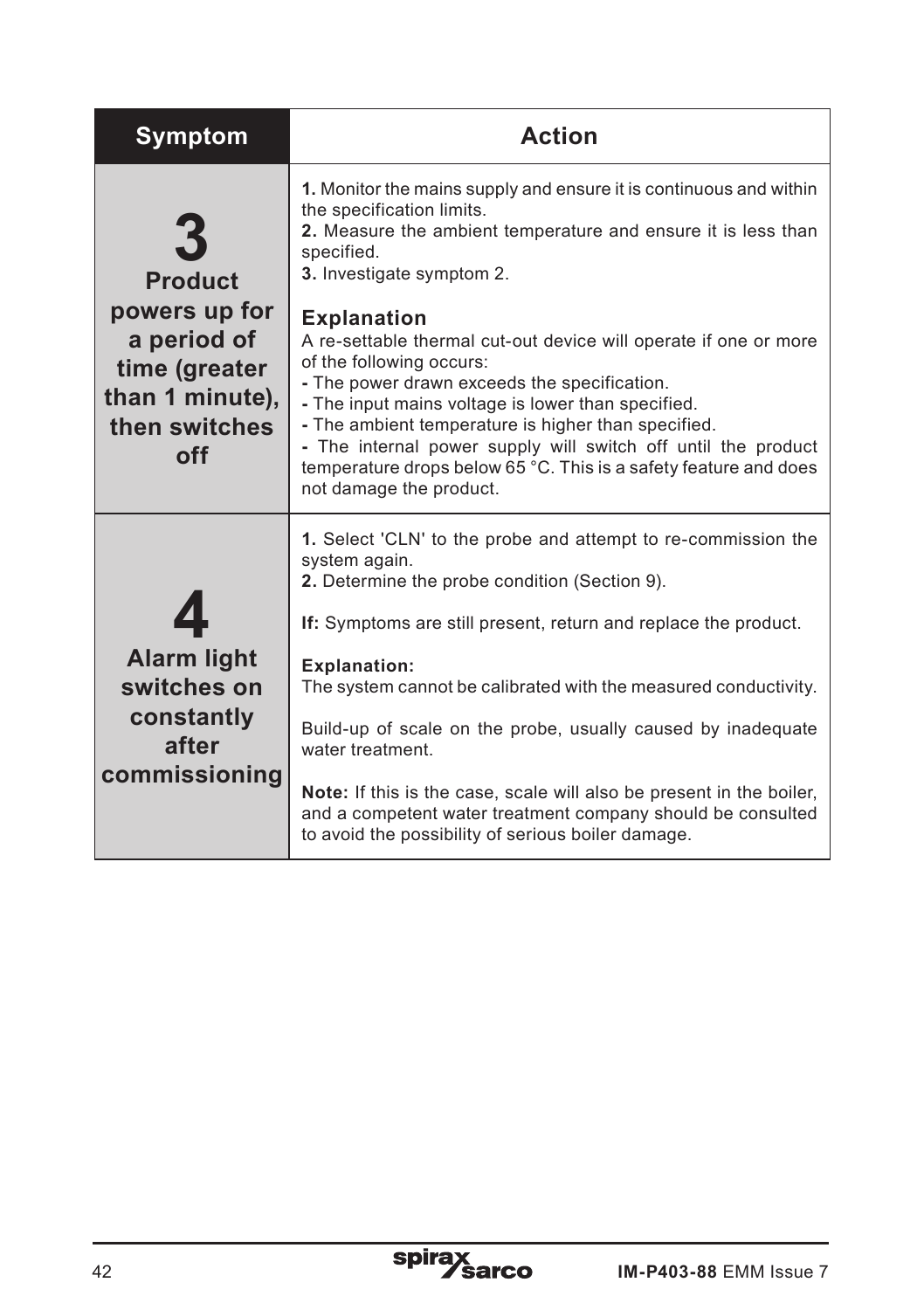# **9.3 Operational error messages**

Any operational errors that occur will be displayed in the run mode, on the alarms and errors screen.

| Error<br>message                   | <b>Cause</b>                                                                                                                          | <b>Action</b>                                                                                                                                                                                                              |
|------------------------------------|---------------------------------------------------------------------------------------------------------------------------------------|----------------------------------------------------------------------------------------------------------------------------------------------------------------------------------------------------------------------------|
| Power out                          | There has been<br>a loss of power<br>to the product<br>during operation.                                                              | 1. Remove the power from the product.<br>2. Check that all the wiring is correct.<br>3. Check that the power supply is secure,<br>i.e. does not suffer from 'brown outs'.<br>4. Reapply power.                             |
| 2<br><b>Setup menu</b><br>time out | The operator<br>has entered the<br>commissioning<br>mode and has<br>not pressed a key<br>for 5 minutes or<br>more                     | 3. Re-enter the commissioning mode if<br>required.                                                                                                                                                                         |
| 3<br>Alarm <sub>1</sub>            | A high TDS alarm<br>has occurred.                                                                                                     | 1. Check the boiler operation, and the<br>alarm level setting.<br>The feedwater quality and treatment<br>regime should be checked as soon as<br>possible. Spirax Sarco offer boiler water<br>treatment advice and service. |
| <b>Alarm</b> is<br>latched!        | Some errors<br>latch the alarm<br>relay for safety.<br>Clearing the<br>error from the<br>error screen just<br>removes the<br>message. | 1. Enter the commissioning (setup) mode.<br>If the correct password is entered all the<br>latched alarms will be cleared                                                                                                   |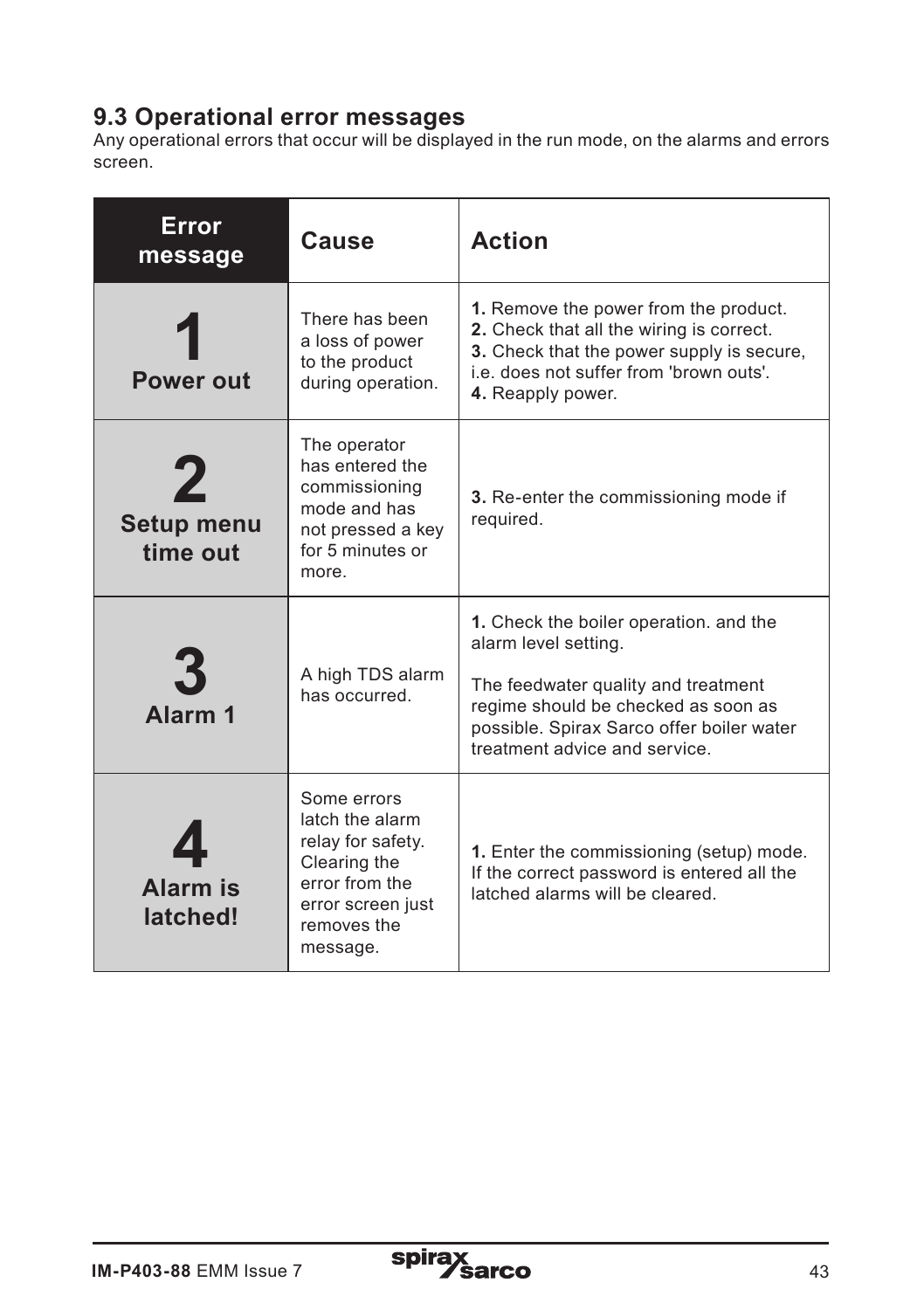## **9.4 Determining the probe condition**

The probe condition can be checked without removing it from the boiler. From the run menu select probe factor (PF) and compare it with the following table:

| <b>Probe factors</b>        | Typical     |
|-----------------------------|-------------|
| <b>BCS1, BCS2, and BCS4</b> | $0.2 - 0.6$ |
| <b>BCS3</b>                 | $0.3 - 0.7$ |

A low cell constant indicates that the probe is able to conduct well, whereas a high cell constant indicates that the probe tip has become less conductive, perhaps due to a build-up of scale.

A very low cell constant, however, could indicate an internal short circuit. The further the probe tips from any part of the boiler, the higher the cell constant.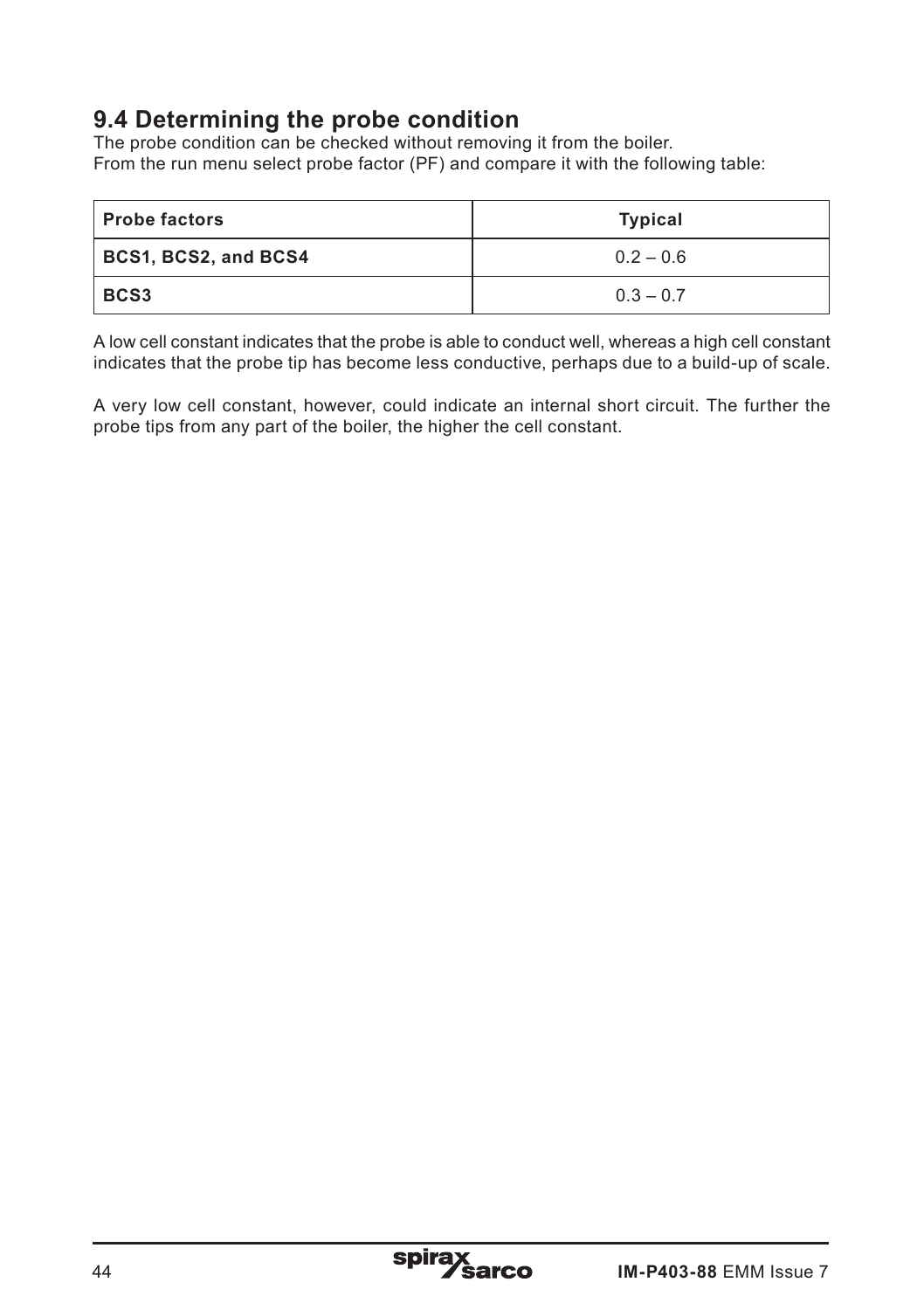# **10. Technical information**

## **10.1 For technical assistance**

Contact your local Spirax Sarco representative. Details can be found on order/ delivery documentation or on our web site: **www.spiraxsarco.com** 

## **10.2 Returning faulty equipment**

Please return all items to your local Spirax Sarco representative. Please ensure all items are suitably packed for transit (preferably in the original cartons).

#### **Please provide the following information with any equipment being returned:**

- **1.** Your name, company name, address and telephone number, order number and invoice and return delivery address.
- **2.** Description and serial number of equipment being returned.
- **3.** Full description of the fault or repair required.
- **4.** If the equipment is being returned under warranty, please indicate:
	- Date of purchase.
	- Original order number.

## **10.3 Power supply**

| Mains voltage range | 110 V to 240 Vac at 50/60 Hz |
|---------------------|------------------------------|
| Power consumption   | 7.5 W (maximum)              |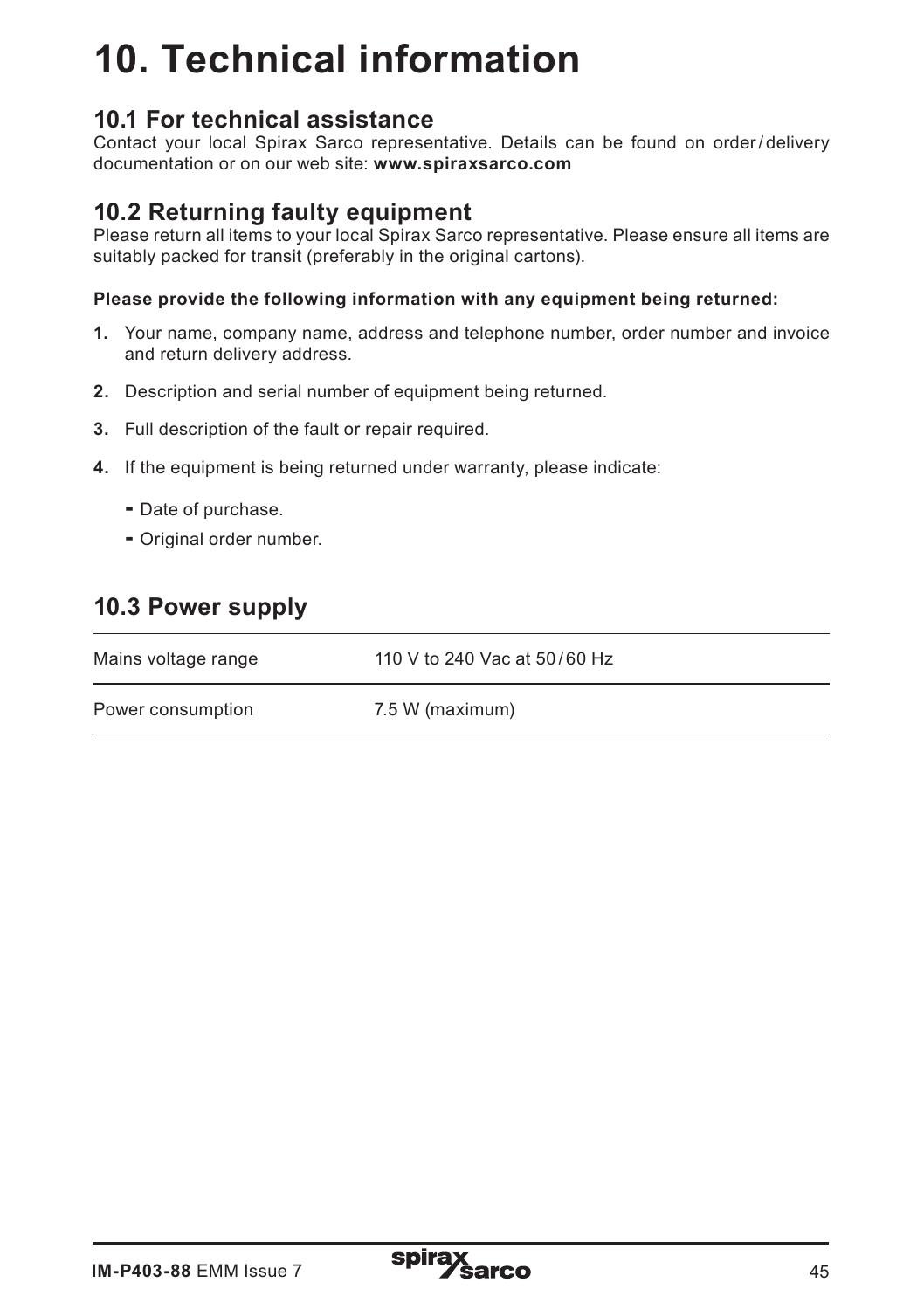# **10.4 Environmental**

| General                                | Indoor use only                                                                                                                                   |  |
|----------------------------------------|---------------------------------------------------------------------------------------------------------------------------------------------------|--|
| Maximum altitude                       | 2 000 m (6 562 ft) above sea level                                                                                                                |  |
| Ambient temperature limits             | $0 - 55$ °C (32 - 131 °F)                                                                                                                         |  |
| Maximum relative humidity              | 80% up to 31 °C (88 °F) decreasing linearly to 50% at<br>40 °C (104 °F)                                                                           |  |
| Overvoltage category                   | Ш                                                                                                                                                 |  |
|                                        | 2 (as supplied)                                                                                                                                   |  |
| Pollution degree                       | 3 (when installed in an enclosure) - Minimum of IP54 or<br>UL50 / NEMA Type 3, 3S, 4, 4X, 6, 6P or 13.<br>See Section 4, Mechanical Installation. |  |
| Enclosure rating<br>(front panel only) | NEMA type 4 hose down only (UL approval), and IP65<br>(verified by TRAC Global)                                                                   |  |
| Torque rating for panel screws         | $1 - 1.2$ Nm                                                                                                                                      |  |
| LVD (safety)                           | Electrical Safety EN 61010-1<br>UL61010-1, 3rd Edition, 2012-05<br>CAN / CSA-C22.2 No. 61010-1, 3rd Edition, 2012-05                              |  |
| EMC:<br>Immunity / emissions           | Suitable for heavy industrial locations                                                                                                           |  |
| Enclosure<br>Material                  | Polycarbonate                                                                                                                                     |  |
| Front panel<br>Material                | Silicone rubber, 60 shore.                                                                                                                        |  |
| Solder                                 | Tin / lead (60 / 40%)                                                                                                                             |  |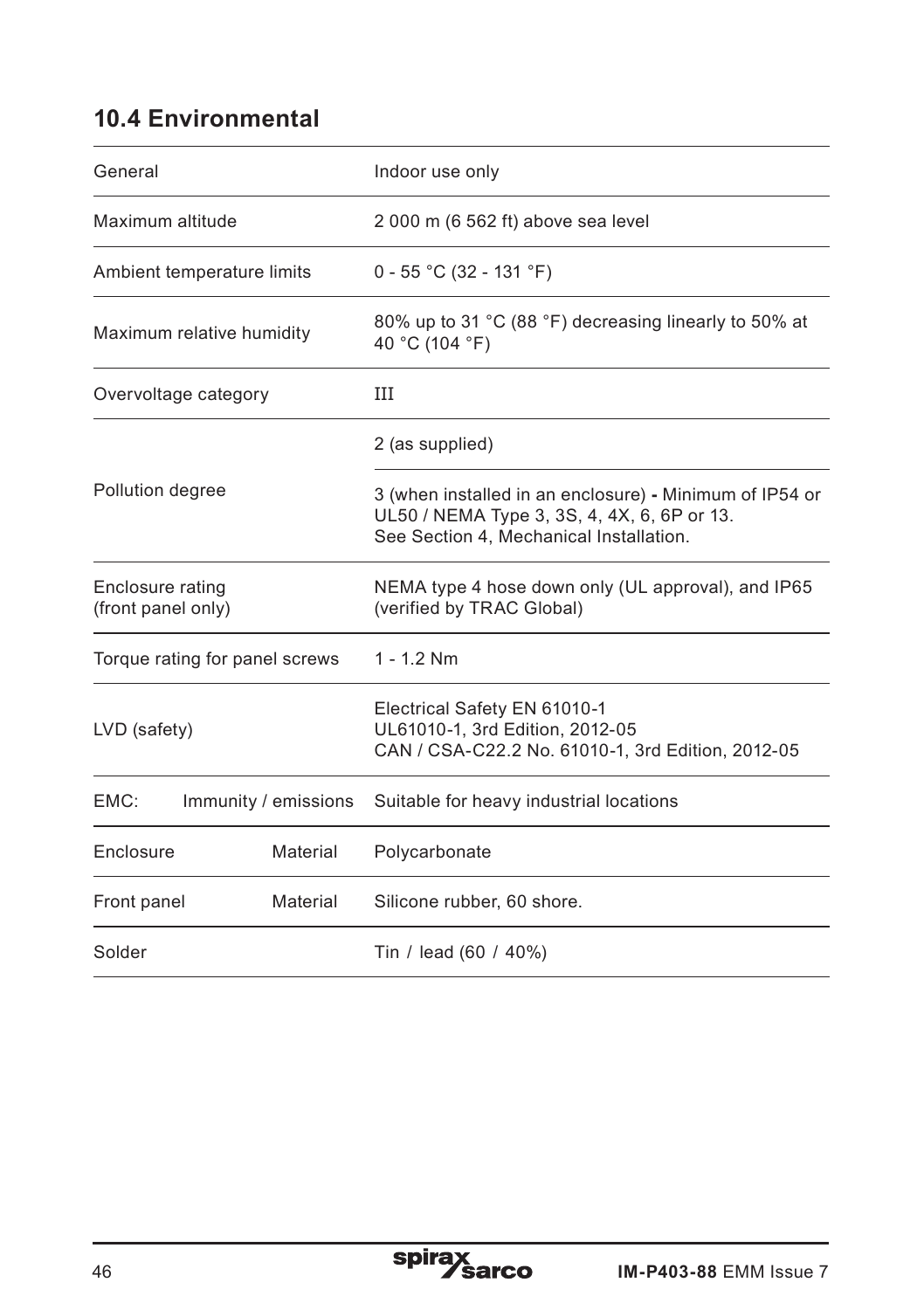## **10.5 Cable /wire and Connector data**

| $1.1.01110$ and $0.191101$ over the order |                                                              |  |
|-------------------------------------------|--------------------------------------------------------------|--|
| Termination                               | Rising clamp plug-in terminal blocks with screwed connectors |  |
| Cable size                                | 0.2 mm <sup>2</sup> (24 AWG) to 2.5 mm <sup>2</sup> (14 AWG) |  |
| Stripping length                          | $5 - 6$ mm                                                   |  |

#### **Mains and signal connector**

**Note:** Use only the connectors supplied by Spirax-Sarco Limited – Otherwise Safety and Approvals may be compromised.

#### **TDS probe cable / wire**

| High temperature                                                                                                                  |
|-----------------------------------------------------------------------------------------------------------------------------------|
| Screened                                                                                                                          |
| 4 (CP10 and CP20 - For most applications the 1.25 m (4 ft) heat<br>resistant cable will need to be extended using a junction box) |
| 1 - 1.5 mm <sup>2</sup> (18 - 16 AWG)                                                                                             |
| 100 m (9990 and 999.0 ranges)<br>30 m (99.90 range)<br>10 m (9.990 range)                                                         |
|                                                                                                                                   |

Recommended type Prysmian (Pirelli) FP200, Delta Crompton Firetuf OHLS

#### **Pt100 probe cable / wire**

| Type                     | High temperature, twisted             |
|--------------------------|---------------------------------------|
| Shield type              | Screened                              |
| Number of cores          | 3                                     |
| Gauge                    | 1 - 1.5 mm <sup>2</sup> (18 - 16 AWG) |
| Maximum length           | 100 m (328 ft)                        |
| Recommended type Various |                                       |

#### **4-20 mA output cable / wire**

| Type             | Twisted pair                             |
|------------------|------------------------------------------|
| Shield type      | Screened                                 |
| Number of pairs  |                                          |
| Gauge            | $0.23 - 1$ mm <sup>2</sup> (24 - 18 AWG) |
| Maximum length   | 100 <sub>m</sub>                         |
| Recommended type | Various                                  |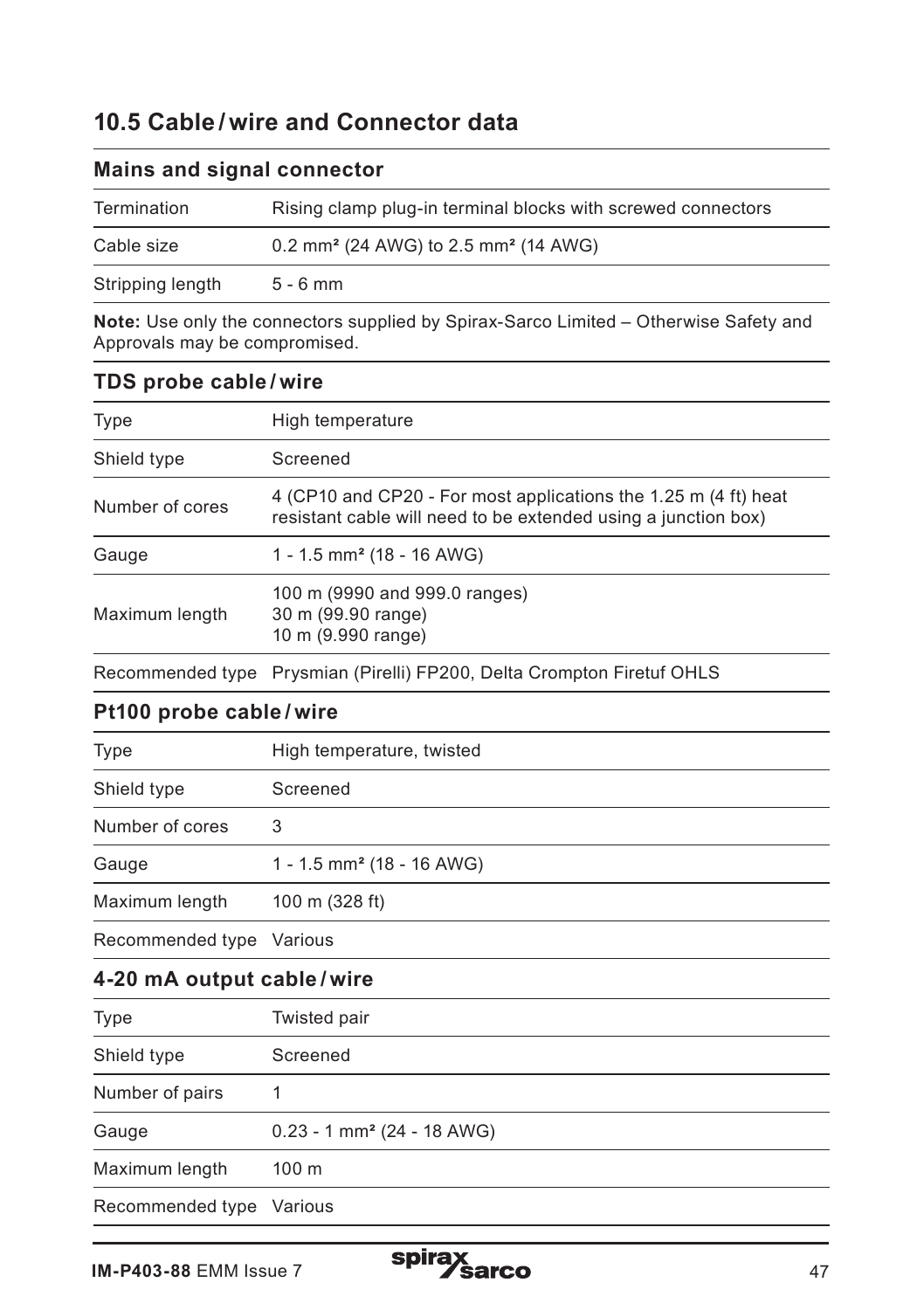## **10.6 Input technical data**

## **Water conductivity**

| Probe types:                    | CP10, CP30 and CP32                               |
|---------------------------------|---------------------------------------------------|
|                                 | Minimum $\geq 1$ µS @ 25 °C                       |
|                                 | $0 - 9.99$ ppm or $\mu$ S/cm                      |
| Ranges                          | $0 - 99.9$ ppm or $\mu$ S/cm                      |
|                                 | $0 - 999$ ppm or $\mu$ S/cm                       |
|                                 | $0 - 9990$ ppm or $\mu$ S/cm                      |
| Accuracy                        | $\pm 2.5\%$ FSD (possibly > in high EM locations) |
|                                 | $±5\%$ FSD for 0 - 9.999 range                    |
| $\mu$ S/cm to ppm<br>conversion | 0.7                                               |
| Neutralising factor             | 0.7                                               |
| Resolution                      | 0.1% FSD                                          |
| Drive                           | ac - 4 wires                                      |

## **Temperature compensation (TC)**

| Sensor type | Pt100 - Class B or better                                                                                            |
|-------------|----------------------------------------------------------------------------------------------------------------------|
| Range       | $0 - 250 °C$<br>(With Pt100 not fitted – user programmed temperature 100 - 250 $^{\circ}$ C,<br>1 $\degree$ C steps) |
| Accuracy    | $\pm 2.5\%$ FSD – system accuracy $\pm 5\%$                                                                          |
| Resolution  | <b>1% FSD</b>                                                                                                        |
| Drive:      | $dc - 3 wires$                                                                                                       |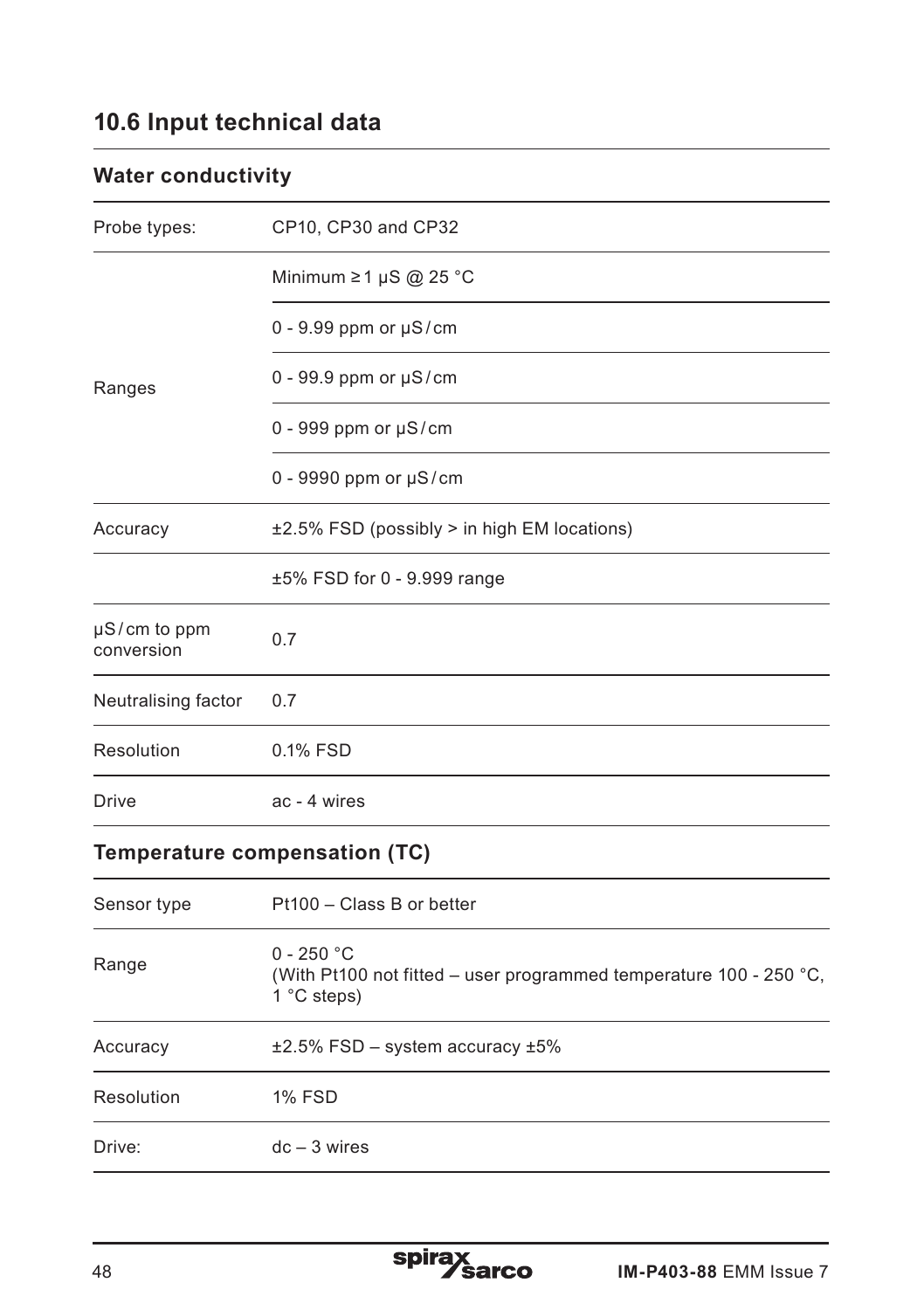## **10.7 Output technical data**

## **Probe cleaning (Press 'CLN' button in commissioning mode)**

| 32 Vdc                                           |
|--------------------------------------------------|
| Pulsed (1 second on, 1 second off)               |
| 20 seconds                                       |
|                                                  |
| 0 <sub>m</sub> A                                 |
| 20 mA                                            |
| 19 Vdc                                           |
| 0.1% FSD                                         |
| 500 ohm                                          |
| 100 V                                            |
| 10/second                                        |
|                                                  |
| 2 x single pole changeover relays (SPCO)         |
| 250 Vac                                          |
| 3 amp @ 250 Vac                                  |
| 1 amp @ 250 Vac                                  |
| 1/4 HP (2.9 amp) @ 250 Vac                       |
| 1/10 HP (3 amp) @ 120 Vac                        |
| C300 (2.5 amp) - control circuit/coils           |
| 3 x 10 <sup>5</sup> or greater depending on load |
| 30 x 10 <sup>6</sup>                             |
|                                                  |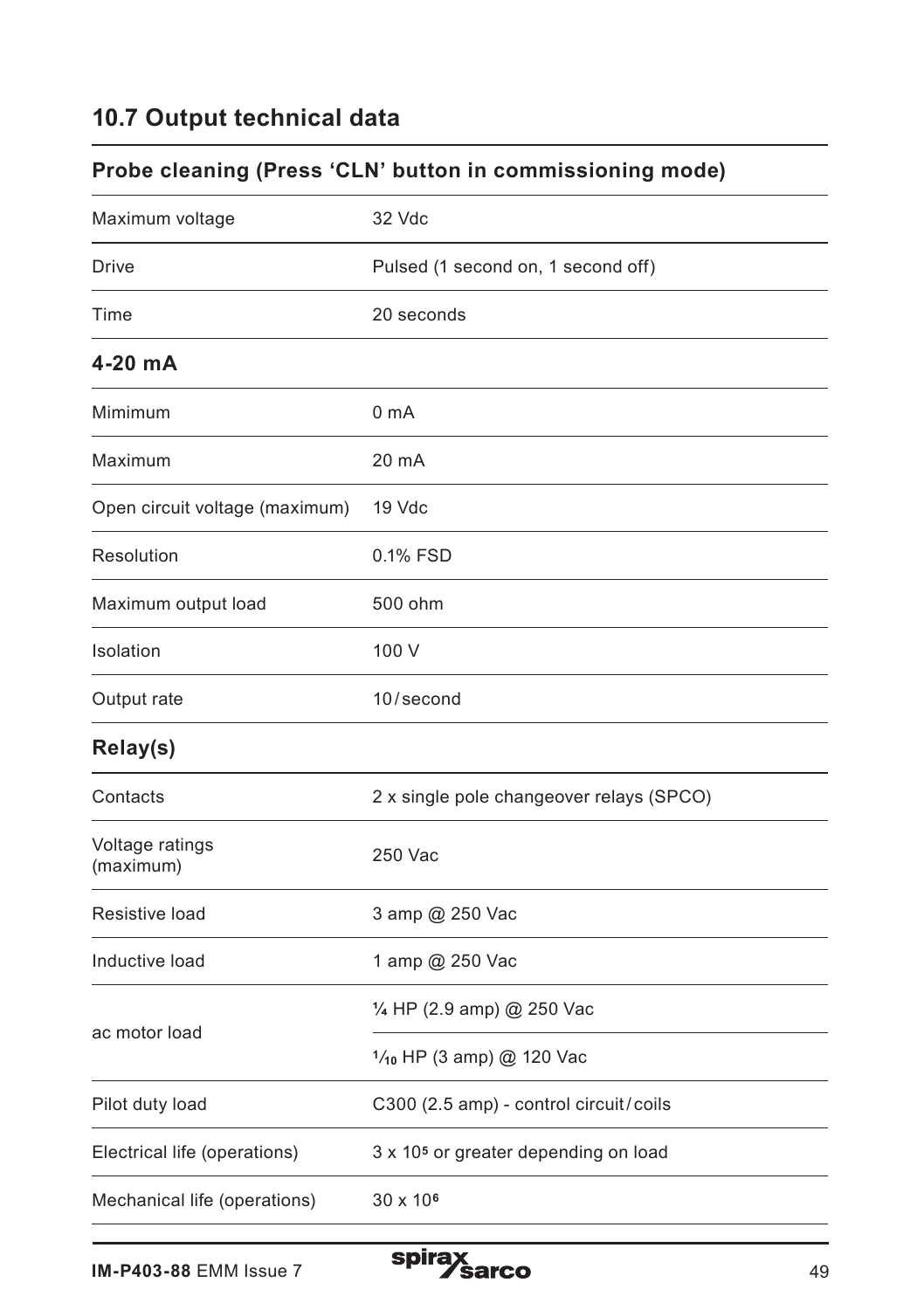## **10.8 Programming parameters /default settings**

The default settings in this table are used in the 'quick start' guide - See Section 6.3.

| Range (rAn)                |                                                |                            |
|----------------------------|------------------------------------------------|----------------------------|
|                            | X 1 (no display)                               | 0 to 9.99 µS/cm or ppm     |
| Ranges                     | X 10 (bottom bar)                              | 0 to 99.9 µS/cm or ppm     |
|                            | X 100 (middle bar)                             | 0 to 999 $\mu$ S/cm or ppm |
|                            | X 1000 (top bar)                               | 0 to 9990 µS/cm or ppm     |
| Default                    | X 1000                                         |                            |
|                            | $ON = \mu S/cm$ (uS) or OFF = PPM              |                            |
| Ranges                     | OFF - ON                                       |                            |
| Default                    | ON                                             |                            |
| Set point (SP)             |                                                |                            |
| Ranges                     | 0 - 99.9% FSD                                  |                            |
| Hysteresis                 | 5% FSD                                         |                            |
| Default SP                 | 50% FS                                         |                            |
| Alarm (AL)                 |                                                |                            |
| Ranges                     | 0 - 99.9% FSD                                  |                            |
| Hysteresis                 | 3% FSD                                         |                            |
| Default                    | 99.9% FS                                       |                            |
| <b>Alarm latched (ALL)</b> |                                                |                            |
| Ranges                     | OFF - ON                                       |                            |
| Default                    | OFF                                            |                            |
| Purge (Pur)                |                                                |                            |
| Ranges                     | $0 - 99$ seconds ( $0 =$ feature not selected) |                            |
| Default                    | 0                                              |                            |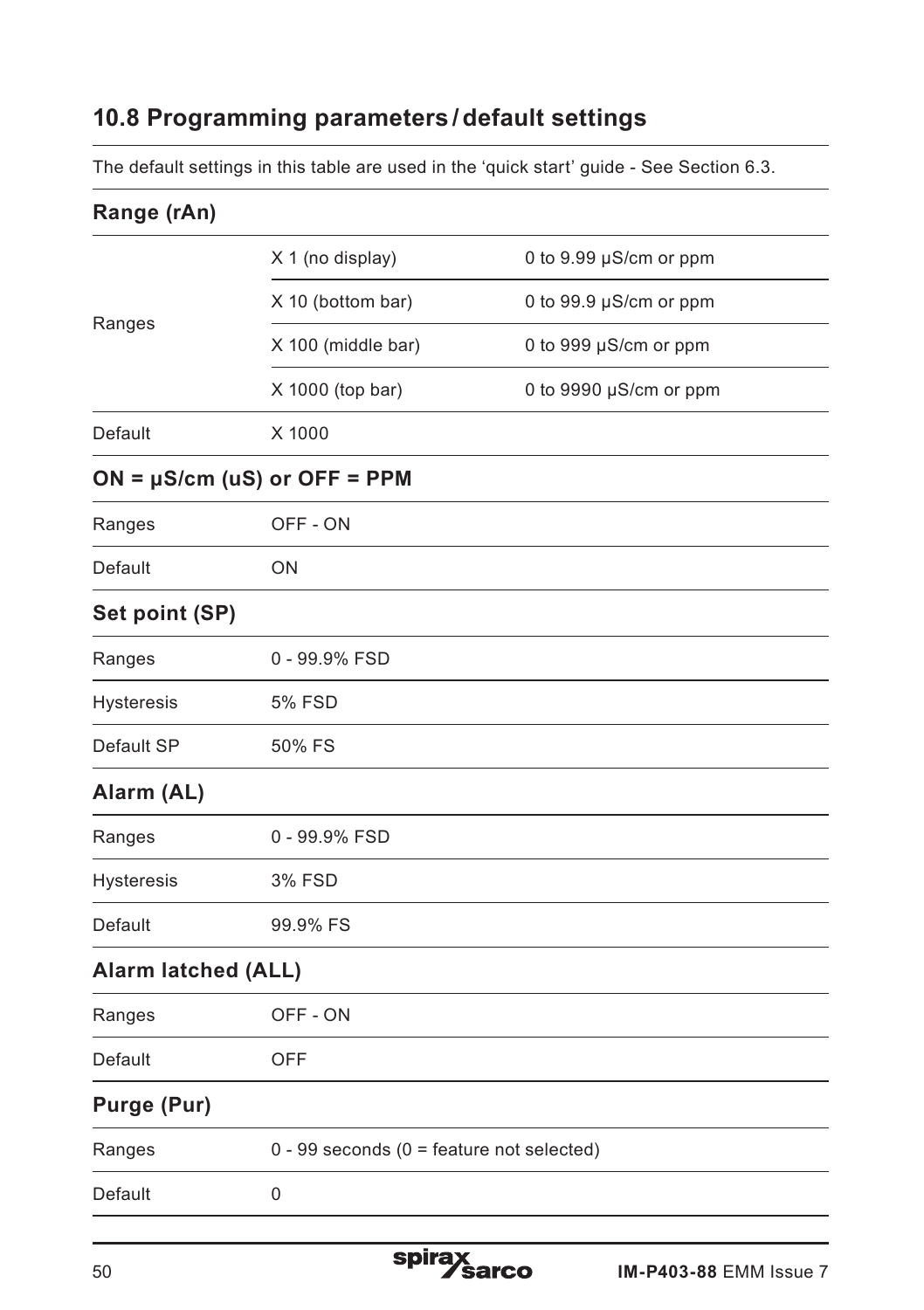| Burner (bur) - Only available if PURGE time is greater than 0 seconds. |                                                                                                                                                                  |  |
|------------------------------------------------------------------------|------------------------------------------------------------------------------------------------------------------------------------------------------------------|--|
| Ranges                                                                 | ON or OFF                                                                                                                                                        |  |
| Default                                                                | ON                                                                                                                                                               |  |
|                                                                        | <b>Filter (FLt)</b> - Only available if PURGE time is = 0 seconds.                                                                                               |  |
| Ranges                                                                 | ON or OFF (TC = $64$ or 8 seconds). Please note that the 8 second<br>filter, also includes a 5% (FSD) Jump out function for CCD systems.<br>$TC = Time constant$ |  |
| Default                                                                | ON (OFF if PURGE - DURATION >0)                                                                                                                                  |  |
|                                                                        | Pulsed (PuL) - Valve/solenoid drive                                                                                                                              |  |
| Ranges                                                                 | OFF - STANDARD (continuous)<br>ON - Pulsed - 10 seconds open, 20 seconds closed                                                                                  |  |
| Default                                                                | OFF                                                                                                                                                              |  |
|                                                                        | Retransmit (rEt) 0-20 mA or 4-20 mA output                                                                                                                       |  |
| Ranges                                                                 | $0$ or $4$ mA                                                                                                                                                    |  |
| Default                                                                | 4 mA                                                                                                                                                             |  |
|                                                                        | Temperature compensation (tC)                                                                                                                                    |  |
| Ranges                                                                 | 100 - 250 °C                                                                                                                                                     |  |
| Default                                                                | 184 °C (10 bar g)                                                                                                                                                |  |
| Resolution (steps)                                                     | $1^{\circ}$ C                                                                                                                                                    |  |
| Probe factor (PF)                                                      |                                                                                                                                                                  |  |
| Ranges                                                                 | 0.01 to 1.00                                                                                                                                                     |  |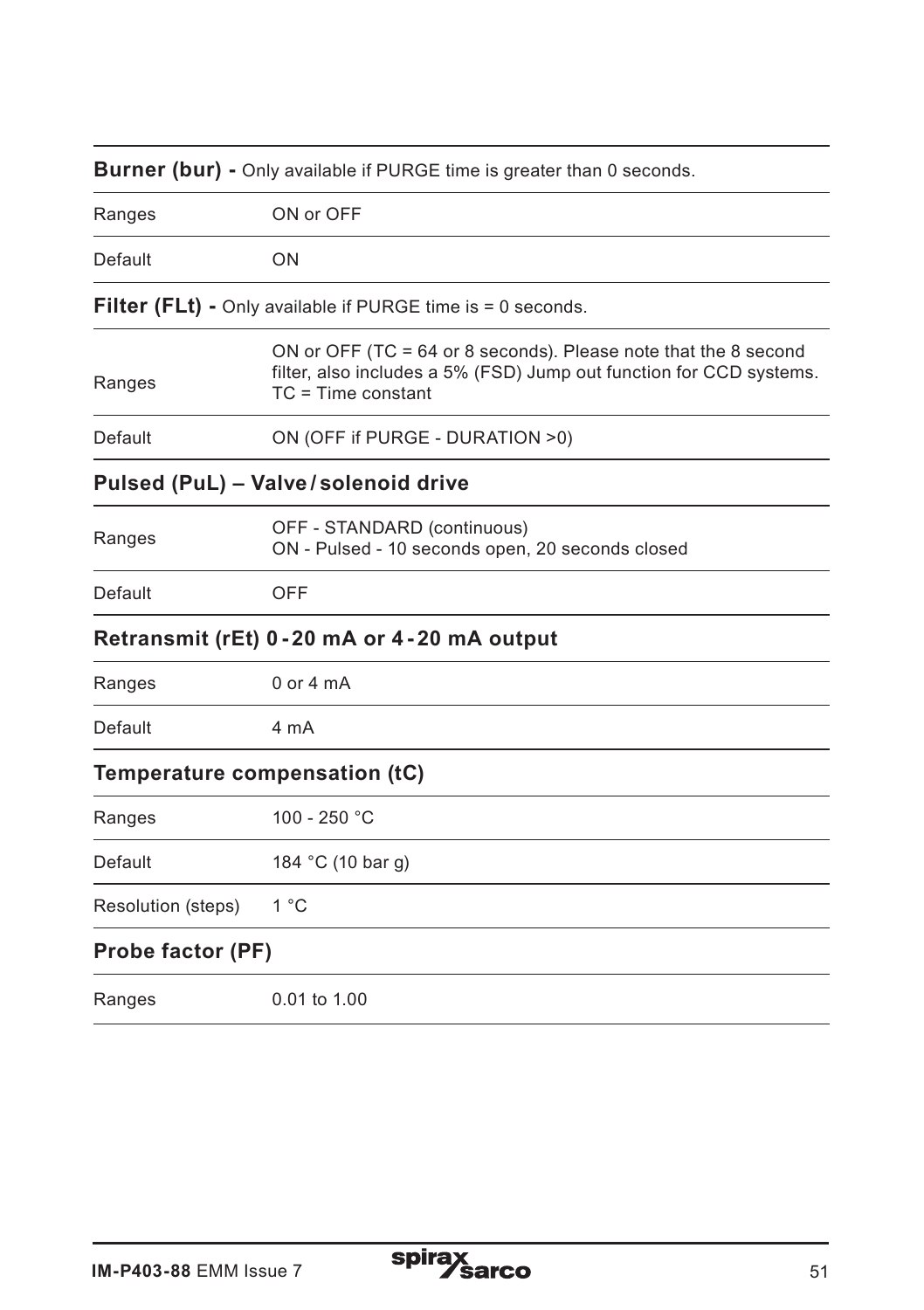# **11. Appendix - Data registers**

#### **Data registers**

| Register | <b>Parameters</b>                                                                                                                                                                                                                 |
|----------|-----------------------------------------------------------------------------------------------------------------------------------------------------------------------------------------------------------------------------------|
|          | 2 (Identity)                                                                                                                                                                                                                      |
| 0        | <b>Note:</b> When the device is an IR slave and there is a temporary error in the IR<br>Master-Slave comms, an offset of +32768 is added to the identification value of<br>that particular slave stored in the master's database. |
| 1        | Process variable (PV) - TDS @ 25 °C                                                                                                                                                                                               |
| 2        | Set Point (SP)                                                                                                                                                                                                                    |
| 3        | µS/cm or ppm (general data)                                                                                                                                                                                                       |
| 4        | Alarm <sub>1</sub>                                                                                                                                                                                                                |
| 5        | Range index                                                                                                                                                                                                                       |
| 6        | Probe factor                                                                                                                                                                                                                      |
| 7        | Temperature compensation ( °C or °F)                                                                                                                                                                                              |
| 8        | Purge time (seconds)                                                                                                                                                                                                              |
| 9        | Clean duration (seconds)                                                                                                                                                                                                          |

The format of the register data is 16 bit integer, with the most significant byte transmitted first.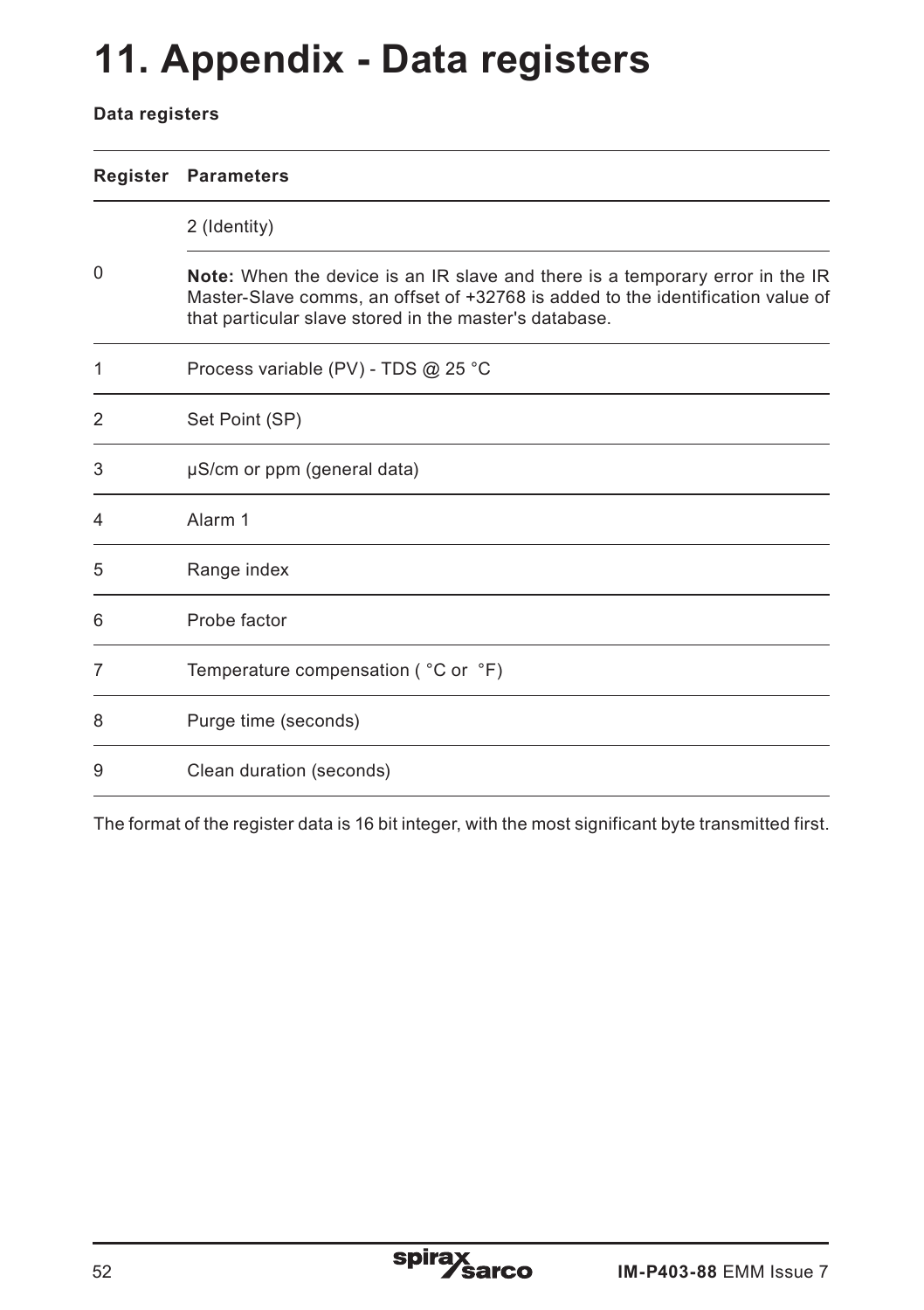# **12. Menu map**

# **Normal run mode display**